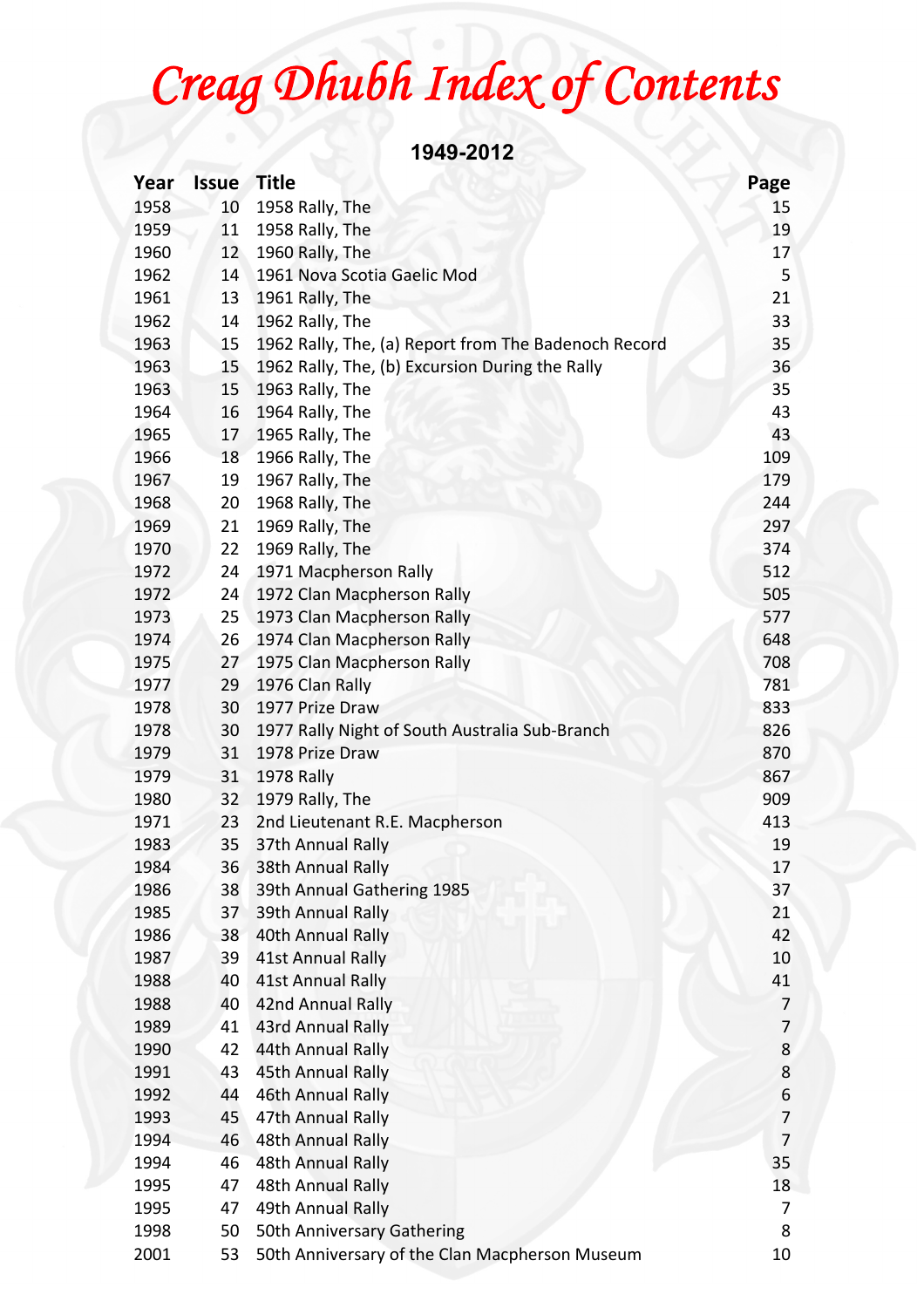| 1997         | 49       | 51st Annual Gathering                                  | 51       |
|--------------|----------|--------------------------------------------------------|----------|
| 1998         | 50       | 52nd Annual Gathering                                  | 55       |
| 1999         | 51       | 52nd Annual Gathering                                  | 8        |
| 1999         | 51       | 53rd Annual Gathering                                  | 54       |
| 2000         | 52       | 53rd Annual Gathering                                  | 8        |
| 2001         | 53       | 54th Annual Gathering                                  | 9        |
| 1994         | 46       | 60th Birthday                                          | 37       |
| 2009         | 61       | A Clan Gathering in Texas                              | 41       |
| 1998         | 50       | A Day's March to Ruin" - Corrections, Additions, etc.  | 40       |
| 2009         | 61       | A farewell for Morag - sheet music                     | 47       |
| 2010         | 62       | A follow-up to 'Anzac's singing'                       | 26       |
| 2009         | 61       | A hero's grave at the Doune of Rothiemurchus           | 53       |
| 2005         | 57       | A new Scottish Farming Magazine                        | 36       |
| 2009         | 61       | A song for those away from the land of their clan      | 34       |
| 2007         | 59       | Abbe Paul McPherson (1756-1846)                        | 79       |
| 1973         | 25       | A'Bhanais Bhan - "The Fair Wedding"                    | 585      |
| 1969         | 21       | Accommodation at the Rally                             | 298      |
| 1954         | 6        | Account of Breakachy & Benchar's Journey to France     | 18       |
| 1971         | 23       | Additions to the Museum                                | 471      |
| 1996         | 48       | Address by Euan Macpherson                             | 7        |
| 1969         | 21       | Addresses Unknown                                      | 302      |
| 1971         | 23       | Addresses Unknown                                      | 473      |
| 1987         | 39       | Adventure, The, of an Australian Pioneer               | 49       |
| 2005         | 57       | Adventures in the Inshriach                            | 23       |
| 1976         | 28       | Aides' Reunion                                         | 732      |
| 1965         | 17       | Alexander Fraser Macpherson                            | 40       |
| 1966         | 18       | Alexander Fraser Macpherson                            | 98       |
|              | 49       | Alexander MacPherson, Artist                           | 26       |
| 1997<br>2011 | 63       | Alexander McPherson 1835-1896                          | 53       |
| 1968         | 20       | Alexander Wentworth Macpherson                         | 233      |
| 1969         | 21       |                                                        | 279      |
| 2007         |          | Allan Macpherson House, The                            |          |
| 1964         | 59<br>16 | Alternative Cairn Site Picnic, The                     | 16<br>26 |
| 2008         | 60       | Alvie Wedding of 1850, An (Poem)                       | 11       |
|              |          | American Branch Sampler, An<br><b>Ancestors Wanted</b> |          |
| 1972         | 24       |                                                        | 504      |
| 1974         | 26       | <b>Ancestors Wanted</b>                                | 664      |
| 1978         | 30       | <b>Ancestors Wanted</b>                                | 845      |
| 1979         | 31       | <b>Ancestors Wanted</b>                                | 890      |
| 2005         | 57       | Ancestral genetic signatures                           | 67       |
| 1973         | 25       | Ancestry, The, of Lachlan Macpherson (Jnr.)            | 586      |
| 1975         | 27       | <b>Ancient Documents from Cluny</b>                    | 681      |
| 2005         | 57       | Andrew Carnegie of New York                            | 56       |
| 1966         | 18       | Angus Distinguishes Himself Again!                     | 119      |
| 1957         | 9        | Angus Macpherson, Auchterarder                         | 15       |
| 1955         | 7        | Angus Macpherson, Invershin                            | 7        |
| 2012         | 64       | Angus Macpherson: Badenoch Soldier and Benefactor      | 65       |
| 1985         | 37       | Ann (Nan) Symons Trust, The                            | 46       |
| 1986         | 38       | Ann (Nan) Symons Trust, The                            | 61       |
| 1957         | 9        | Anne and Catherine Macpherson, Toronto                 | 15       |
| 2003         | 55       | Annie's Wedding, a Highland Affair                     | 16       |
| 2002         | 54       | Anniversaries                                          | 43       |
| 2003         | 55       | Anniversaries                                          | 43       |
| 1968         | 20       | Another Clan Museum                                    | 251      |
| 2006         | 58       | Another Kilt Shop Address                              | 24       |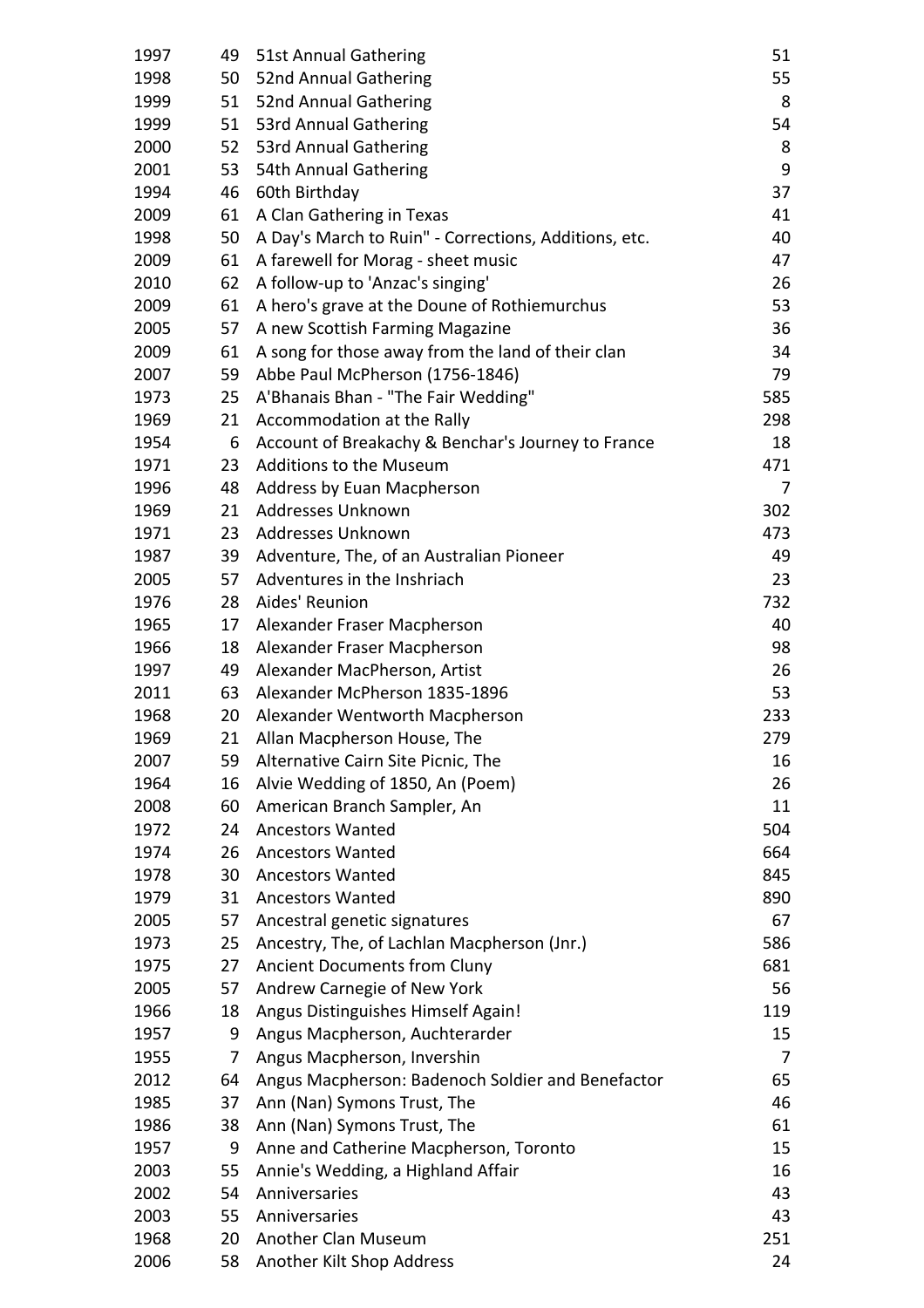| 2008 | 60             | Another Treat for Macphersons in London, England    | 28  |
|------|----------------|-----------------------------------------------------|-----|
| 2003 | 55             | Antics in the Antipodes - McPhersons in Australia   | 17  |
| 1998 | 50             | Antrin Thochts on Aulden Days                       | 36  |
| 1959 | 11             | Appointment of Curator                              | 42  |
| 1983 | 35             | Appointments                                        | 21  |
| 2006 | 58             | Ar Canain - Our Language                            | 60  |
| 1993 | 45             | Archives                                            | 22  |
| 1999 | 51             | Ardverikie or Bust                                  | 8   |
| 1952 | 4              | Arms of Cluny Macpherson, The                       | 26  |
| 1962 | 14             | Arms of Cluny Macpherson, The                       | 18  |
| 2000 | 52             | Arrangements for 2000 Gathering                     | 52  |
| 2005 | 57             | Arrangements for the 2005 Gathering                 | 74  |
| 2007 | 59             | Arrangements for the 2007 Gathering                 | 34  |
| 2003 | 55             | Arrangements for the Gathering 2003                 | 38  |
| 2008 | 60             | Ashes Scattered at the Cairn Site in Badenoch       | 84  |
| 1997 | 49             | <b>Association - The Early Days</b>                 | 26  |
| 2007 | 59             | Australia Branch Report                             | 37  |
| 1984 | 36             | Australian Athlete, An                              | 14  |
| 2006 | 58             | Australian Branch Report                            | 14  |
| 2007 | 59             | Australian Court Honours Justice Bruce H. McPherson | 96  |
| 2011 | 63             | Australian piper's award                            | 34  |
| 1976 | 28             | Back to the Family Again                            | 730 |
| 1967 | 19             | Badenoch - Light (Poem)                             | 144 |
| 1952 | 4              | Badenoch (Poem)                                     | 15  |
| 1954 | 6              | Badenoch Crofter, The                               | 26  |
| 1951 | 3              | Badenoch, 1950                                      | 5   |
| 1950 | $\overline{2}$ | <b>Balance Sheet</b>                                | 32  |
| 1951 | 3              | <b>Balance Sheet</b>                                | 32  |
| 1952 | 4              | <b>Balance Sheet</b>                                | 34  |
| 1953 | 5              | <b>Balance Sheet</b>                                | 28  |
| 1954 | 6              | <b>Balance Sheet</b>                                | 24  |
| 1955 | 7              | <b>Balance Sheet</b>                                | 30  |
| 1956 | 8              | <b>Balance Sheet</b>                                | 42  |
| 1957 | 9              | <b>Balance Sheet</b>                                | 33  |
| 1958 | 10             | <b>Balance Sheet</b>                                | 44  |
| 1959 | 11             | <b>Balance Sheet</b>                                | 44  |
| 1960 | 12             | <b>Balance Sheet</b>                                | 44  |
| 1961 | 13             | <b>Balance Sheet</b>                                | 44  |
| 1962 | 14             | <b>Balance Sheet</b>                                | 43  |
| 1963 | 15             | <b>Balance Sheet</b>                                | 60  |
| 1964 | 16             | <b>Balance Sheet</b>                                | 57  |
| 1972 | 24             | <b>Balance Sheet</b>                                | 543 |
| 1983 | 35             | <b>Balance Sheet</b>                                | 55  |
| 1984 | 36             | <b>Balance Sheet</b>                                | 47  |
| 1985 | 37             | <b>Balance Sheet</b>                                | 47  |
| 1986 | 38             | <b>Balance Sheet</b>                                | 62  |
| 1987 | 39             | <b>Balance Sheet</b>                                | 53  |
| 1991 | 43             | <b>Balance Sheet and Accounts</b>                   | 37  |
| 1992 | 44             | <b>Balance Sheet and Accounts</b>                   | 37  |
| 1993 | 45             | <b>Balance Sheet and Accounts</b>                   | 31  |
| 1994 | 46             | <b>Balance Sheet and Accounts</b>                   | 46  |
| 1987 | 39             | <b>Balavil Connection, The</b>                      | 12  |
| 1983 | 35             | <b>Ball at Glen Truim</b>                           | 30  |
| 2012 | 64             | Bard of Newtonmore, The                             | 75  |
|      |                |                                                     |     |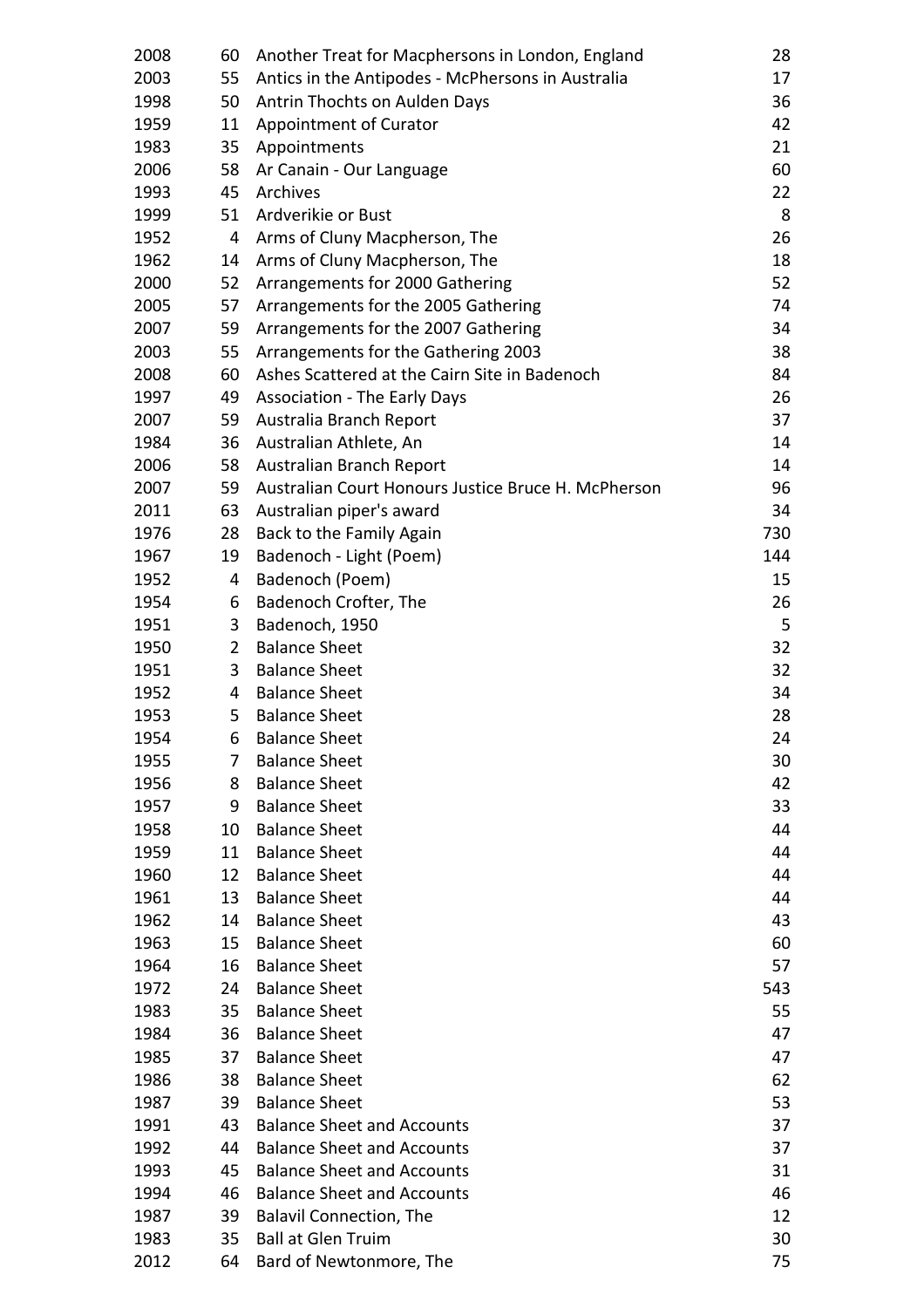| 2006 | 58 | Bastards of Balavil, The (Part 2)                            | 44  |
|------|----|--------------------------------------------------------------|-----|
| 2005 | 57 | Bastards of Balavil, The: James Macpherson's Mistresses etc. | 42  |
| 1997 | 49 | Battle of the North Inch                                     | 28  |
| 2010 | 62 | BBC Radio personalities from Canada - Sandy & Stewart        | 62  |
| 1965 | 17 | <b>Ben Alder</b>                                             | 7   |
| 1997 | 49 | Ben Alder                                                    | 16  |
| 1985 | 37 | Big Mary Macpherson (Mairi Mhor Nan Oran)                    | 8   |
| 1970 | 22 |                                                              | 368 |
|      | 25 | <b>Biographical Note</b><br><b>Birth</b>                     | 599 |
| 1973 |    |                                                              | 875 |
| 1979 | 31 | <b>Birth</b>                                                 |     |
| 1980 | 32 | <b>Birth</b>                                                 | 921 |
| 1966 | 18 | <b>Births</b>                                                | 133 |
| 1967 | 19 | <b>Births</b>                                                | 213 |
| 1968 | 20 | <b>Births</b>                                                | 266 |
| 1969 | 21 | <b>Births</b>                                                | 315 |
| 1972 | 24 | <b>Births</b>                                                | 532 |
| 1974 | 26 | <b>Births</b>                                                | 660 |
| 1975 | 27 | <b>Births</b>                                                | 717 |
| 1977 | 29 | <b>Births</b>                                                | 809 |
| 1978 | 30 | <b>Births</b>                                                | 845 |
| 1982 | 34 | <b>Births</b>                                                | 44  |
| 1983 | 35 | <b>Births</b>                                                | 6   |
| 1984 | 36 | <b>Births</b>                                                | 7   |
| 1985 | 37 | <b>Births</b>                                                | 29  |
| 1986 | 38 | <b>Births</b>                                                | 43  |
| 1987 | 39 | <b>Births</b>                                                | 45  |
| 1988 | 40 | <b>Births</b>                                                | 27  |
| 1989 | 41 | <b>Births</b>                                                | 24  |
| 1990 | 42 | <b>Births</b>                                                | 10  |
| 1992 | 44 | <b>Births</b>                                                | 9   |
| 1993 | 45 | <b>Births</b>                                                | 12  |
| 1994 | 46 | <b>Births</b>                                                | 12  |
| 1995 | 47 | <b>Births</b>                                                | 12  |
| 1996 | 48 | <b>Births</b>                                                | 12  |
| 1997 | 49 | <b>Births</b>                                                | 19  |
| 1998 | 50 | <b>Births</b>                                                | 15  |
| 1999 | 51 | <b>Births</b>                                                | 19  |
| 2000 | 52 | <b>Births</b>                                                | 14  |
| 2001 | 53 | <b>Births</b>                                                | 19  |
| 2002 | 54 | <b>Births</b>                                                | 40  |
| 2003 | 55 | <b>Births</b>                                                | 40  |
| 2004 | 56 | <b>Births</b>                                                | 58  |
| 2005 | 57 | <b>Births</b>                                                | 68  |
| 2006 | 58 | <b>Births</b>                                                | 61  |
| 2008 | 60 | <b>Births</b>                                                | 82  |
| 2009 | 61 | <b>Births</b>                                                | 71  |
| 2010 | 62 | <b>Births</b>                                                | 89  |
| 2011 | 63 | <b>Births</b>                                                | 94  |
| 2012 | 64 | <b>Births</b>                                                | 86  |
|      |    |                                                              |     |
| 2007 | 59 | <b>Births and Baptisms</b>                                   | 91  |
| 1970 | 22 | <b>Bishop of Argyll</b>                                      | 364 |
| 1963 | 15 | <b>Black Chanter, The</b>                                    | 15  |
| 1956 | 8  | Black Chanter, The: The Growth of a Tradition                | 31  |
| 1987 | 39 | Black Officer of Balachroan, The                             | 27  |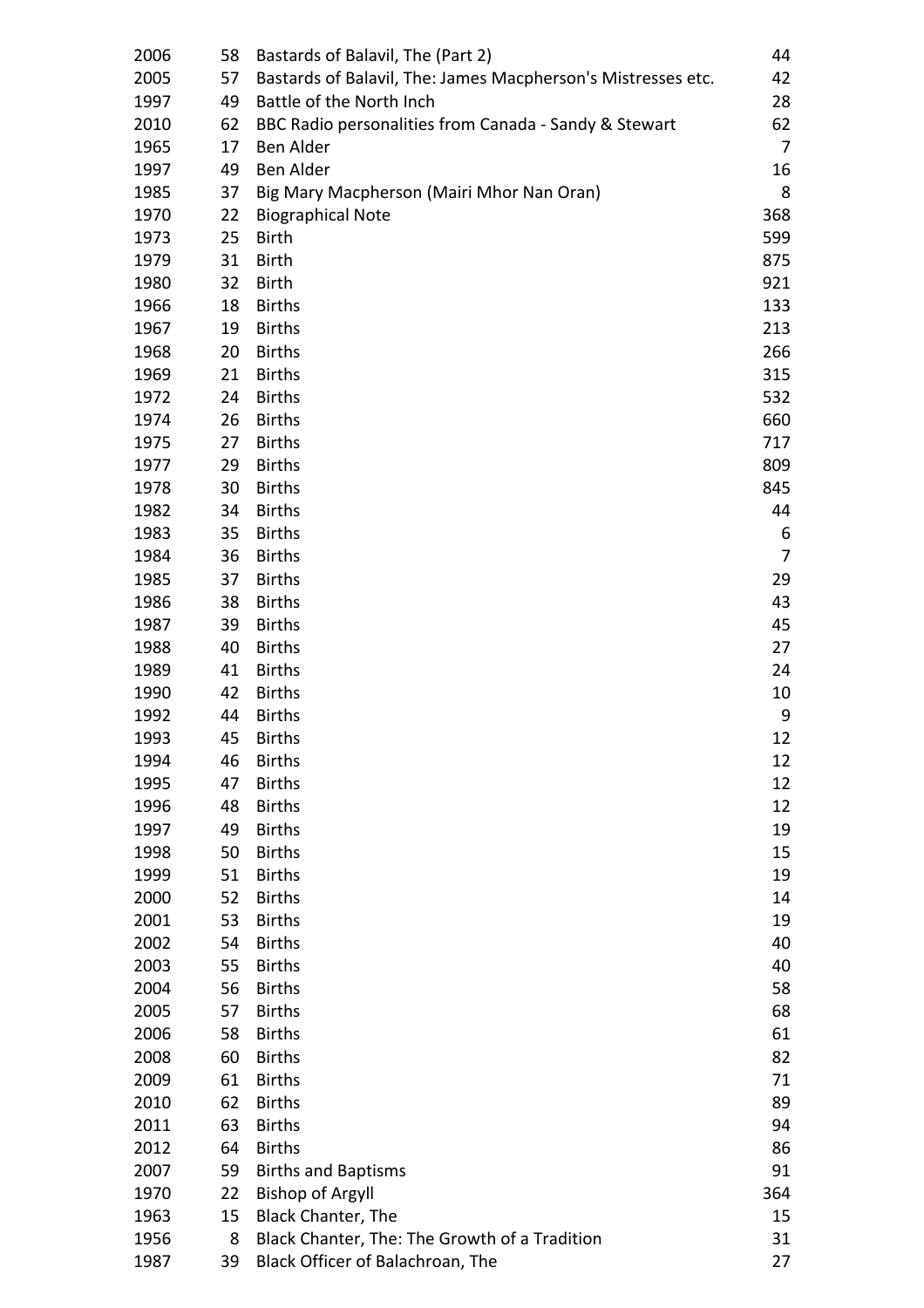| 1956 | 8  | <b>Book Review</b>                               | 52  |
|------|----|--------------------------------------------------|-----|
| 1992 | 44 | <b>Book Review</b>                               | 30  |
| 1995 | 47 | <b>Book Review</b>                               | 49  |
| 1998 | 50 | <b>Book Review</b>                               | 54  |
| 1999 | 51 | <b>Book Review</b>                               | 39  |
| 2000 | 52 | <b>Book Review</b>                               | 51  |
| 2001 | 53 | <b>Book Review</b>                               | 48  |
| 2002 | 54 | <b>Book Review</b>                               | 40  |
| 2004 | 56 | Book Review: Highland Search by Douglas F. Young | 28  |
| 1975 | 27 | <b>Book Reviews</b>                              | 721 |
| 1991 | 43 | <b>Book Reviews</b>                              | 14  |
| 1996 | 48 | <b>Book Reviews</b>                              | 53  |
| 1997 | 49 | <b>Book Reviews</b>                              | 47  |
| 2005 | 57 | <b>Book Reviews</b>                              | 62  |
| 2005 | 57 | Booking Form for the 2005 Gathering              | 75  |
| 2006 | 58 | <b>Books</b>                                     | 50  |
| 2010 | 62 | <b>Books</b>                                     | 84  |
| 2012 | 64 | <b>Books</b>                                     | 75  |
| 1998 | 50 | <b>Books and Souvenirs</b>                       | 28  |
| 2007 | 59 | Books By and About Macphersons                   | 87  |
| 2001 | 53 | Books on the Internet                            | 49  |
| 2008 | 60 | Books, By and About Macphersons                  | 78  |
| 2009 | 61 | Books, by and about Macphersons                  | 67  |
| 2011 | 63 | Books, by or about Macphersons                   | 75  |
| 1993 | 45 | <b>Books: "Three Companions"</b>                 | 36  |
| 2007 | 59 | Borneo Macphersons, The                          | 45  |
| 2008 | 60 | <b>Bo's Museum Piece</b>                         | 49  |
| 1952 | 4  | Boy's Adventure with a Bull                      | 19  |
| 2008 | 60 | Branch Report - Australia                        | 17  |
| 2009 | 61 | Branch Report - Australia                        | 11  |
| 2010 | 62 | Branch Report - Australia                        | 13  |
| 2011 | 63 | Branch Report - Australia                        | 9   |
| 2008 | 60 | Branch Report - Canada                           | 15  |
| 2009 | 61 | Branch Report - Canada                           | 9   |
| 2010 | 62 | Branch Report - Canada                           | 21  |
| 2011 | 63 | Branch Report - Canada                           | 13  |
| 2008 | 60 | Branch Report - England and Wales                | 25  |
| 2010 | 62 | Branch Report - England and Wales                | 15  |
| 2011 | 63 | Branch Report - England and Wales                | 20  |
| 2008 | 60 | Branch Report - New Zealand                      | 20  |
| 2009 | 61 | Branch Report - New Zealand                      | 13  |
| 2010 | 62 | Branch Report - New Zealand                      | 25  |
| 2011 | 63 | Branch Report - New Zealand                      | 19  |
| 2008 | 60 | Branch Report - Scotland                         | 23  |
| 2010 | 62 | Branch Report - Scotland                         | 9   |
| 2011 | 63 | Branch Report - Scotland                         | 22  |
| 2008 | 60 | Branch Report - Sourh Africa                     | 31  |
| 2008 | 60 | <b>Branch Report - United States of America</b>  | 9   |
| 2009 | 61 | <b>Branch Report - United States of America</b>  | 15  |
| 2011 | 63 | Branch Report - USA                              | 17  |
| 2004 | 56 | Branch Report: Australia                         | 12  |
| 2004 | 56 | <b>Branch Report: Scotland</b>                   | 11  |
| 2004 | 56 | Branch Report: Southland, New Zealand            | 10  |
| 1964 | 16 | <b>Branch Reports</b>                            | 48  |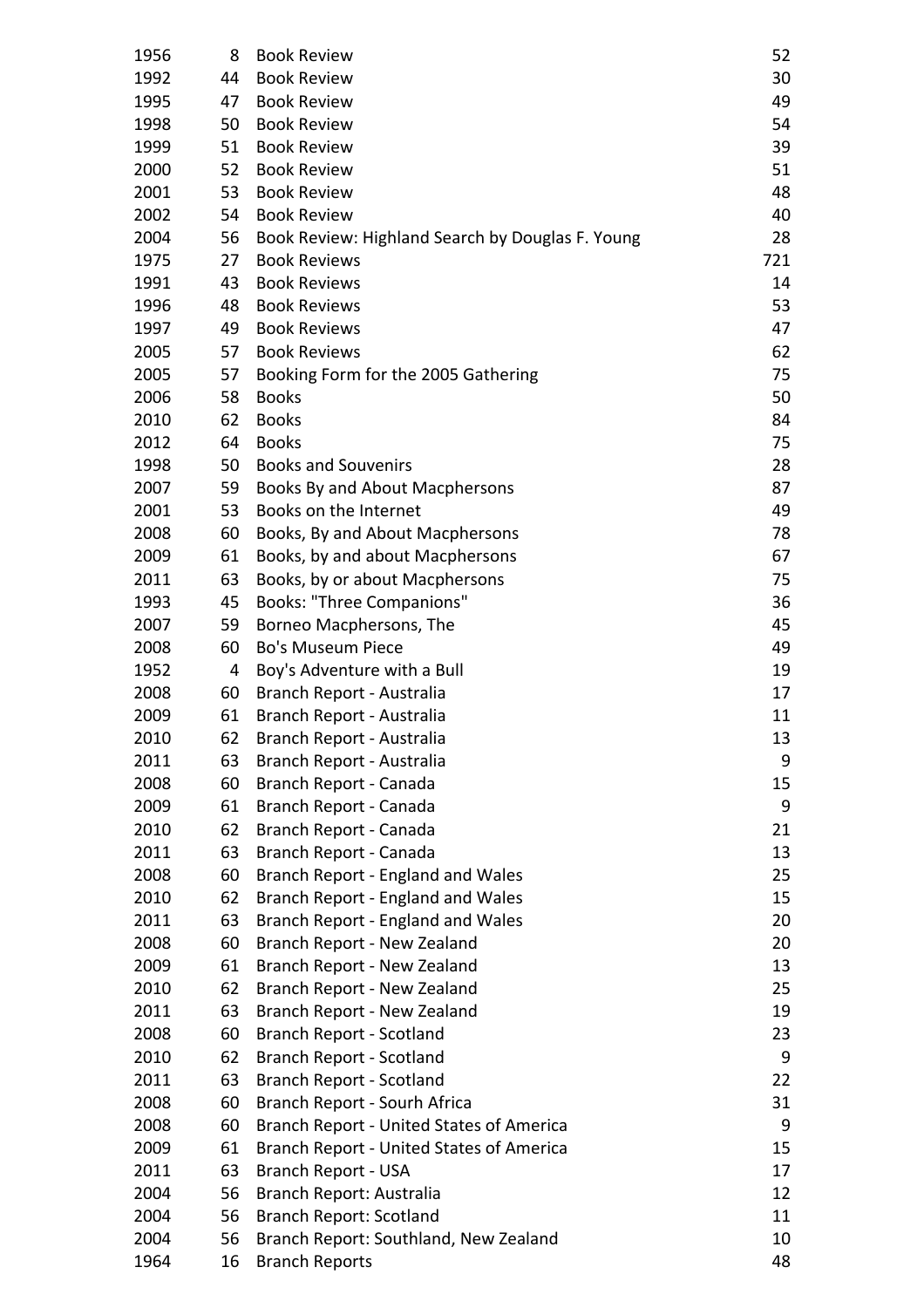| 1987 | 39 | <b>Branch Reports</b>                                  | 29  |
|------|----|--------------------------------------------------------|-----|
| 1988 | 40 | <b>Branch Reports</b>                                  | 49  |
| 1989 | 41 | <b>Branch Reports</b>                                  | 34  |
| 1990 | 42 | <b>Branch Reports</b>                                  | 32  |
|      |    |                                                        | 22  |
| 1991 | 43 | <b>Branch Reports</b>                                  |     |
| 1992 | 44 | <b>Branch Reports</b>                                  | 25  |
| 1993 | 45 | <b>Branch Reports</b>                                  | 25  |
| 1994 | 46 | <b>Branch Reports</b>                                  | 38  |
| 1995 | 47 | <b>Branch Reports</b>                                  | 42  |
| 1996 | 48 | <b>Branch Reports</b>                                  | 44  |
| 1997 | 49 | <b>Branch Reports</b>                                  | 38  |
| 1998 | 60 | <b>Branch Reports</b>                                  | 44  |
| 1999 | 51 | <b>Branch Reports</b>                                  | 41  |
| 2000 | 52 | <b>Branch Reports</b>                                  | 39  |
| 2001 | 53 | <b>Branch Reports</b>                                  | 37  |
| 2002 | 54 | <b>Branch Reports</b>                                  | 43  |
| 2003 | 55 | <b>Branch Reports</b>                                  | 47  |
| 2005 | 57 | <b>Branch Reports</b>                                  | 9   |
| 2012 | 64 | <b>Branch Reports</b>                                  | 23  |
| 1973 | 25 | Brig. Helen Cattanach, R.R.C.                          | 553 |
| 1997 | 49 | Brigadier Alan Bruce McPherson                         | 28  |
| 1967 | 19 | But or Bot - Some Observations on the Chief's Motto    | 141 |
| 1958 | 10 | C.E. Tom Macpherson, D.S.M.                            | 30  |
| 2008 | 60 | Caipal Mor and St Andrew's Church, Quebec Coty         | 65  |
| 2002 | 54 | Camanachd Association Challenge Cup - 1914             | 15  |
| 1958 | 10 | Campbell Macpherson, O.B.E.                            | 29  |
| 2007 | 59 | Canada Branch Report                                   | 42  |
| 2006 | 58 | Canadian Branch Report                                 | 11  |
| 1957 | 9  | Canadian Chairman, The, Tells a Strange Tale           | 7   |
| 1957 | 9  | Canadian Clansman, A, Visits his Ancestral Home        | 11  |
| 2000 | 52 | Canadian Heraldic Authority Appointment                | 35  |
| 1958 | 10 | <b>Canadian Number Prize</b>                           | 42  |
| 2000 | 52 | Canadians Celebrate their 50th Anniversary             | 31  |
| 1971 | 23 | Canberra & District Historical Society                 | 457 |
| 1966 | 18 | Captain John Macpherson                                | 92  |
| 1968 | 20 | Captain Macpherson of Napoleon's Bodyguard             | 239 |
| 1958 | 10 | Case of the Sejant Cat, The                            | 14  |
| 2000 | 52 | Casualties from the Commonwealth War Graves Commission | 19  |
| 1972 | 24 | Cattanachs, The                                        | 524 |
| 1958 | 10 | Chairman, Our New                                      | 28  |
| 1955 | 7  | Chairman, The                                          | 16  |
| 1961 | 13 | Chairman, The, on Safari                               | 17  |
| 2012 | 64 | Chairman's Report                                      | 2   |
| 2004 | 56 | <b>Chairman's Corner</b>                               | 8   |
| 2005 | 57 | <b>Chairman's Corner</b>                               | 8   |
| 2006 | 58 | <b>Chairman's Corner</b>                               | 8   |
| 2007 | 59 | <b>Chairman's Corner</b>                               | 8   |
| 2008 | 60 | <b>Chairman's Corner</b>                               | 8   |
| 2009 | 61 | <b>Chairman's Corner</b>                               | 8   |
| 2010 | 62 | <b>Chairman's Corner</b>                               | 8   |
| 2011 | 63 | <b>Chairman's Corner</b>                               | 8   |
| 1990 | 42 | <b>Chairman's Remarks</b>                              | 6   |
| 1991 | 43 | <b>Chairman's Remarks</b>                              | 6   |
| 1992 | 44 | <b>Chairman's Remarks</b>                              | 39  |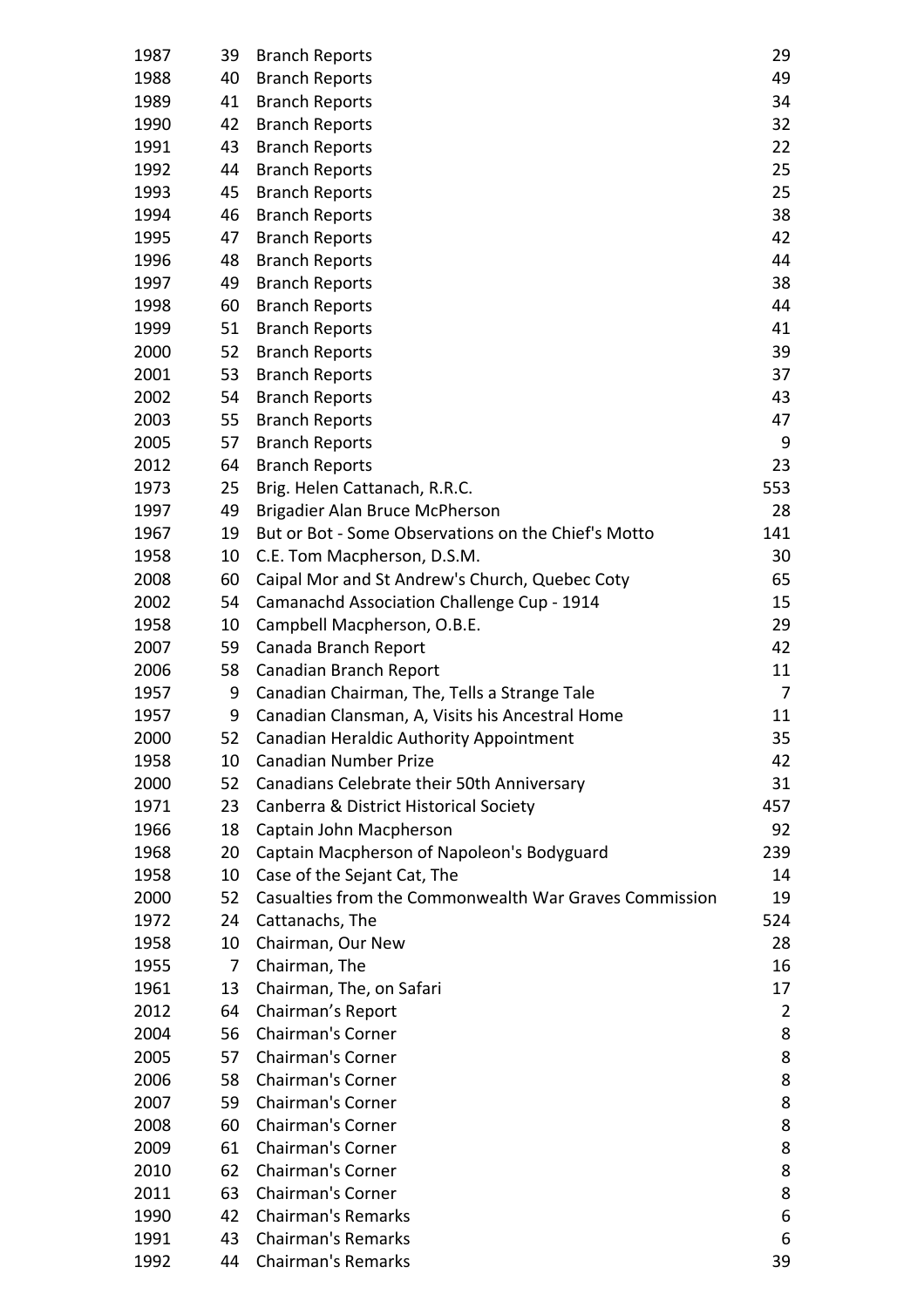| 1993 | 45             | <b>Chairman's Remarks</b>            | 6   |
|------|----------------|--------------------------------------|-----|
| 1994 | 46             | <b>Chairman's Remarks</b>            | 7   |
| 1995 | 47             | <b>Chairman's Remarks</b>            | 6   |
| 1996 | 48             | <b>Chairman's Remarks</b>            | 6   |
| 1997 | 49             | <b>Chairman's Remarks</b>            | 6   |
| 1998 | 50             | <b>Chairman's Remarks</b>            | 6   |
| 1999 | 51             | <b>Chairman's Remarks</b>            | 6   |
| 2000 | 52             | <b>Chairman's Remarks</b>            | 7   |
| 2001 | 53             | <b>Chairman's Remarks</b>            | 7   |
| 2002 | 54             | <b>Chairman's Remarks</b>            | 7   |
| 2003 | 55             | <b>Chairman's Remarks</b>            | 7   |
| 2011 | 63             | Chairman's travels                   | 35  |
| 1988 | 40             | Change in Surname                    | 40  |
| 1971 | 23             | <b>Change of Address</b>             | 457 |
| 1963 | 15             | Chevalier Johnstone, The             | 24  |
| 1985 | 37             | Chief of Gaelic Society of Inverness | 23  |
| 1950 | $\overline{2}$ | Chief, The Clan and The Lands, The   | 28  |
| 1968 | 20             | Chief's Crest Badge, The             | 221 |
| 1971 | 23             | Christening                          | 470 |
| 1975 | 27             | Christmas Prize Draw                 | 706 |
| 1976 | 28             | Christmas Prize Draw                 | 771 |
| 1974 | 26             | Christmas Prize Draw 1973            | 654 |
| 1974 | 26             | Cinn A Ghiubhaisaich                 | 628 |
|      |                | Clan Armorial                        |     |
| 1965 | 17             |                                      | 24  |
| 1982 | 34             | Clan Armorial                        | 16  |
| 1984 | 36             | Clan Armorial                        | 28  |
| 2009 | 61             | Clan Armorial                        | 55  |
| 1966 | 18             | Clan Armorial, The                   | 96  |
| 1967 | 19             | Clan Armorial, The                   | 145 |
| 1968 | 20             | Clan Armorial, The                   | 226 |
| 1969 | 21             | Clan Armorial, The                   | 283 |
| 1970 | 22             | Clan Armorial, The                   | 365 |
| 1971 | 23             | Clan Armorial, The                   | 424 |
| 1972 | 24             | Clan Armorial, The                   | 508 |
| 1973 | 25             | Clan Armorial, The                   | 560 |
| 1974 | 26             | Clan Armorial, The                   | 621 |
| 1975 | 27             | Clan Armorial, The                   | 673 |
| 1976 | 28             | Clan Armorial, The                   | 732 |
| 1977 | 29             | Clan Armorial, The                   | 782 |
| 1978 | 30             | Clan Armorial, The                   | 823 |
| 1979 | 31             | Clan Armorial, The                   | 864 |
| 1983 | 35             | Clan Armorial, The                   | 16  |
| 1986 | 38             | Clan Armorial, The                   | 25  |
| 1987 | 39             | Clan Armorial, The                   | 25  |
| 1988 | 40             | Clan Armorial, The                   | 32  |
| 1994 | 46             | Clan Armorial, The                   | 19  |
| 1996 | 48             | Clan Armorial, The                   | 14  |
| 1997 | 49             | Clan Armorial, The                   | 21  |
| 1998 | 50             | Clan Armorial, The                   | 25  |
| 2002 | 54             | Clan Armorial, The                   | 37  |
| 2003 | 55             | Clan Armorial, The                   | 24  |
| 2004 | 56             | Clan Armorial, The                   | 21  |
| 2005 | 57             | Clan Armorial, The                   | 58  |
| 2007 | 59             | Clan Armorial, The                   | 61  |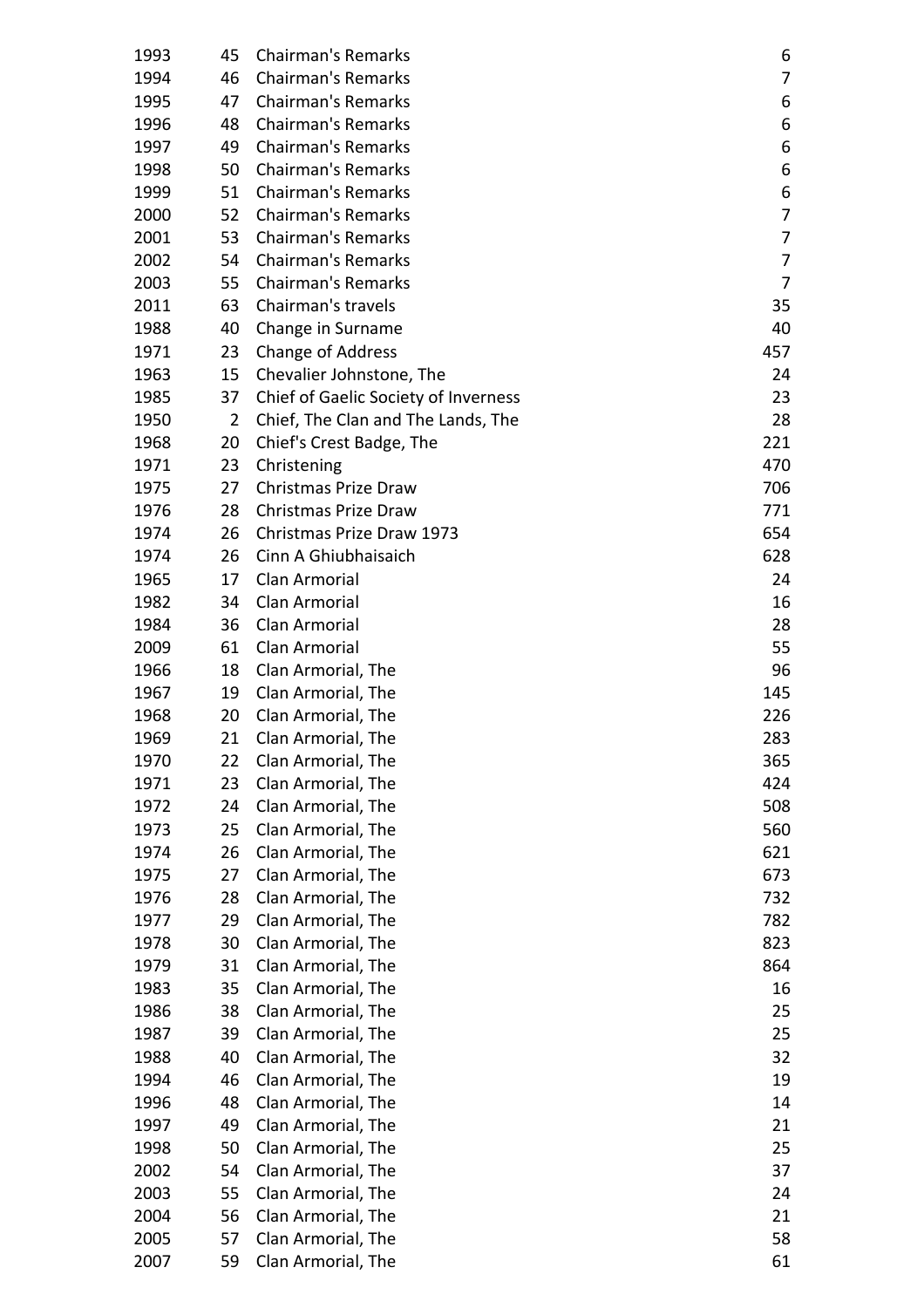| 2012 | 64 | Clan Armorial, The                              | 17  |
|------|----|-------------------------------------------------|-----|
| 1951 | 3  | Clan Battle on the North Inch                   | 21  |
| 1968 | 20 | Clan Chattan                                    | 245 |
| 1969 | 21 | Clan Chattan                                    | 299 |
| 1970 | 22 | Clan Chattan                                    | 368 |
| 1969 | 21 | <b>Clan Chattan Association</b>                 | 298 |
| 1967 | 19 | Clan Chattan Association (Edinburgh)            | 195 |
| 1968 | 20 | Clan Chattan Association (Edinburgh)            | 256 |
| 1969 | 21 | Clan Chattan Association (Edinburgh)            | 299 |
| 1970 | 22 | Clan Chattan Association (Edinburgh)            | 369 |
| 1971 | 23 | Clan Chattan Association (Edinburgh)            | 427 |
| 2007 | 59 | <b>Clan Chattan Association Magazine</b>        | 86  |
| 1951 | 3  | Clan Chattan Chiefship                          | 19  |
| 1980 | 32 | Clan Chattan Journal 1980                       | 935 |
| 1981 | 33 | Clan Chattan Journal 1981                       | 976 |
| 1982 | 34 | Clan Chattan Journal 1982                       | 11  |
| 1965 | 17 | Clan Chattan Vol.V. No.1                        | 51  |
| 1972 | 24 | Clan Chattan, 1972                              | 524 |
| 1991 | 43 | <b>Clan Crest</b>                               | 11  |
| 1953 | 5  | Clan Crests on Badges                           | 20  |
| 2007 | 59 | Clan DVD, The                                   | 56  |
| 2005 | 57 | Clan Gathering, The: August 2004                | 15  |
| 1977 | 29 | Clan Herald Honoured                            | 810 |
| 1958 | 10 | <b>Clan House and Museum</b>                    | 24  |
| 1973 | 25 | <b>Clan House and Museum</b>                    | 593 |
| 1985 | 37 | Clan House and Museum 1984                      | 31  |
| 1989 | 41 | Clan House and Museum 1987                      | 38  |
| 1967 | 19 | Clan House and Museum Appeal                    | 187 |
| 1968 | 20 | Clan House and Museum Appeal                    | 248 |
| 1969 | 21 | Clan House and Museum Appeal                    | 315 |
| 1970 | 22 | Clan House and Museum Appeal                    | 384 |
| 1971 | 23 | Clan House and Museum Appeal Fund - 1971 Report | 447 |
| 1971 | 23 | Clan House and Museum in 1970                   | 440 |
| 1995 | 47 | <b>Clan House and Museum Notes</b>              | 19  |
| 1996 | 48 | <b>Clan House and Museum Notes</b>              | 14  |
| 1958 | 10 | Clan House Appeal Fund                          | 23  |
| 1959 | 11 | Clan House Appeal Fund                          | 26  |
| 1960 | 12 | Clan House Appeal Fund                          | 23  |
| 1961 | 13 | Clan House Appeal Fund                          | 23  |
| 1962 | 14 | Clan House Appeal Fund                          | 23  |
| 1967 | 19 | Clan House in 1966                              | 182 |
| 1973 | 25 | Clan House Museum                               | 565 |
| 1978 | 30 | Clan House Museum 1977                          | 821 |
| 1981 | 33 | Clan House Museum 1980                          | 951 |
| 1982 | 34 | Clan House Museum 1981                          | 13  |
| 1997 | 49 | <b>Clan House Museum and Notes</b>              | 23  |
| 1969 | 21 | Clan House Museum in 1968                       | 303 |
| 1972 | 24 | Clan House Museum in 1971                       | 516 |
| 1974 | 26 | Clan House Museum in 1973                       | 615 |
| 1975 | 27 | Clan House Museum in 1974                       | 670 |
| 1976 | 28 | Clan House Museum in 1975                       | 729 |
| 1977 | 29 | Clan House Museum in 1976                       | 779 |
| 1979 | 31 | Clan House Museum in 1978                       | 868 |
| 1980 | 32 | Clan House Museum in 1979                       | 910 |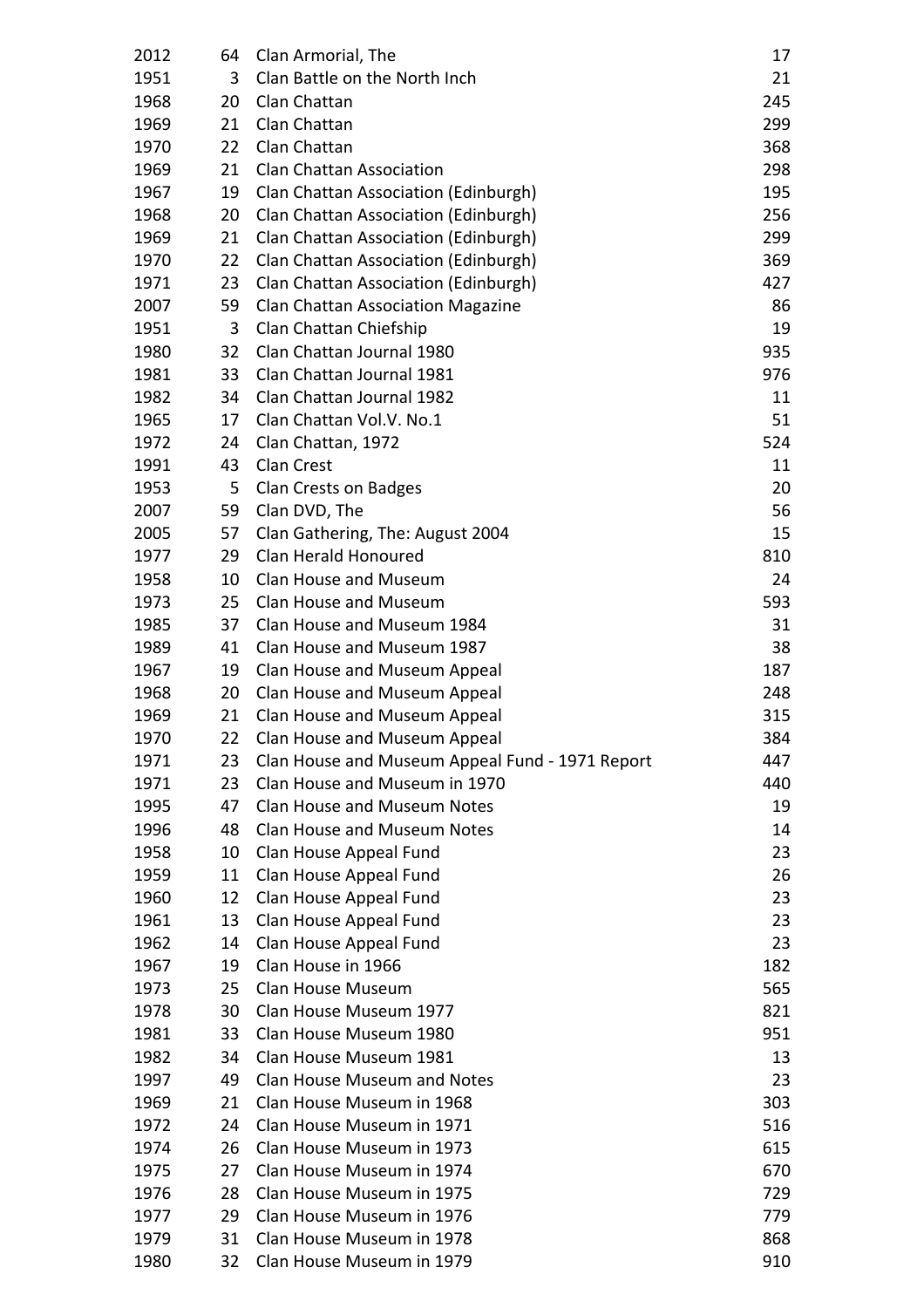| 1968 | 20             | Clan House Museum in 1967                     | 246 |
|------|----------------|-----------------------------------------------|-----|
| 1963 | 15             | Clan House Museum Story, The - 1962           | 9   |
| 1965 | 17             | Clan House Museum, The                        | 39  |
| 1961 | 13             | Clan House Story, The                         | 25  |
| 1962 | 14             | Clan House Story, The                         | 31  |
| 1964 | 16             | Clan House, The                               | 34  |
| 1964 | 16             | Clan House, The (Poem)                        | 34  |
| 1972 | 24             | Clan Macpherson again at "Braemar of America" | 510 |
| 1950 | $\overline{2}$ | Clan Macpherson Association                   | 8   |
| 1971 | 23             | Clan Macpherson Association                   | 472 |
| 1972 | 24             | Clan Macpherson Association                   | 506 |
| 1995 | 47             | <b>Clan Macpherson Association Accounts</b>   | 50  |
| 2003 | 55             | Clan Macpherson Association Constitution      | 44  |
| 2006 | 58             | Clan Macpherson Association's Diamond Jubilee | 36  |
| 1980 | 32             | Clan Macpherson Gathering, A                  | 934 |
| 1981 | 33             | Clan Macpherson History Fund, The             | 954 |
| 1972 | 24             | Clan Macpherson House & Museum Appeal Fund    | 540 |
| 1953 | 5              | Clan Macpherson House and Museum              | 16  |
| 1954 | 6              | Clan Macpherson House and Museum              | 7   |
| 1955 | 7              | Clan Macpherson House and Museum              | 20  |
| 1956 | 8              | Clan Macpherson House and Museum              | 39  |
| 1957 | 9              | Clan Macpherson House and Museum              | 34  |
| 1990 | 42             | Clan Macpherson House and Museum              | 14  |
| 1991 | 43             | Clan Macpherson House and Museum              | 12  |
| 1986 | 38             | Clan Macpherson House and Museum 1985         | 35  |
| 1989 | 41             | Clan Macpherson House and Museum 1988         | 38  |
| 1992 | 44             | Clan Macpherson House and Museum Notes        | 18  |
| 1993 | 45             | Clan Macpherson House and Museum Notes        | 18  |
| 1994 | 46             | Clan Macpherson House and Museum Notes        | 15  |
| 1999 | 51             | Clan Macpherson House and Museum Notes        | 33  |
| 2000 | 52             | Clan Macpherson House and Museum Notes        | 26  |
| 2001 | 53             | Clan Macpherson House and Museum Notes        | 21  |
| 1987 | 39             | Clan Macpherson House and Museum, The         | 25  |
| 1952 | 4              | Clan Macpherson House Appeal                  | 28  |
| 1956 | 8              | Clan Macpherson House Appeal Fund             | 41  |
| 1957 | 9              | Clan Macpherson House Appeal Fund             | 31  |
| 1998 | 50             | Clan Macpherson House Museum and Notes        | 26  |
| 1978 | 30             | Clan Macpherson in Australia                  | 842 |
| 1991 | 43             | Clan Macpherson in Utah                       | 34  |
| 1989 | 41             | Clan Macpherson Museum Remedial Works Appeal  | 39  |
| 2012 | 64             | Clan Macpherson Museum Report                 | 38  |
| 1989 | 41             | Clan Macpherson Museum, The                   | 36  |
| 1970 | 22             | Clan Macpherson Rally                         | 377 |
| 1982 | 34             | Clan Macpherson Rally - "In Absentia"         | 8   |
| 1982 | 34             | Clan Macpherson Rally 1981                    | 6   |
| 1971 | 23             | Clan Macpherson Rally, 1971                   | 471 |
| 1983 | 35             | Clan Macpherson Rally, The                    | 18  |
| 1978 | 30             | Clan Macpherson Trust                         | 824 |
| 1979 | 31             | Clan Macpherson Trust                         | 870 |
| 1980 | 32             | Clan Macpherson Trust                         | 912 |
| 1981 | 33             | Clan Macpherson Trust                         | 953 |
| 1982 | 34             | Clan Macpherson Trust                         | 15  |
| 1983 | 35             | Clan Macpherson Trust                         | 32  |
| 1984 | 36             | Clan Macpherson Trust                         | 32  |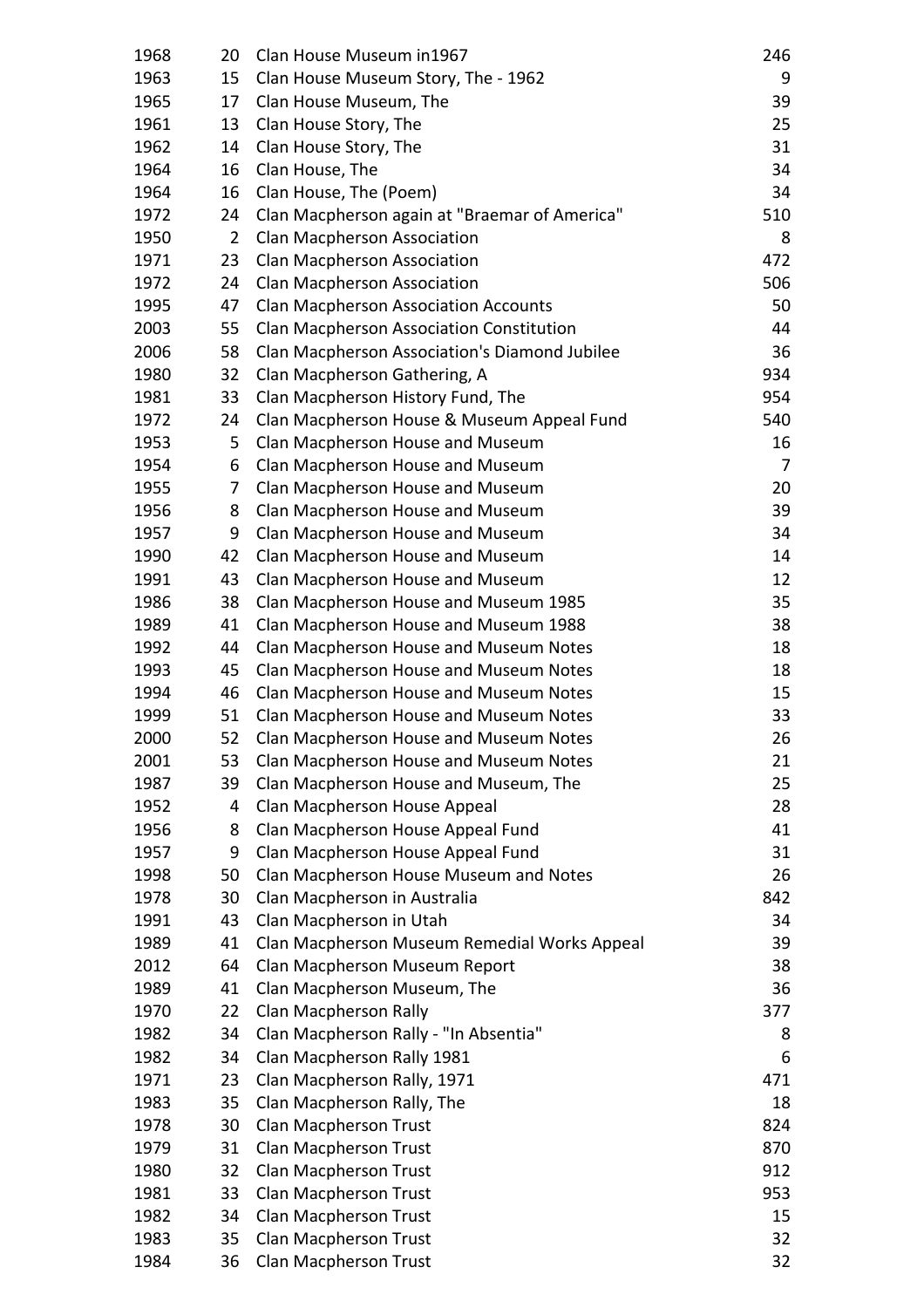| 1985 | 37 | Clan Macpherson Trust                            | 48  |
|------|----|--------------------------------------------------|-----|
| 2005 | 57 | Clan Membership Figures                          | 34  |
| 2004 | 56 | Clan membership Statistics                       | 26  |
| 2008 | 60 | <b>Clan Membership Statistics</b>                | 30  |
| 2009 | 61 | <b>Clan Membership Statistics</b>                | 81  |
| 1970 | 22 | Clan Museum 1969, The                            | 343 |
| 2012 | 64 | Clan Museum Conservation Programme               | 48  |
| 2005 | 57 | Clan Museum Report                               | 28  |
| 2006 | 58 | Clan Museum Report                               | 27  |
| 2007 | 59 | Clan Museum Report                               | 53  |
| 2008 | 60 | Clan Museum Report                               | 42  |
| 2009 | 61 | Clan Museum Report                               | 46  |
| 1966 | 18 | Clan Museum, The                                 | 105 |
| 1984 | 36 | Clan Museum, The                                 | 16  |
| 1963 | 15 | Clan Museum, The - Relics and Memorials          | 11  |
| 1993 | 45 | Clan Museum, The, - Recent Developments          | 21  |
| 1971 | 23 | Clan of the Red Parson: A Second Clan Macpherson | 451 |
| 1953 | 5  | <b>Clan Publications</b>                         | 52  |
| 1954 | 6  | <b>Clan Publications</b>                         | 48  |
| 1974 | 26 | Clan Rally                                       | 610 |
| 1981 | 33 | Clan Rally 1980                                  | 959 |
| 1967 | 19 | Clan Rally of 1966, The                          | 174 |
| 1969 | 21 | Clan Rally of 1968, The                          | 296 |
| 1958 | 10 | Clan Rally, 1957, The                            | 25  |
| 1960 | 12 | Clan Rally, 1959, The                            | 23  |
| 1961 | 13 | Clan Rally, 1960, The                            | 34  |
| 1962 | 14 | Clan Rally, 1961, The                            | 20  |
| 1966 | 18 | Clan Rally, 1965, The                            | 107 |
| 1959 | 11 | Clan Rally, The, 1958                            | 23  |
| 1964 | 16 | Clan Rally, The, 1963                            | 41  |
| 1965 |    | 17 Clan Rally, The, 1964                         | 41  |
| 1950 | 2  | Clan Relics                                      | 34  |
| 1958 | 10 | Clan School at Ruthven, The                      | 33  |
| 1959 | 11 | Clan School at Ruthven, The                      | 32  |
| 1960 | 12 | Clan School at Ruthven, The                      | 35  |
| 1964 | 16 | Clan Wedding, A                                  | 56  |
| 1966 | 18 | Clann Chatain                                    | 120 |
| 1959 | 11 | Clansman of the Year                             | 29  |
| 1961 | 13 | Clansman of the Year                             | 29  |
| 1962 | 14 | Clansman of the Year                             | 29  |
| 1970 | 22 | Clansman of the Year                             | 346 |
| 1971 | 23 | Clansman of the Year                             | 468 |
| 1978 | 30 | Clansman of the Year                             | 818 |
| 1964 | 16 | Clansman of the Year - Allan G. Macpherson       | 39  |
| 1964 | 16 | Clansman of the Year - Lloyd C. Macpherson       | 40  |
| 2009 | 61 | Clansman to clanswoman                           | 64  |
| 1964 | 16 | Clansmen in Black Watch Mutiny                   | 15  |
| 1985 | 37 | Clansmen Keep Track of their Badenoch Roots      | 17  |
| 1956 | 8  | Clansmen Making News in 1955                     | 25  |
| 1960 | 12 | Clansmen of the Year                             | 29  |
| 1959 | 11 | Clanswoman of the Year                           | 30  |
| 2007 | 59 | Clean-up at St Kenneth'e, 2006                   | 57  |
| 1987 | 39 | Climb, A, to Cluny's Cave                        | 20  |
| 1971 | 23 | Clock that Hanged Macpherson, The                | 470 |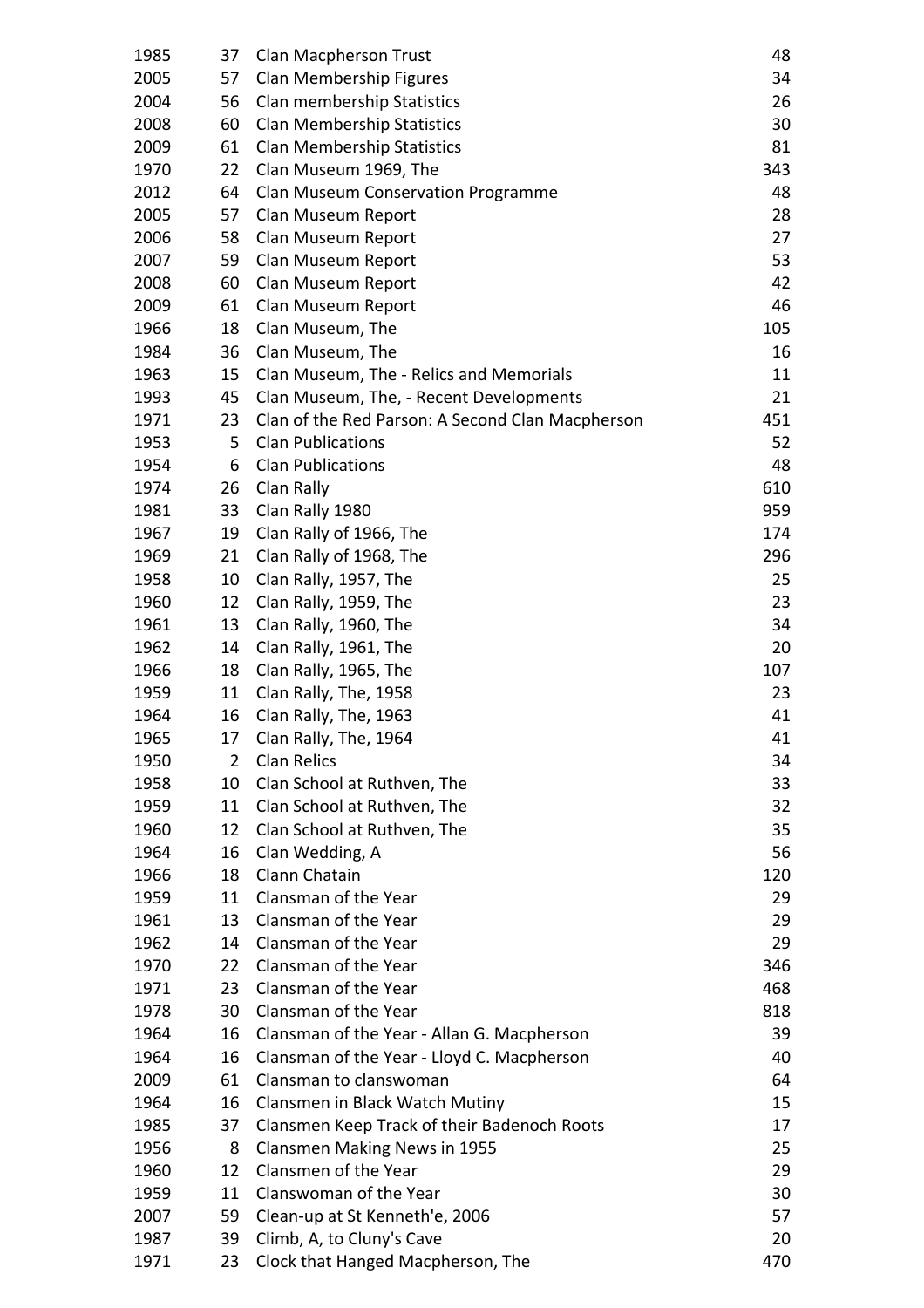| 1984 | 36 | Closing Chapter at the Clan Museum    | 15             |
|------|----|---------------------------------------|----------------|
| 1964 | 16 | Cluny and Dundee                      | 8              |
| 2001 | 53 | Cluny and Sheila Down Under           | 32             |
| 2010 | 62 | Cluny and the bird                    | 85             |
| 1964 | 16 | Cluny Charter Chest Letters, The      | 5              |
| 2009 | 61 | Cluny gets the bird                   | 14             |
| 1957 | 9  | Cluny Macpherson Pistol, A            | 29             |
| 1986 | 38 | Cluny of the '45                      | 10             |
| 1958 | 10 | Cluny of the Forty-Five               | 5              |
| 1959 | 11 | Cluny of the 'Forty-Five              | 31             |
| 1965 | 17 | Cluny of the 'Forty-Five              | 12             |
| 1999 | 51 | Cluny Papers, The                     | 30             |
| 1970 | 22 | Cluny, The Late                       | 336            |
| 2012 | 64 | Cluny's Message                       | 1              |
| 1960 | 12 | Cluny's "Watch"                       | 18             |
| 1966 | 18 | Cluny's Account of Cluny              | 70             |
| 2011 | 63 | Cluny's barbecue 2010                 | 38             |
| 1996 | 48 | Cluny's Cage                          | 39             |
| 1967 | 19 | Cluny's Challenge Trophy              | 187            |
| 1955 | 7  | Cluny's Escape to France. 1755        | 25             |
| 2008 | 60 | Cluny's Family in Malawi and Scotland | 32             |
| 1963 | 15 | Cluny's Land (Poem)                   | 29             |
| 2010 | 62 | Cluny's Men - a poem                  | 48             |
| 1996 | 48 | Cluny's Men and the '45               | 57             |
| 1985 | 37 | Cluny's Message for "Creag Dhubh"     | 5              |
| 1986 | 38 | Cluny's Message for "Creag Dhubh"     | 7              |
| 1987 | 39 | Cluny's Message for 1987              | 5              |
| 1988 | 40 | Cluny's Message for 1988              | 5              |
| 1989 | 41 | Cluny's Message for 1989              | 5              |
| 1990 | 42 | Cluny's Message for 1990              | 5              |
| 1991 | 43 | Cluny's Message for 1991              | 5              |
| 1992 | 44 | Cluny's Message for 1992              | 5              |
| 1993 | 45 | Cluny's Message for 1993              | 5              |
| 1994 | 46 | Cluny's Message for 1994              | 5              |
| 1995 | 47 | Cluny's Message for 1995              | 5              |
| 1996 | 48 | Cluny's Message for 1996              | 5              |
| 1997 | 49 | Cluny's Message for 1997              | 5              |
| 1998 | 50 | Cluny's Message for 1998              | 5              |
| 1999 | 51 | Cluny's Message for 1999              | 5              |
| 2000 | 52 | Cluny's Message for 2000              | 5              |
| 2001 | 53 | Cluny's Message for 2001              | 5              |
| 2002 | 54 | Cluny's Message for 2002              | 5              |
| 2003 | 55 | Cluny's Message for 2003              | 5              |
| 2004 | 56 | Cluny's Message for 2004              | 5              |
| 2005 | 57 | Cluny's Message for 2005              | 7              |
| 2006 | 58 | Cluny's Message for 2006              | 7              |
| 2007 | 59 | Cluny's Message for 2007              | 7              |
| 2008 | 60 | Cluny's Message for 2008              | 7              |
| 2009 | 61 | Cluny's Message for 2009              | 7              |
| 2010 | 62 | Cluny's Message for 2010              | 7              |
| 2011 | 63 | Cluny's Message for 2011              | $\overline{7}$ |
| 1963 | 15 | Cluny's Watch                         | 37             |
| 1992 | 44 | Cluny's Wildcat Award                 | 24             |
| 1994 | 46 | Cluny's Wildcat Award                 | 6              |
|      |    |                                       |                |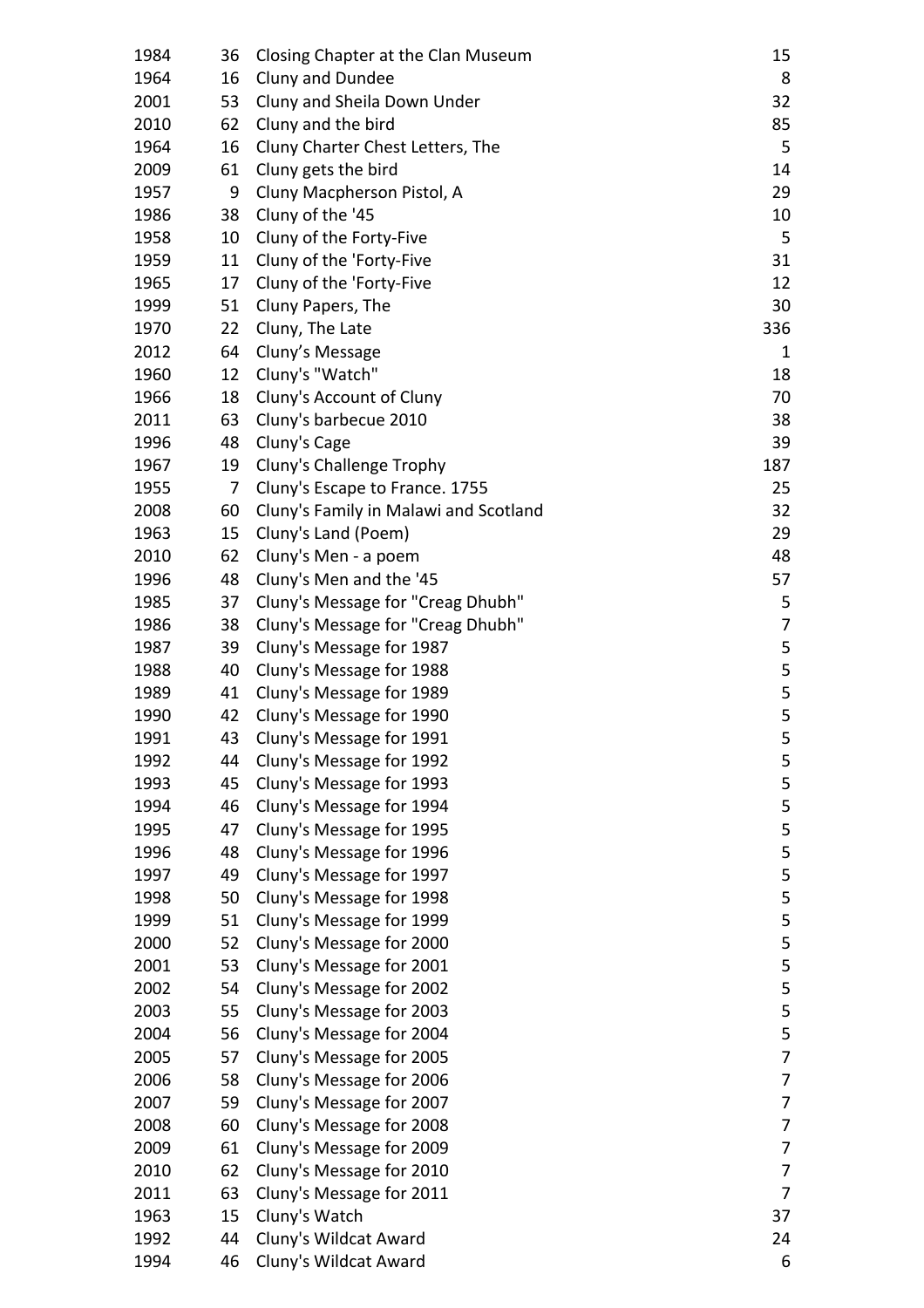| 2012 | 64 | Coats of Arms, Crests, Badges and the CMA    | 61  |
|------|----|----------------------------------------------|-----|
| 1981 | 33 | Coincidental Pleasures of a Clan Genealogist | 944 |
| 1957 | 9  | Colonel E.R. Rivers-Macpherson               | 17  |
| 1997 | 49 | <b>Commemorative Prayer</b>                  | 14  |
| 1971 | 23 | Congratulations                              | 471 |
| 1979 | 31 | Congratulations                              | 875 |
| 1992 | 44 | Congratulations                              | 8   |
| 1993 | 45 | Congratulations                              | 11  |
| 2012 | 64 | Constitution                                 | 8   |
| 2005 | 57 | <b>Contact Details</b>                       | 76  |
| 1994 | 46 | Continuing the Count Down to 1996            | 9   |
| 1965 | 17 | Contributing to Creag Dhubh                  | 5   |
| 1963 | 15 | <b>Corporal Samuel Macpherson</b>            | 25  |
| 2005 | 57 | Correspondence                               | 65  |
| 1993 | 45 | Count Down to our Golden Jubilee, 1996       | 8   |
| 1969 | 21 | Count Von Fersen and the French Revolution   | 281 |
| 1997 | 49 | Cpl. Bruce McPherson                         | 29  |
| 1994 | 46 | Craig Dhu House                              | 18  |
| 1970 | 22 | Craig Dhubh                                  | 342 |
| 2000 | 52 | Creag Dhubh -Poem                            | 34  |
| 2007 | 59 | Creagh Dhubh! Creagh Dhubh! Goes Up the Cry  | 25  |
| 2005 | 57 | Crossword - New Arrival                      | 61  |
| 1963 | 15 | Curator, The - James Macdonald, O.B.E        | 28  |
| 2003 | 55 | Curator'e Report                             | 9   |
| 2002 | 54 | Curator's Report                             | 10  |
| 1984 | 36 | Curator's Report 1983                        | 13  |
| 1977 | 29 | Dame Flora MacLeod of MacLeod                | 810 |
| 1951 | 3  | Dancing                                      | 17  |
| 1985 | 37 | David against the World                      | 7   |
| 1994 | 46 | Davidson Challenge, The                      | 21  |
| 1994 | 46 | Deal Sma' and Serve A'                       | 49  |
| 1995 | 47 | Death of a Centenarian                       | 41  |
| 1990 | 42 | Death of a Patriarch                         | 36  |
| 1958 | 10 | Death of The Mackintosh, The                 | 32  |
| 1979 | 31 | Deaths                                       | 876 |
| 1981 | 33 | Deaths                                       | 975 |
| 1982 | 34 | Deaths                                       | 44  |
| 1983 | 35 | Deaths                                       | 46  |
| 1984 | 36 | Deaths                                       | 6   |
| 1985 | 37 | Deaths                                       | 30  |
| 1986 | 38 | Deaths                                       | 43  |
| 1987 | 39 | Deaths                                       | 45  |
| 1988 | 40 | Deaths                                       | 27  |
| 1989 | 41 | Deaths                                       | 25  |
| 1990 | 42 | Deaths                                       | 11  |
| 1993 | 45 | Deaths                                       | 13  |
| 1994 | 46 | Deaths                                       | 12  |
| 1995 | 47 | Deaths                                       | 13  |
| 1996 | 48 | Deaths                                       | 12  |
| 1997 | 49 | Deaths                                       | 19  |
| 1998 | 50 | Deaths                                       | 16  |
| 1999 | 51 | Deaths                                       | 21  |
| 2000 | 52 | Deaths                                       | 15  |
| 2001 | 53 | Deaths                                       | 19  |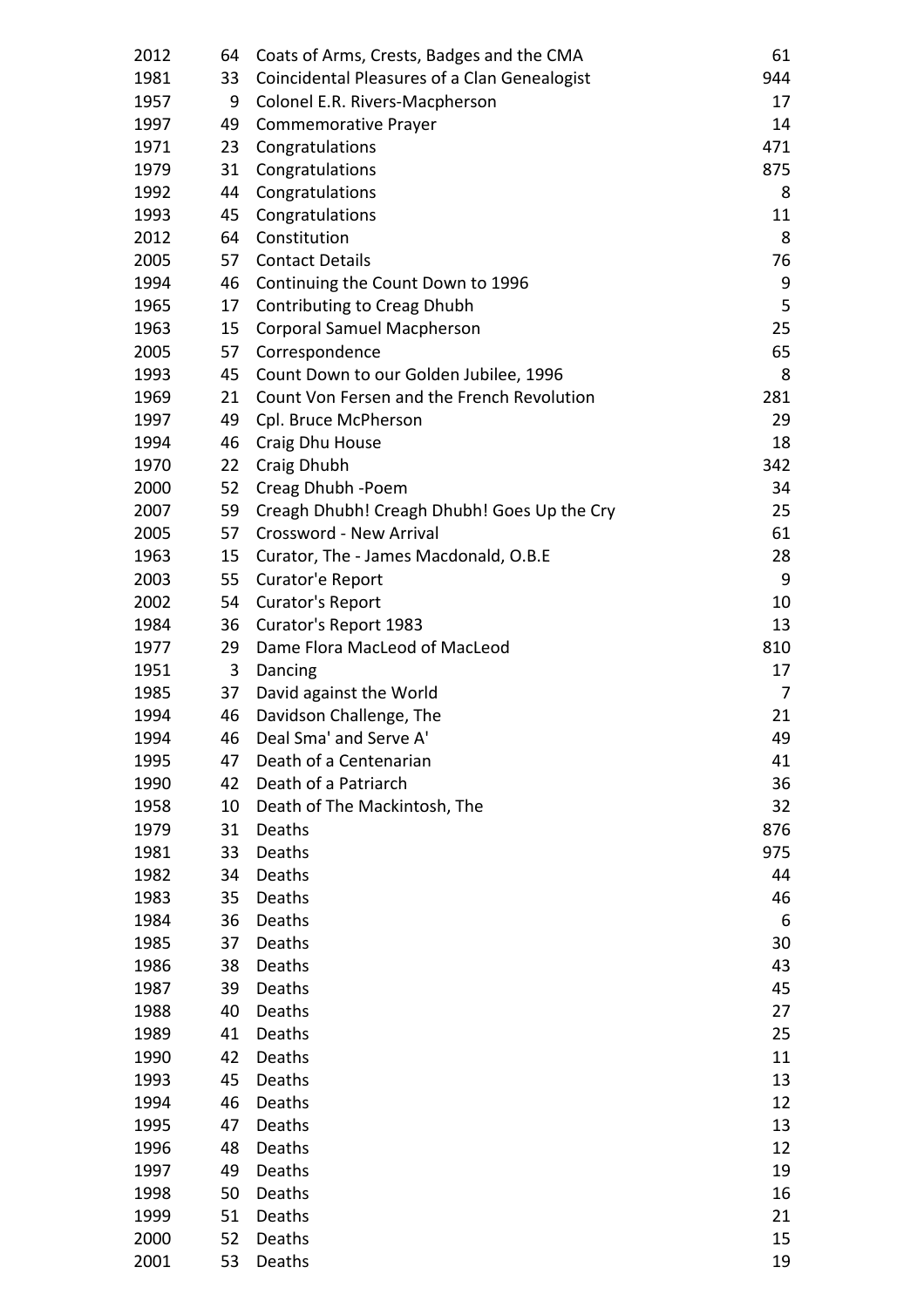| 2002 | 54 | Deaths                                                      | 41  |
|------|----|-------------------------------------------------------------|-----|
| 2003 | 55 | Deaths                                                      | 40  |
| 2004 | 56 | Deaths                                                      | 60  |
| 2005 | 57 | Deaths                                                      | 70  |
| 2008 | 60 | Deaths                                                      | 82  |
| 2009 | 61 | Deaths                                                      | 76  |
| 2010 | 62 | Deaths                                                      | 91  |
| 1972 | 24 | Deemster Macpherson                                         | 499 |
| 1962 | 14 | Diabolical Plan, A                                          | 14  |
| 1974 | 26 | Diary of Peter Macpherson                                   | 650 |
| 2005 | 57 | Disposal of Surplus Copies of Books                         | 30  |
| 2011 | 63 | DNA update on the Clan surname project                      | 67  |
| 2011 | 63 | DNA: Clan genealogy and the y-chromosome: second report     | 70  |
| 2004 | 56 | Dochanasaidh: a Short History of the Clan House             | 18  |
| 1980 | 32 | Dochanassie - Clan Macpherson House and Museum              | 932 |
| 1972 | 24 | Donald Macpherson & Co. Ltd.                                | 522 |
| 1996 | 48 | Donald Macpherson (1774-1851)                               | 23  |
| 2005 | 57 | Donald Macpherson Collection of Art and Literature, The     | 35  |
| 1971 | 23 | Donald Macpherson Douglas, The Late (1901-1970)             | 413 |
| 2004 | 56 | Donald Macpherson of Glentromie                             | 31  |
| 1955 | 7  | Donald Macpherson, Alexandria                               | 7   |
| 2011 | 63 | Donald Stuart MacPherson, silversmith 1914-2009             | 49  |
| 2004 | 56 | Donations to Clan Macpherson Museum Library 2002-2003       | iii |
| 1996 | 48 | Donnachd an Rathad                                          | 30  |
| 1957 | 9  | Dr Cluny Macpherson                                         | 16  |
| 2011 | 63 | Dr Donald Macintyre, 1704-1781, Surgeon to Cluny's Regiment | 59  |
| 1989 | 41 | Dr John A. MacPherson                                       | 32  |
| 2003 | 55 | Dr William Grant Macpherson of Bothwell 1862-1916           | 22  |
| 1969 | 21 | Dr William Martin McPherson, M.B., C.M., 1883-1925          | 310 |
| 1962 | 14 | Dr. Johnson and James Macpherson                            | 24  |
| 1973 | 25 | Dramatic Increase of Visitors at Clan Rally                 | 574 |
| 2012 | 64 | Duchra, A Homecoming                                        | 63  |
| 1996 | 48 | Duff House Opening                                          | 17  |
| 1974 | 26 | Duke of Gordon Hotel Rally Menu 1973                        | 649 |
| 1973 | 25 | Duncan Macpherson of Beann-a-Char, MD, 1812-1867            | 578 |
| 1960 | 12 | Duncan of the Kiln                                          | 5   |
| 1954 | 6  | East of Scotland Branch Dinner, The                         | 22  |
| 1966 | 18 | Edinburgh Branch of the Clan Chattan Association, The       | 117 |
| 2004 | 56 | Edinburgh Sabbath in 1912                                   | 36  |
| 1976 | 28 | Edith Celebrates her Century                                | 740 |
| 2005 | 57 | Edith Macpherson: Champion Piper                            | 38  |
| 1967 | 19 | Editor, The, Regrets                                        | 140 |
| 1968 | 20 | Editor, The, Regrets                                        | 220 |
| 1952 | 4  | Editorial                                                   | 5   |
| 1957 | 9  | Editorial                                                   | 4   |
| 1958 | 10 | Editorial                                                   | 4   |
| 1959 | 11 | Editorial                                                   | 4   |
| 1960 | 12 | Editorial                                                   | 4   |
| 1961 | 13 | Editorial                                                   | 4   |
| 1962 | 14 | Editorial                                                   | 4   |
| 1963 | 15 | Editorial                                                   | 4   |
| 1964 | 16 | Editorial                                                   | 4   |
| 1965 | 17 | Editorial                                                   | 4   |
| 1966 | 18 | Editorial                                                   | 68  |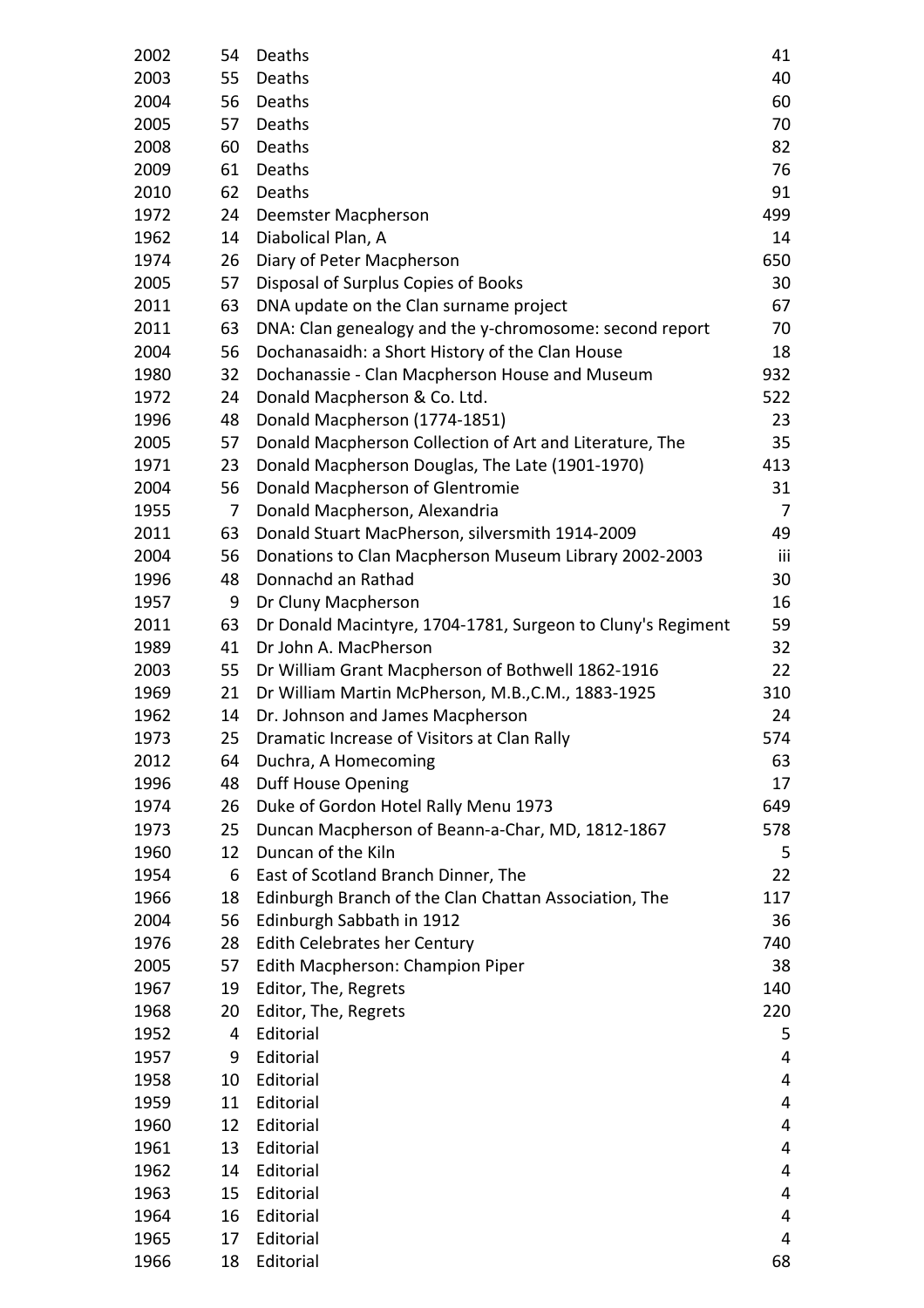| 1994 | 46              | Editorial                                       | 10  |
|------|-----------------|-------------------------------------------------|-----|
| 1995 | 47              | Editorial                                       | 9   |
| 1996 | 48              | Editorial                                       | 8   |
| 1997 | 49              | Editorial                                       | 7   |
| 1998 | 50              | Editorial                                       | 7   |
| 1999 | 51              | Editorial                                       | 7   |
| 2000 | 52              | Editorial                                       | 8   |
| 2001 | 53              | Editorial                                       | 7   |
| 2002 | 54              | Editorial                                       | 9   |
| 2003 | 55              | Editorial                                       | 7   |
| 2012 | 64              | Editorial                                       | 3   |
| 1956 | 8               | <b>Editorial: The Southland Number</b>          | 4   |
| 2006 | 58              | <b>Editor's Notes</b>                           | 66  |
| 2007 | 59              | <b>Editor's Notes</b>                           | 82  |
| 2008 | 60              | <b>Editor's Notes</b>                           | 81  |
| 2010 | 62              | <b>Editor's Notes</b>                           | 60  |
| 2011 | 63              | <b>Editor's Notes</b>                           | 78  |
| 2004 | 56              | <b>Editors' Reports</b>                         | 56  |
| 2006 | 58              | Edna Wins an Award for all her Work             | 21  |
| 1985 | 37              | Eilean a Cheo                                   | 9   |
| 2009 | 61              | Elle Macpherson meets Ewen and Ailsa            | 54  |
| 1970 | 22              | <b>Emigrants from Scotland to America</b>       | 393 |
| 1962 | 14              | <b>Empty Glens, The</b>                         | 25  |
| 1955 | 7               | Encounter with the Wild Cat                     | 23  |
| 1998 | 50              | Engagement                                      | 15  |
| 1968 | 20              | Engagements                                     | 266 |
| 1984 | 36              | Engagements                                     | 6   |
| 1991 | 43              | Engagements                                     | 9   |
| 1995 | 47              | Engagements                                     | 12  |
| 1999 | 51              | Engagements                                     | 19  |
| 2011 | 63              | Engagements                                     | 95  |
| 2012 | 64              | Engagements                                     | 86  |
| 2006 | 58              | England & Wales Branch Report                   | 17  |
| 2010 | 62              | England and Wales - The Ball in London          | 18  |
| 2007 | 59              | <b>England and Wales Branch Report</b>          | 47  |
| 1958 | 10              | English Branch Nonagenarian                     | 30  |
| 1973 | 25              | <b>Enter Miss Macpherson</b>                    | 553 |
| 1967 | 19              | Eoin Macpherson                                 | 185 |
| 1963 | 15 <sub>1</sub> | Epergne or Candelabrum                          | 22  |
| 2011 | 63              | Euan Macpherson, playwright, making his mark    | 45  |
| 1997 | 49              | Eulogy to Ewan of the '45                       | 13  |
| 1984 | 36              | Ever Had a Mouse up your Kilt?                  | 16  |
| 2005 | 57              | Ewen George Macpherson - our 24th Chief         | 60  |
| 2001 | 53              | Ewen Macpherson of the 99th Regiment            | 34  |
| 1998 | 50              | Ewen Tolmie 1816-1883                           | 29  |
| 1995 | 47              | Ewen. Our New Chairman                          | 18  |
| 2008 | 60              | Expedition to the Isle of Wight, England        | 26  |
| 1971 | 23              | Faces from Places at the Clan Rally             | 435 |
| 1965 | 17              | <b>Family Arms and Clan Crests</b>              | 22  |
| 1981 | 33              | Family of Paul Macpherson (b. 1746)             | 942 |
| 1967 | 19              | Family of William Macpherson - Glen Gynack, The | 151 |
| 1951 | 3               | <b>Festival of Britain</b>                      | 34  |
| 1952 | 4               | <b>Festival Year Gathering</b>                  | 6   |
| 1983 | 35              | Fiery Cross, A, around Creag Dhubh              | 9   |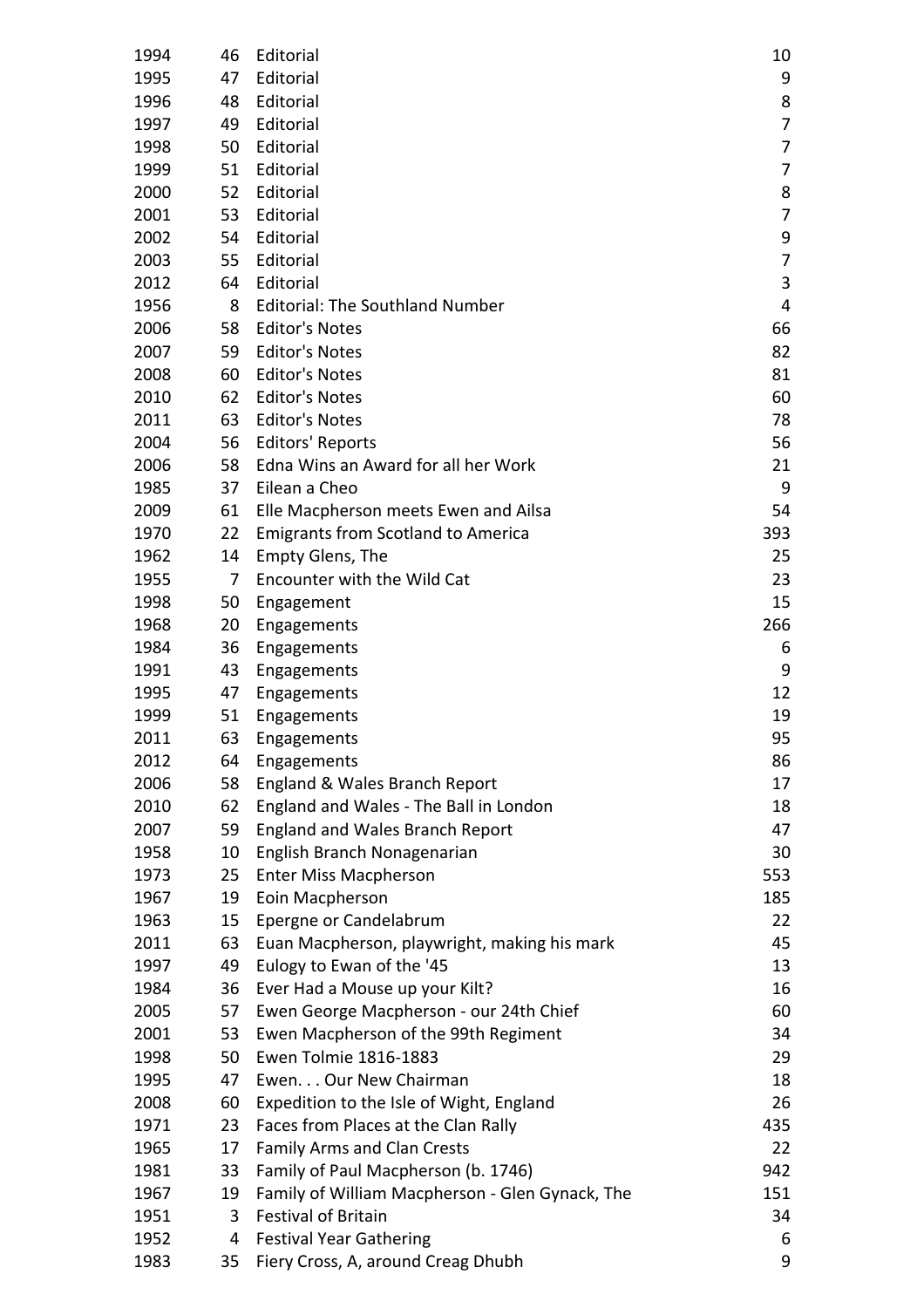| 1975 | 27             | Fifteen Languages - and he still Looks for More     | 669 |
|------|----------------|-----------------------------------------------------|-----|
| 1956 | 8              | Fifth List of Subscribers                           | 40  |
| 1994 | 46             | Fiftieth Rally Exhibition                           | 49  |
| 1993 | 45             | Fiftieth Rally Exhibition                           | 40  |
| 1961 | 13             | Fingal                                              | 5   |
| 1996 | 48             | First Annual Rally, 1947                            | 26  |
| 1977 | 29             | <b>Flags and Banners</b>                            | 784 |
| 2007 | 59             | Flying Algerian Air Express                         | 58  |
| 2012 | 64             | Flying Officer Andrew McPherson DFC                 | 53  |
| 1975 | 27             | For Sale                                            | 705 |
| 1949 | 1              | Foreword                                            | 3   |
| 1950 | $\overline{2}$ | Foreword                                            | 5   |
| 1970 | 22             | <b>Forfeited Estates Papers</b>                     | 349 |
| 1992 | 44             | Forget-me-not                                       | 35  |
| 1979 | 31             | Forgotten Hero - Gen. James B. McPherson            | 855 |
| 1963 | 15             | Forgotten Macpherson Scholar, A                     | 39  |
| 1955 | 7              | Fourth List of Subscribers                          | 21  |
| 1957 | 9              | Friend of Clan Macpherson, A                        | 10  |
| 1967 | 19             | Friendship of the Forty-Five, A                     | 172 |
| 2010 | 62             | From 19th Century Inverness Newspapers              | 65  |
| 1984 | 36             | From a Father to his Daughter                       | 9   |
| 1985 | 37             | From Eoin and Phosa Macpherson                      | 32  |
| 1965 | 17             | From Near and Far                                   | 44  |
| 1994 | 46             | From Strathmashie to Brussels                       | 29  |
| 1997 | 49             | From the Glentruim Family                           | 16  |
| 2006 | 58             | From the Media                                      | 35  |
| 2003 | 55             | From the Mouth of a Kilt                            | 26  |
| 1974 | 26             | From the Summit of Creag Dhubh                      | 627 |
| 1975 | 27             | From the Summit of Creag Dhubh                      | 702 |
| 1976 | 28             | From the Summit of Creag Dhubh                      | 742 |
| 1977 | 29             | From the Summit of Creag Dhubh                      | 777 |
| 1978 | 30             | From the Summit of Creag Dhubh                      | 817 |
| 1983 | 35             | From the Summit of Creag Dhubh                      | 5   |
| 1984 | 36             | From the Summit of Creag Dhubh                      | 5   |
| 1985 | 37             | From the Summit of Creag Dhubh                      | 6   |
| 1986 | 38             | From the Summit of Creag Dhubh                      | 8   |
| 1987 | 39             | From the Summit of Creag Dhubh                      | 7   |
| 1988 | 40             | From the Summit of Creag Dhubh                      | 6   |
| 1989 | 41             | From the Summit of Creag Dhubh                      | 6   |
| 1990 | 42             | From the Summit of Creag Dhubh                      | 7   |
| 1991 | 43             | From the Summit of Creag Dhubh                      | 7   |
| 1992 | 44             | From the Summit of Creag Dhubh                      | 7   |
| 1993 | 45             | From the Summit of Creag Dhubh                      | 8   |
| 1979 | 31             | From the Summit of Creag Dhubh - Editorial          | 854 |
| 1980 | 32             | From the Summit of Creag Dhubh - Editorial          | 902 |
| 1969 | 21             | From the Top of Creag Dhubh                         | 277 |
| 1970 | 22             | From the Top of Creag Dhubh                         | 371 |
| 1971 | 23             | From the Top of Creag Dhubh                         | 465 |
| 1972 | 24             | From the Top of Creag Dhubh                         | 511 |
| 1973 | 25             | From the Top of Creag Dhubh                         | 590 |
| 1982 | 34             | From the Top of Creag Dhubh                         | 5   |
| 1983 | 35             | <b>Full Circle</b>                                  | 43  |
| 2004 | 56             | <b>Full Circle</b>                                  | 39  |
| 1966 | 18             | Further Gleanings from the Forfeited Estates Papers | 77  |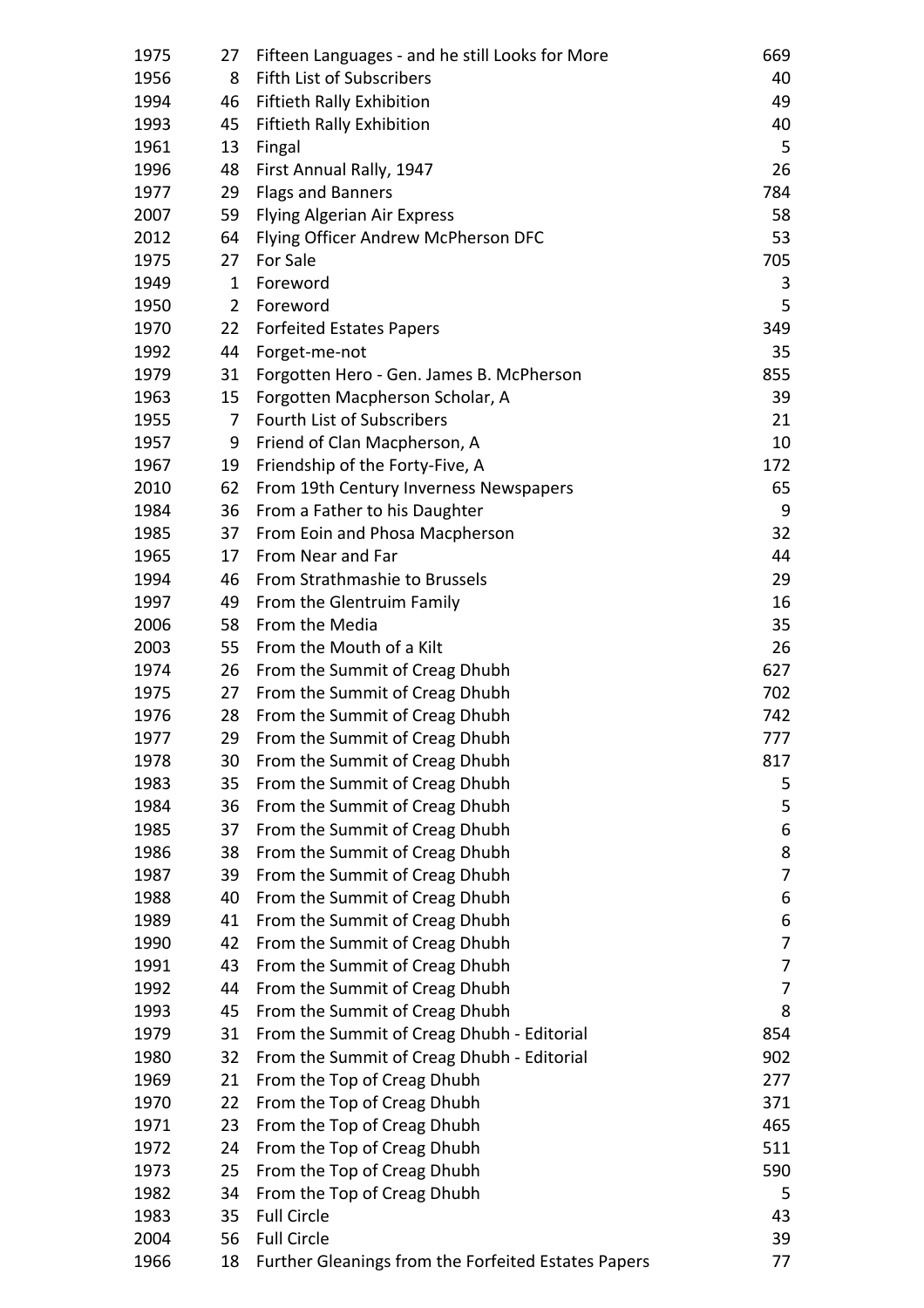| 1967 | 19             | Further Gleanings from the Forfeited Estates Papers  | 180 |
|------|----------------|------------------------------------------------------|-----|
| 1962 | 14             | Gaelic College, The                                  | 16  |
| 1957 | 9              | Gaelic Language in Canada, The                       | 5   |
| 2007 | 59             | Gaelic Song, A                                       | 28  |
| 1953 | 5              | Gallant Macpherson, A                                | 20  |
| 2001 | 53             | Gathering 2001                                       | 52  |
| 2008 | 60             | Gathering for 2008 - Booking Form                    | 85  |
| 2008 | 60             | Gathering in 2007 at Newtonmore and Kingussie        | 38  |
| 1968 | 20             | Gathering of Clan Chattan                            | 245 |
| 1979 | 31             | Gathering of the Clan, The                           | 889 |
| 1989 | 41             | Gathering of the Clan, The                           | 34  |
| 1961 | 13             | Gathering of the Clans                               | 36  |
| 1967 | 19             | Gathering of the Clans - Inverness 1966              | 184 |
| 1966 | 18             | Gathering of the Clans - Inverness, 1966             | 118 |
| 1950 | $\overline{2}$ | Gathering of the Clans, 1951                         | 31  |
| 2002 | 54             | Gathering Reminder, A                                | 11  |
| 2004 | 56             | Gathering, August 2003, The: Personal Impressions    | 49  |
| 1991 | 43             | Gavin K. Macpherson                                  | 33  |
| 1960 | 12             | Genealogy and Descent of the Phoness Family, The     | 10  |
| 1955 | 7              | General James Birdseye McPherson                     | 27  |
| 2009 | 61             | Getting ready for the Ball                           | 30  |
| 2007 | 59             | Ghost of Balavil, The                                | 69  |
| 2005 | 57             | Ghost of Sergeant Davies, The                        | 54  |
| 1978 | 30             | Gillespie 62nd Annual Reunion, The                   | 824 |
| 2007 | 59             | Gillies Family Attended the Jubilee                  | 23  |
| 2002 | 54             | Gillies Macpherson of McPherson's Pillar             | 23  |
| 1965 | 17             | Gleanings frorn the Forfeited Estates Papers         | 17  |
| 1990 | 42             | Glen Banchor                                         | 16  |
| 1981 | 33             | <b>Glen Truim</b>                                    | 960 |
| 1984 | 36             | <b>Golden Wedding</b>                                | 33  |
| 1991 |                | 43 Golden Weddings                                   | 10  |
| 1957 | 9              | Grand Old Man of the Clan in Canada, The             | 21  |
| 1996 | 48             | <b>Grant for the Cairn</b>                           | 38  |
| 1969 | 21             | Gravestones in the Graveyard at Biallidbeg           | 291 |
| 1999 | 51             | Great Calamity, The                                  | 40  |
| 1979 | 31             | Great Floods of 1829. The                            | 871 |
| 2001 | 53             | Great Race to Australia, The                         | 22  |
| 1985 | 37             | Greetings from "The Snowbird"                        | 14  |
| 1977 | 29             | Gu Ma Slan Do Na Fearaibh (Emigrant's Farewell)      | 787 |
| 1967 | 19             | Headstones in the Graveyard at Cluny                 | 165 |
| 1988 | 40             | Hector Macpherson, Chief of Southland Branch         | 31  |
| 2004 | 56             | Helen Macpherson Smith, 1874-1951                    | 27  |
| 1963 | 15             | Help Yourself - and the Association                  | 49  |
| 2011 | 63             | Henry Macpherson, schoolboy, pop-singer and composer | 48  |
| 1981 | 33             | Her Majesty Queen Elizabeth the Queen Mother         | 941 |
| 1957 | 9              | Heraldic Banners, The, of Three Canadian Clansmen    | 19  |
| 1992 | 44             | Heraldic Bookplates, The, of R.G.M. Macpherson       | 10  |
| 1961 | 13             | Heredity is Strongly Developed in the Macphersons    | 32  |
| 2012 | 64             | Hidden Gem - The Museum Library                      | 40  |
| 2008 | 60             | Highland Dress and the Sporran                       | 73  |
| 1986 | 38             | <b>Highland Folk Museum</b>                          | 23  |
| 1976 | 28             | <b>Highland Games at Newtonmore</b>                  | 739 |
| 1972 | 24             | <b>Highland Railway</b>                              | 495 |
| 1970 | 22             | <b>Highland Sale of Work</b>                         | 357 |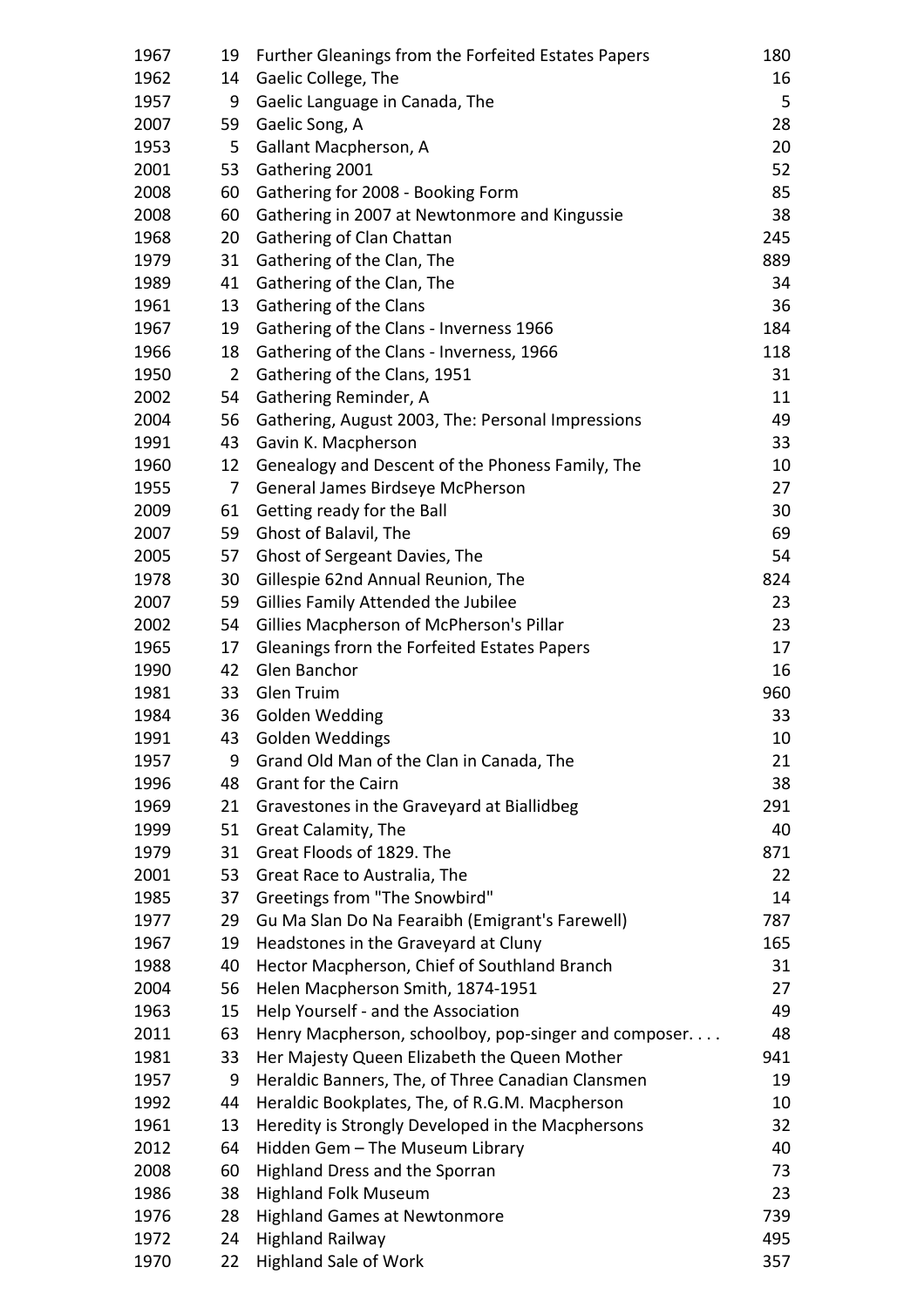| 1956         | 8              | <b>Highland Traditions in New Zealand</b>                                        | 15         |
|--------------|----------------|----------------------------------------------------------------------------------|------------|
| 1953         | 5              | <b>Historical Documents Committee</b>                                            | 43         |
| 1954         | 6              | <b>Historical Documents Committee</b>                                            | 11         |
| 1966         | 18             | <b>Historical Documents Committee</b>                                            | 88         |
| 1956         | 8              | <b>Historical Documents Committee Report</b>                                     | 38         |
| 1959         | 11             | History of the Clan Chattan                                                      | 12         |
| 1949         | $\mathbf{1}$   | Hon. President, The                                                              | 4          |
| 1992         | 44             | Honorary Life Membership                                                         | 30         |
| 1975         | 27             | House and Museum Appeal - 1975 Report                                            | 706        |
| 1973         | 25             | House and Museum Appeal Fund                                                     | 592        |
| 1975         | 27             | House and Museum Appeal Fund                                                     | 672        |
| 1976         | 28             | House and Museum Appeal Fund                                                     | 742        |
| 1974         | 26             | House and Museum Appeal Fund - 1974 Report                                       | 653        |
| 1976         | 28             | House and Museum Appeal Fund - 1976 Report                                       | 741        |
| 1977         | 29             | House and Museum Appeal Fund - 1977 Report                                       | 799        |
| 1978         | 30             | House and Museum Appeal Fund - 1978 Report                                       | 828        |
| 1957         | 9              | How Scottish Heather was introduced to Newfoundland                              | 30         |
| 1957         | 9              | Hugh Macpherson                                                                  | 30         |
| 2003         | 55             | Hugh Macpherson                                                                  | 25         |
| 2008         | 60             | Hunting the Family in New Zealand                                                | 21         |
| 1949         | $\mathbf{1}$   | Illustrations                                                                    | 13         |
| 1949         | $\mathbf{1}$   | Illustrations                                                                    | 14         |
| 1949         | $\mathbf 1$    | Illustrations                                                                    | 39         |
| 1949         | $\mathbf{1}$   | Illustrations                                                                    | 40         |
| 1950         | $\overline{2}$ | Illustrations                                                                    | 13         |
| 1950         | $\overline{2}$ | Illustrations                                                                    | 14         |
| 1950         | $\overline{2}$ | Illustrations                                                                    | 39         |
| 1950         | $\overline{2}$ | Illustrations                                                                    | 40         |
| 1951         | 3              | Illustrations                                                                    | 13         |
| 1951         | 3              | Illustrations                                                                    | 14         |
| 1951         | 3              | Illustrations                                                                    | 39         |
| 1951         | 3              | Illustrations                                                                    | 40         |
| 1952         | 4              | Illustrations                                                                    | 11         |
| 1952         | 4              | Illustrations                                                                    | 12         |
| 1952         | 4              | Illustrations                                                                    | 45         |
| 1952         | 4              | Illustrations                                                                    | 46         |
| 1953         | 5              | Illustrations                                                                    | 13         |
| 1953         | 5              | Illustrations                                                                    | 14         |
| 1953         | 5              | Illustrations                                                                    | 39         |
| 1953         | 5              | Illustrations                                                                    | 40         |
| 2011         | 63             | Imogen Macpherson, student architect and fashion model                           | 47         |
| 1975         | 27             | <b>Importance of Clan Traditions</b>                                             | 669        |
| 1966<br>1968 | 18<br>20       | Impressions of the 1965 Rally                                                    | 109<br>242 |
| 2003         | 55             | Impressions of the 1967 Rally<br>Impressions of the 2002 International Gathering | 8          |
| 1978         | 30             | Impressions of the International Clan Rally 1977                                 | 820        |
| 1954         | 6              | In Far-Off, Forgotten Days                                                       | 29         |
| 1985         | 37             | In Memoriam - A Centenary                                                        | 23         |
| 1959         | 11             | In Memoriam - Cluny Macpherson                                                   | 11         |
| 2003         | 55             | In Search of Cluny's Cage                                                        | 11         |
| 1994         | 46             | In Search of the Black Officer                                                   | 30         |
| 2004         | 56             | In the Steps of "Ossian"                                                         | 41         |
| 1984         | 36             | Income and Exoenditure Account                                                   | 46         |
| 1957         | 9              | Income and Expenditure Account                                                   | 32         |
|              |                |                                                                                  |            |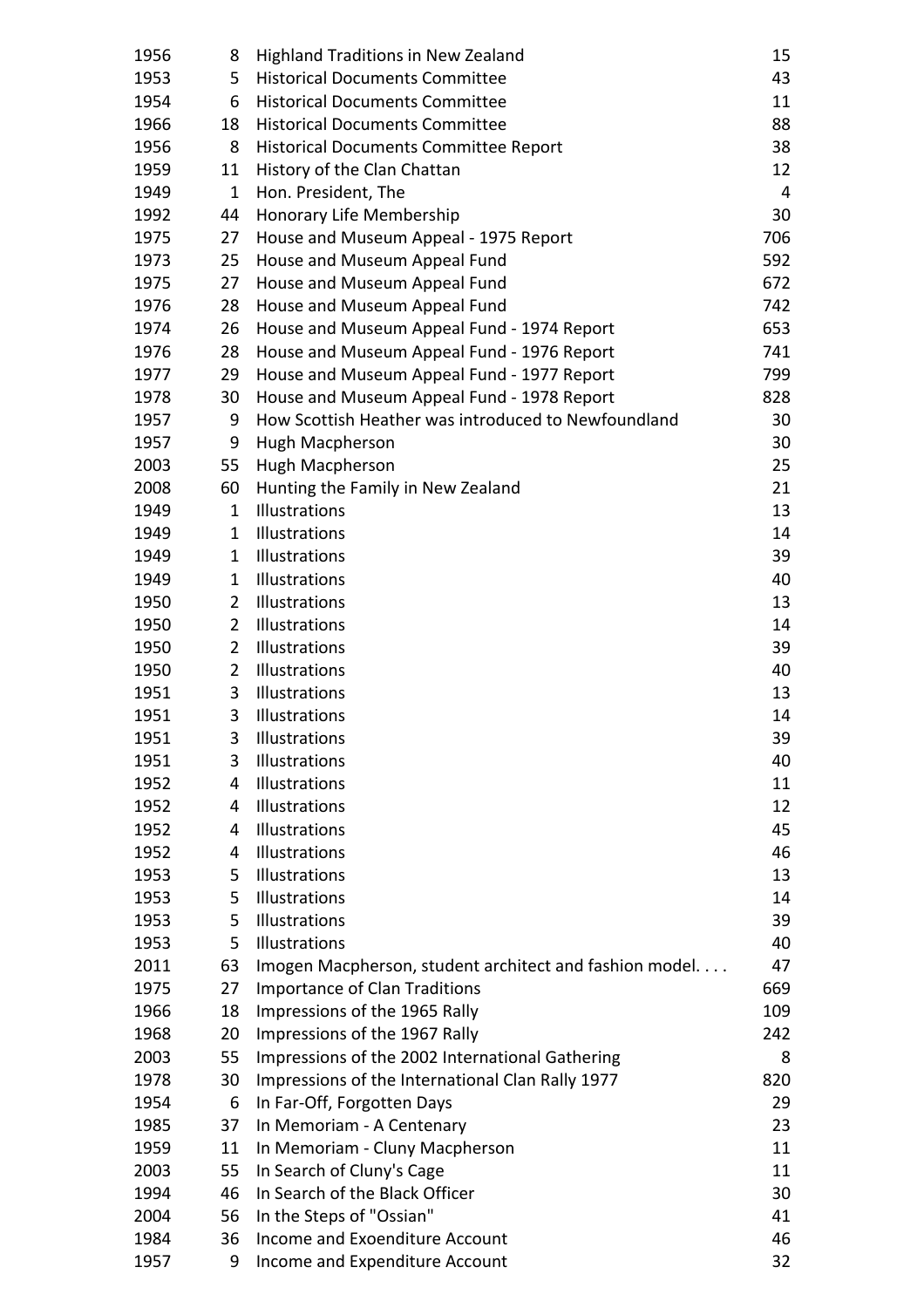| 1958 | 10 | Income and Expenditure Account                          | 43  |
|------|----|---------------------------------------------------------|-----|
| 1959 | 11 | Income and Expenditure Account                          | 43  |
| 1960 | 12 | Income and Expenditure Account                          | 43  |
| 1972 | 24 | Income and Expenditure Account                          | 542 |
| 1983 | 35 | Income and Expenditure Account                          | 54  |
| 1985 | 37 | Income and Expenditure Account                          | 46  |
| 1986 | 38 | Income and Expenditure Account                          | 60  |
| 1987 | 39 | Income and Expenditure Account                          | 52  |
| 1961 | 13 | Income and Expenditure Account                          | 43  |
| 1966 | 18 | Income and Expenditure Account 1964                     | 134 |
| 1967 | 19 | Income and Expenditure Account 1965                     | 214 |
| 1968 | 20 | Income and Expenditure Account 1966                     | 267 |
| 1969 | 21 | Income and Expenditure Account 1967                     | 328 |
| 1970 | 22 | Income and Expenditure Account 1967                     | 397 |
| 1965 | 17 | Income and Expenditure Account, 1963                    | 62  |
| 1990 | 42 | Inspiring Rally of 1989                                 | 13  |
| 1979 | 31 | International Gathering of the Clans                    | 892 |
| 1998 | 50 | Introducing Isamu Takama (Macpherson)                   | 33  |
| 1996 | 48 | Introducing Lt.-Col. James P.C. Macpherson              | 35  |
| 1960 | 12 | Invereshie Book, The                                    | 15  |
| 1988 | 40 | Invernahavon and the North Inch of Perth                | 46  |
| 1986 | 38 | Invernahavon the Forgotten Battle?                      | 17  |
| 2006 | 58 | Iris and John (Montrose)'s Ruby Wedding                 | 16  |
| 2000 | 52 | Irish Connection, An                                    | 22  |
| 1980 | 32 | J. Donald MacPherson - Chairman of the Association      | 903 |
| 1989 | 41 | J.E. Macpherson                                         | 31  |
| 1957 | 9  | Jack McPherson, Toronto                                 | 29  |
| 2010 | 62 | Jackie Bird - a Macpherson making her mark              | 58  |
| 1964 | 16 | James "Ossian" Macpherson's Ancestry                    | 20  |
| 1980 | 32 | James Macpherson - "Greatest Literary Scandal" Truth    | 904 |
| 1989 | 41 | James Macpherson at Balavil                             | 27  |
| 1963 | 15 | James Macpherson's Fiddle                               | 12  |
| 1994 | 46 | James McPherson, the "Wild Scotchman"                   | 20  |
| 1996 | 48 | James Ossian McPherson                                  | 43  |
| 2004 | 56 | Job Well Done, A                                        | 54  |
| 1999 | 51 | John Ewen McPherson and Cluny Whisky                    | 36  |
| 1973 | 25 | John Macpherson - Obituary                              | 580 |
| 2012 | 64 | John Macpherson and the Rowan Trees                     | 58  |
| 2010 | 62 | John McPherson 1819-1896: Queen Victoria's Land Steward | 69  |
| 2008 | 60 | John T. Macpherson, M.P. and his Son                    | 53  |
| 2010 | 62 | Joining in Clan activities in the homelands and nearby  | 36  |
| 1972 | 24 | Joint Clan Ball                                         | 521 |
| 1998 | 50 | Joseph William McPherson                                | 22  |
| 2006 | 58 | Jubilee Emblem, The                                     | 10  |
| 1996 | 48 | Jubilee Gathering Programme of Events                   | 55  |
| 1997 | 49 | Jubilee Gathering, The                                  | 7   |
| 1997 | 49 | Jubilee Poem                                            | 15  |
| 1997 | 49 | Jubilee Scrapbook                                       | 51  |
| 2007 | 59 | Jubilee Strathspey, The                                 | 26  |
| 2007 | 59 | Jubilee Strathspey, The 'My Homeland'                   | 27  |
| 1970 | 22 | Julius Pokorny                                          | 372 |
| 1953 | 5  | Just Double, The                                        | 25  |
| 2000 | 52 | Katie and Donald Macpherson March                       | 23  |
| 1974 | 26 | Kingussie Parish Register                               | 654 |
|      |    |                                                         |     |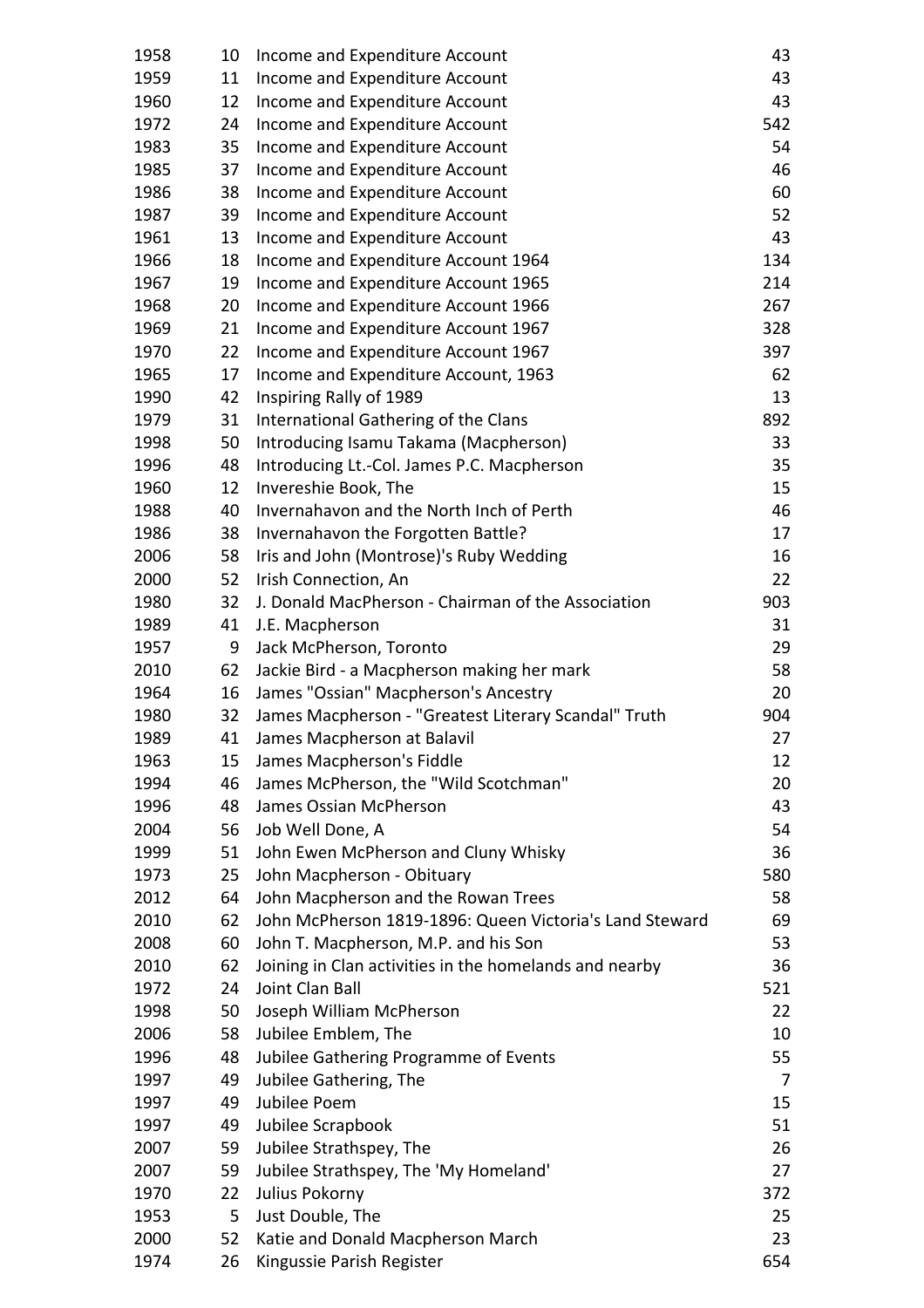| 1996 | 48 | Kingussie to Newtonmore - The "Not so Hard' Way       | 41  |
|------|----|-------------------------------------------------------|-----|
| 1975 | 27 | Lady Macpherson - the Clanswoman of the Year          | 703 |
| 1996 | 48 | Land for the Cairn Ceremony                           | 7   |
| 1965 | 17 | Land of the Macphersons (Poem)                        | 57  |
| 1964 | 16 | Land Tenure in the Ancient Highlands                  | 14  |
| 1971 | 23 | Last Will and Testament of Donald Macpherson of Nuide | 449 |
| 1966 | 18 | Late Chief's Message, The                             | 69  |
| 1998 | 50 | Late News                                             | 21  |
| 1966 | 18 | Late Principal Rev. James Macpherson                  | 94  |
| 2007 | 59 | Learn About the Heraldry of Clan Macpherson           | 59  |
| 1964 | 16 | Learning and Using Gaelic                             | 31  |
| 1984 | 36 | Legal Take-over Bid by Clan Macpherson!               | 11  |
| 2000 | 52 | Let's Learn Gaelic                                    | 24  |
| 2004 | 56 | Let's Learn Gaelic - 35th Year                        | 58  |
| 1998 | 50 | Let's Learn Gaelic (31st Year)                        | 21  |
| 1999 | 51 | Let's Learn Gaelic (32nd Year)                        | 29  |
| 2002 | 54 | Let's learn Gaelic (34th Year)                        | 38  |
| 2003 | 55 | Let's Learn Gaelic (34th Year)                        | 30  |
| 1974 | 26 | Let's Learn Gaelic (IX)                               | 627 |
| 1971 | 23 | Let's Learn Gaelic (VII)                              | 437 |
| 1972 | 24 | Let's Learn Gaelic (VIII)                             | 501 |
| 1975 | 27 | Let's Learn Gaelic (X)                                | 701 |
| 1976 | 28 | Let's Learn Gaelic (XI)                               | 735 |
| 1977 | 29 | Let's Learn Gaelic (XII)                              | 795 |
| 1978 | 30 | Let's Learn Gaelic (XIII)                             | 825 |
| 1979 | 31 | Let's Learn Gaelic (XIV)                              | 878 |
| 1985 | 37 | Let's Learn Gaelic (XIX)                              | 26  |
| 1980 | 32 | Let's Learn Gaelic (XV)                               | 913 |
| 1982 | 34 | Let's Learn Gaelic (XVI)                              | 10  |
| 1983 | 35 | Let's Learn Gaelic (XVII)                             | 11  |
| 1984 |    | 36 Let's Learn Gaelic (XVIII)                         | 12  |
| 1986 | 38 | Let's Learn Gaelic (XX)                               | 31  |
| 1987 | 39 | Let's Learn Gaelic (XXI)                              | 14  |
| 1988 | 40 | Let's Learn Gaelic (XXII)                             | 9   |
| 1989 | 41 | Let's Learn Gaelic (XXIII)                            | 9   |
| 1990 | 42 | Let's Learn Gaelic (XXIV)                             | 9   |
| 1995 | 47 | Let's Learn Gaelic (XXIX)                             | 16  |
| 1991 | 43 | Let's Learn Gaelic (XXV)                              | 13  |
| 1992 | 44 | Let's Learn Gaelic (XXVI)                             | 19  |
| 1993 | 45 | Let's Learn Gaelic (XXVII)                            | 13  |
| 1994 | 46 | Let's Learn Gaelic (XXVIII)                           | 14  |
| 1996 | 48 | Let's Learn Gaelic (XXX)                              | 19  |
| 1965 | 17 | Let's Speak Gaelic                                    | 28  |
| 1966 | 18 | Let's Speak Gaelic (II)                               | 101 |
| 1967 | 19 | Let's Speak Gaelic (III)                              | 142 |
| 1968 | 20 | Let's Speak Gaelic (IV)                               | 222 |
| 1969 | 21 | Let's Speak Gaelic (V)                                | 278 |
| 1970 | 22 | Let's Speak Gaelic (VI)                               | 339 |
| 1969 | 21 | Letter from Chairman                                  | 276 |
| 1970 | 22 | Letter from Chairman                                  | 370 |
| 1996 | 48 | Letter from Newt Gingrich                             | 18  |
| 1955 | 7  | Letter to Editor                                      | 19  |
| 1975 | 27 | Letter to the Editor                                  | 707 |
| 1977 | 29 | Letter to the Editor                                  | 811 |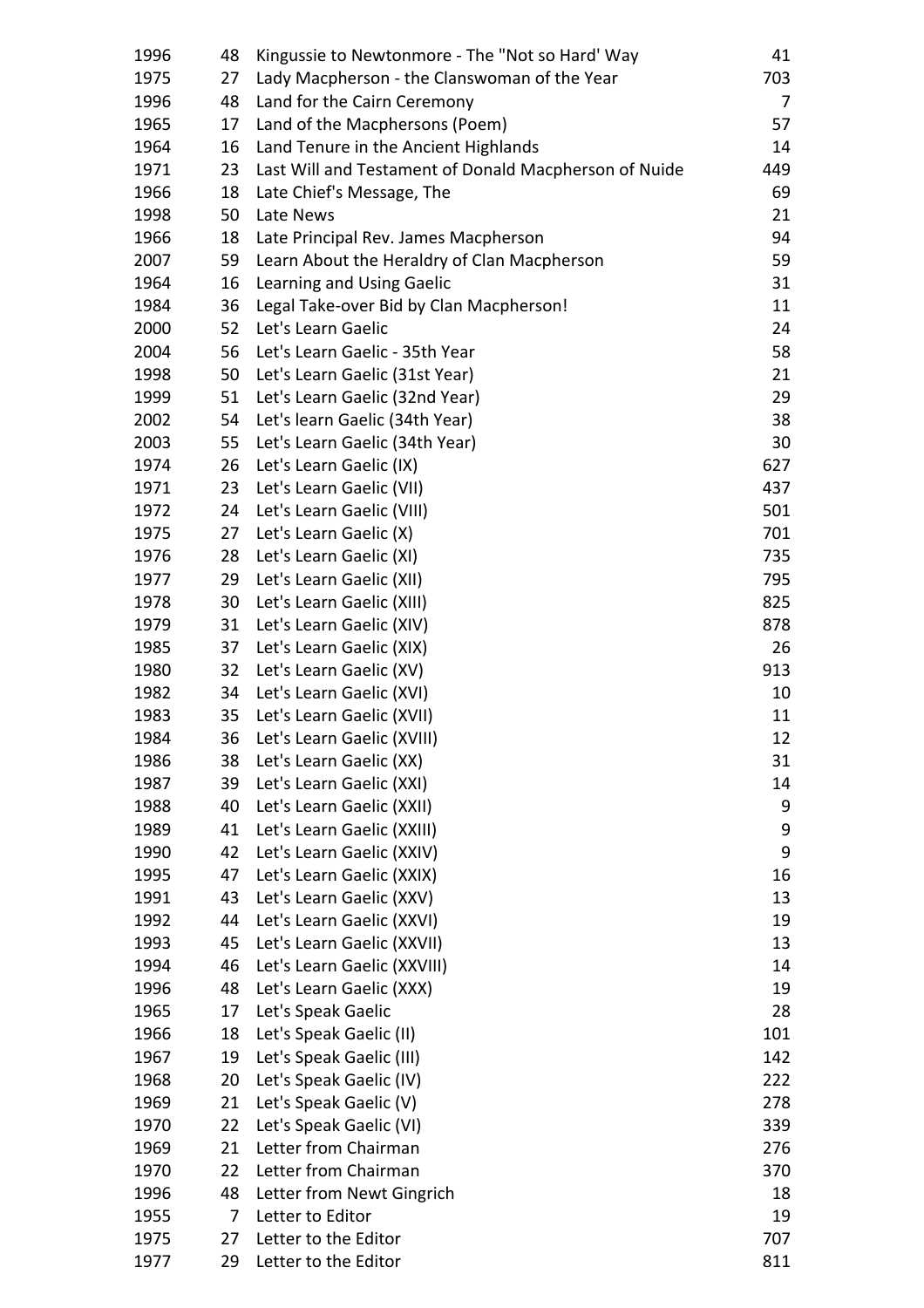| 1985 | 37 | Letter to the Editor                                   | 39  |
|------|----|--------------------------------------------------------|-----|
| 1986 | 38 | Letter to the Editor                                   | 49  |
| 1993 | 45 | Letters                                                | 28  |
| 1994 | 46 | Letters                                                | 42  |
| 1954 | 6  | Letters to the Editor                                  | 8   |
| 1956 | 8  | Letters to the Editor                                  | 23  |
| 1958 | 10 | Letters to the Editor                                  | 27  |
| 1959 | 11 | Letters to the Editor                                  | 20  |
| 1960 | 12 | Letters to the Editor                                  | 26  |
| 1961 | 13 | Letters to the Editor                                  | 24  |
| 1962 | 14 | Letters to the Editor                                  | 23  |
| 1963 | 15 | Letters to the Editor                                  | 44  |
| 1965 | 17 | Letters to the Editor                                  | 58  |
| 1966 | 18 | Letters to the Editor                                  | 126 |
| 1967 | 19 | Letters to the Editor                                  | 200 |
| 1968 | 20 | Letters to the Editor                                  | 261 |
| 1969 | 21 | Letters to the Editor                                  | 317 |
| 1970 | 22 | Letters to the Editor                                  | 386 |
| 1971 | 23 | Letters to the Editor                                  | 475 |
| 1972 | 24 | Letters to the Editor                                  | 533 |
| 1973 | 25 | Letters to the Editor                                  | 601 |
| 1974 | 26 | Letters to the Editor                                  | 662 |
| 1975 | 27 | Letters to the Editor                                  | 724 |
| 1976 | 28 | Letters to the Editor                                  | 768 |
| 1979 | 31 | Letters to the Editor                                  | 889 |
| 1982 | 34 | Letters to the Editor                                  | 47  |
| 1983 | 35 | Letters to the Editor                                  | 51  |
| 1984 | 36 | Letters to the Editor                                  | 44  |
| 1985 | 37 | Letters to the Editor                                  | 44  |
| 1986 | 38 | Letters to the Editor                                  | 56  |
| 1987 | 39 | Letters to the Editor                                  | 40  |
| 1988 | 40 | Letters to the Editor                                  | 11  |
| 1989 | 41 | Letters to the Editor                                  | 10  |
| 1990 | 42 | Letters to the Editor                                  | 24  |
| 1991 | 43 | Letters to the Editor                                  | 15  |
| 1992 | 44 | Letters to the Editor                                  | 21  |
| 1995 | 47 | Letters to the Editor                                  | 46  |
| 1996 | 48 | Letters to the Editor                                  | 49  |
| 1997 | 49 | Letters to the Editor                                  | 43  |
| 1998 | 50 | Letters to the Editor                                  | 49  |
| 1999 | 51 | Letters to the Editor                                  | 45  |
| 2000 | 52 | Letters to the Editor                                  | 45  |
| 2001 | 53 | Letters to the Editor                                  | 44  |
| 2002 | 54 | Letters to the Editor                                  | 49  |
| 2003 | 55 | Letters to the Editor                                  | 51  |
| 2004 | 56 | Letters to the Editor                                  | 63  |
| 2007 | 59 | Letters to the Editor                                  | 95  |
| 2008 | 60 | Letters to the Editor                                  | 76  |
| 2012 | 64 | Letters to the Editor                                  | 89  |
|      |    | Letters to the Editor: including 'William McPherson of |     |
| 2011 | 63 | Portsoy'                                               | 79  |
| 2002 | 54 | <b>Library Donations</b>                               | 11  |
| 1957 | 9  | Lieut.-Colonel Clifford P. Macpherson                  | 15  |
| 1966 | 18 | Lieutenant Macpherson of the '45                       | 103 |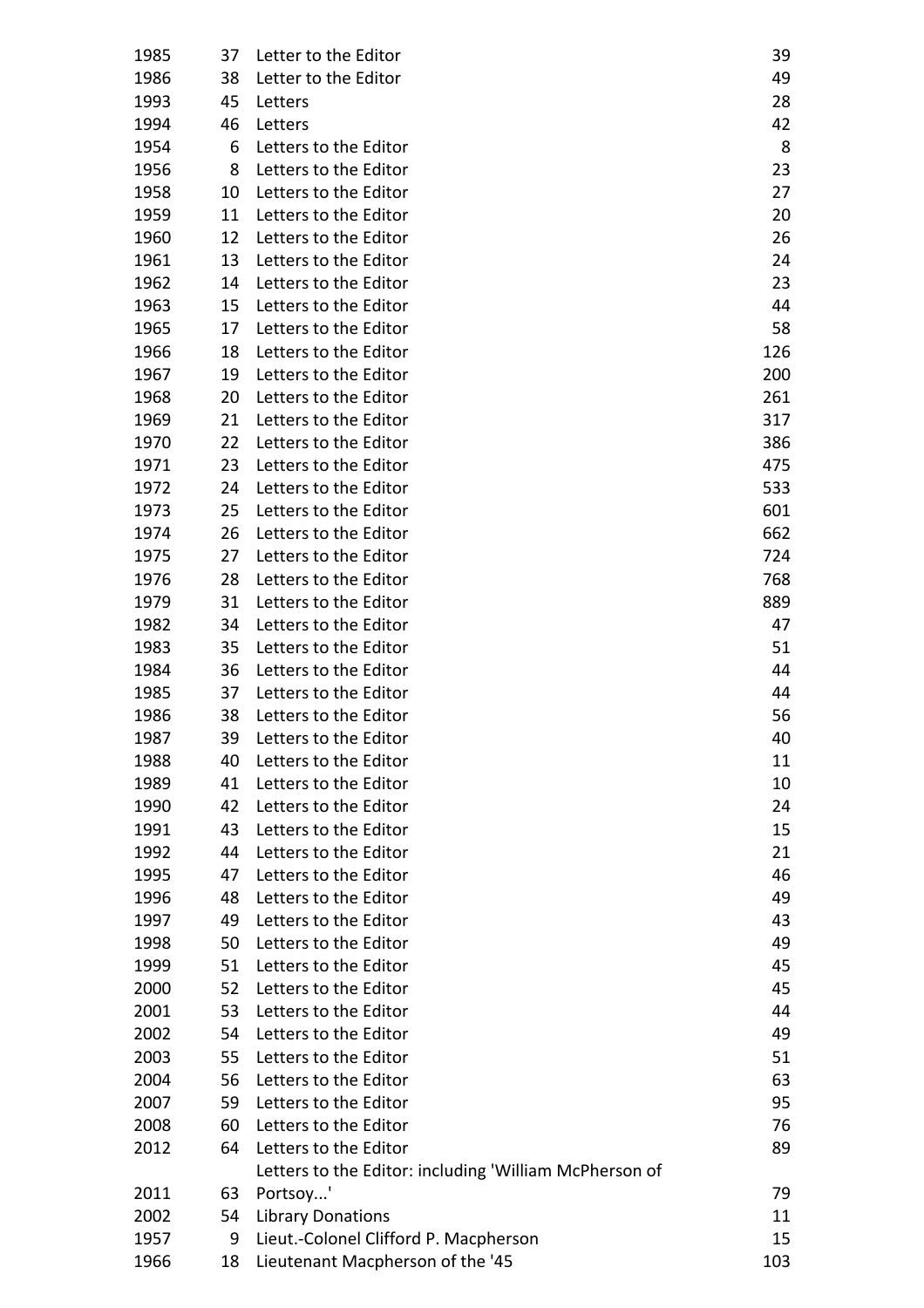| 2007 | 59             | Lieut-Gen John MacIntyre (Laird of Balavil that Never Was) | 71             |
|------|----------------|------------------------------------------------------------|----------------|
| 2012 | 64             | Lieut-General Robert Barclay Macpherson and Eliza Gordon   | 44             |
| 2008 | 60             | Life and Strange Adventures of Captain John Macpherson     | 61             |
| 1974 | 26             | List of Captions                                           | 664            |
| 1949 | 1              | List of Members                                            | 41             |
| 1950 | $\overline{2}$ | List of Members                                            | 37             |
| 1951 | 3              | List of Members - Overseas Branches                        | 47             |
| 1952 | 4              | List of Members - Overseas Branches                        | 51             |
| 1951 | 3              | List of Members - U.K. Branches                            | 35             |
| 1952 | 4              | List of Members - U.K. Branches                            | 38             |
| 1949 | 1              | List of Members, Canadian Branch                           | 51             |
| 1950 | $\overline{2}$ | List of Members, Canadian Branch                           | 51             |
| 1949 | $\mathbf{1}$   | List of Members, Christchurch Branch, N.Z.                 | 50             |
| 1950 | $\overline{2}$ | List of Members, Christchurch Branch, N.Z.                 | 50             |
| 1949 | $\mathbf{1}$   | List of Members, Invercargill Branch, Southland, N.Z.      | 49             |
| 1950 | 2              | List of Members, Invercargill Branch, Southland, N.Z.      | 49             |
| 1965 | 17             | List of Officers                                           | $\overline{2}$ |
| 1966 | 18             | List of Officers                                           | 66             |
| 1967 | 19             | List of Officers                                           | 138            |
| 1968 | 20             | List of Officers                                           | 218            |
| 1969 | 21             | List of Officers                                           | 274            |
| 1970 | 22             | List of Officers                                           | 334            |
| 1971 | 23             | List of Officers                                           | 404            |
| 1972 | 24             | List of Officers                                           | 486            |
| 1973 | 25             | List of Officers                                           | 546            |
| 1974 | 26             | List of Officers                                           | 606            |
| 1975 | 27             | List of Officers                                           | 666            |
| 1976 | 28             | List of Officers                                           | 726            |
| 1977 | 29             | List of Officers                                           | 774            |
| 1978 | 30             | List of Officers                                           | 814            |
| 1979 |                | 31 List of Officers                                        | 850            |
| 1980 | 32             | List of Officers                                           | 898            |
| 1981 | 33             | List of Officers                                           | 938            |
| 1982 | 34             | List of Officers                                           | 2              |
| 1983 | 35             | List of Officers                                           | $\overline{2}$ |
| 1984 | 36             | List of Officers                                           | $\overline{2}$ |
| 1985 | 37             | List of Officers                                           | 3              |
| 1986 | 38             | List of Officers                                           | 3              |
| 1953 | 5              | List of Subscriptions                                      | 22             |
| 2007 | 59             | Little Birds and Elephants                                 | 90             |
| 1966 | 18             | Loch Arkaig Treasure, The                                  | 105            |
| 1965 | 17             | Loch Laggan and Strathmashie                               | 10             |
| 1958 | 10             | Lone Glen Feshie                                           | 8              |
| 1971 | 23             | Looking Back                                               | 406            |
| 1964 | 16             | Lord Drumalbyn and Whitesands                              | 36             |
| 1960 | 12             | Lord Macpherson of Drumochter, The Right Hon.              | 28             |
| 1963 | 15             | Lost Village, The - Ruthven in Badenoch                    | 30             |
| 1969 | 21             | Lt. Robert J. Gillespie Jr., (US Army), The Late           | 311            |
| 1996 | 48             | Lt.-Col. Donald Macpherson                                 | 36             |
|      |                | Lt.-Col. Ranald Macpherson and St Andrew's Cathedral,      |                |
| 2011 | 63             | Singapore                                                  | 51             |
| 1963 | 15             | Lt.-Col. Tommy Macpherson, M.C., T.D. - Clansman           | 33             |
| 1959 | 11             | Lt.-Col.Alexander Kilgour Macpherson of Pitmain, M.V.O.    | 28             |
| 1996 | 48             | Mackintosh of Mackintosh, The                              | 57             |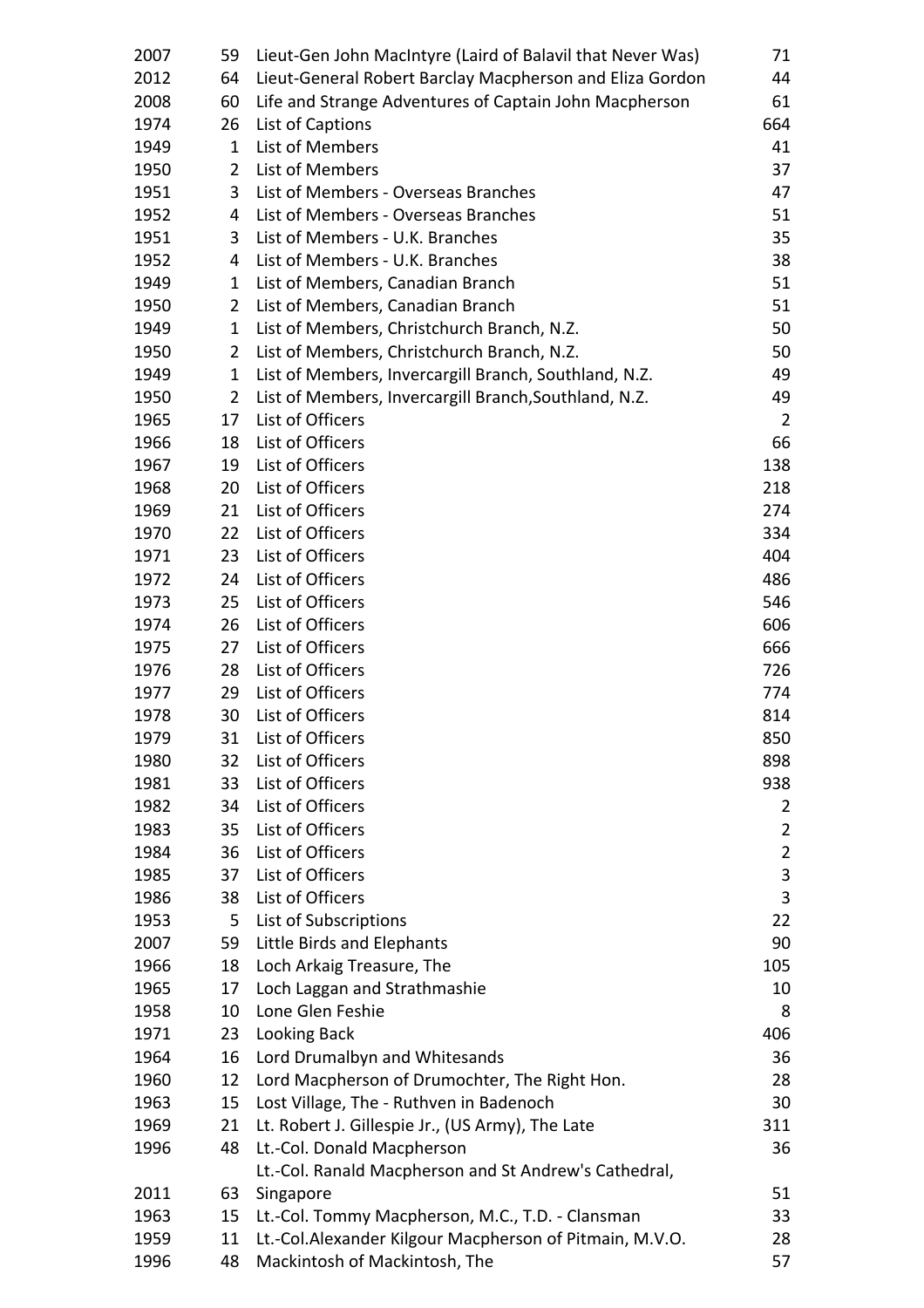| 1971 | 23 | Macpherson - Shaw - MacDonald Connection, The              | 459 |
|------|----|------------------------------------------------------------|-----|
| 1996 | 48 | Macpherson / McBarnet Families                             | 23  |
| 1965 | 17 | Macpherson and Gillies Families in New Zealand             | 34  |
| 2009 | 61 | Macpherson Clan Genealogy and the y-Chromosome: DNA.       | 57  |
| 2006 | 58 | Macpherson Electronic Museum (MEM)                         | 29  |
| 1997 | 49 | MacPherson Family of Cadiz, The                            | 32  |
| 1979 | 31 | Macpherson Happenings in 1978                              | 894 |
| 1964 | 16 | Macpherson House in Ontario, A                             | 37  |
| 1965 | 17 | Macpherson in Melbourne. A                                 | 27  |
| 2000 | 52 | Macpherson Legacy to Southland, N.Z.                       | 34  |
| 1985 | 37 | Macpherson of Pitmain's Visit to Fort McPherson            | 33  |
| 1990 | 42 | <b>Macpherson Poets</b>                                    | 30  |
| 1971 | 23 | Macpherson Rally 1970, The "First Impression"              | 434 |
| 1996 | 48 | Macpherson Range of Queensland, The                        | 22  |
| 1993 | 45 | Macpherson Shinty Connection, The                          | 38  |
| 1952 | 4  | Macpherson Tartans, Some Notes on                          | 24  |
| 1961 | 13 | Macpherson Tartans, Two Old                                | 22  |
| 1986 | 38 | Macpherson Warriors of the Past                            | 19  |
| 2004 | 56 | Macpherson Women at Royaumont                              | 33  |
| 1985 | 37 | Macpherson, A, on the Rocks                                | 25  |
| 1964 | 16 | Macphersons and the Clan Chattan Association               | 53  |
| 1965 | 17 | Macphersons and the Clan Chattan Association               | 48  |
| 1965 | 17 | Macphersons and the Edinburgh Branch of the C.C.A.         | 50  |
| 1970 | 22 | Macpherson's Disposable Ships                              | 342 |
| 2008 | 60 | Macphersons Enjoying Borneo and Beyond                     | 33  |
| 1970 | 22 | Macpherson's Farewell                                      | 347 |
| 2012 | 64 | Macphersons Have Fun at the Games                          | 61  |
| 1992 | 44 | Macphersons in Europe                                      | 13  |
| 2009 | 61 | Macphersons in South Africa's golf archives                | 14  |
| 1967 | 19 | Macphersons in St Petersburg                               | 162 |
| 1968 |    | 20 Macphersons in St Petersburg                            | 233 |
| 1967 | 19 | Macphersons in Venezuela                                   | 153 |
| 2006 | 58 | Macphersons Making their Mark                              | 22  |
| 2007 | 59 | <b>Macphersons Making Their Mark</b>                       | 36  |
| 2007 | 59 | <b>Macphersons Making Their Mark</b>                       | 65  |
| 2009 | 61 | Macphersons making their mark - Tina Macpherson, cricketer | 44  |
| 2005 | 57 | Macphersons making their Mark - Wylie, Songwriter          | 40  |
| 2002 | 54 | Macphersons of Ardersier, The                              | 32  |
| 1982 | 34 | Macphersons of Charles County, Maryland, The               | 35  |
| 1983 | 35 | Macphersons of Charles County, Maryland, The (Part 2)      | 40  |
| 1995 | 47 | Macphersons of Charles County, Maryland, The (Part 3)      | 35  |
| 1954 | 6  | Macphersons of Edinburgh Strathspey                        | 28  |
| 1957 | 9  | Macphersons of Galt, Ontario, The                          | 25  |
| 1956 | 8  | Macphersons of Hokonui, The                                | 12  |
| 1989 | 41 | Macphersons of Leith, The                                  | 21  |
| 1990 | 42 | Macphersons of Leith, The, (Continued)                     | 46  |
| 1988 | 40 | Macphersons of Philadelphia, The, Revisited                | 34  |
| 1970 | 22 | Macphersons of Skye                                        | 348 |
| 1957 | 9  | Macphersons of St John's, The                              | 13  |
| 1999 | 51 | Macphersons of Strathmashie, The                           | 23  |
| 1956 | 8  | Macphersons of Waianiwa, The                               | 7   |
| 1956 | 8  | Macphersons of Wyndham, The                                | 22  |
| 2000 | 52 | Macphersons on Top                                         | 38  |
| 1977 | 29 | Macpherson's Rant                                          | 798 |
|      |    |                                                            |     |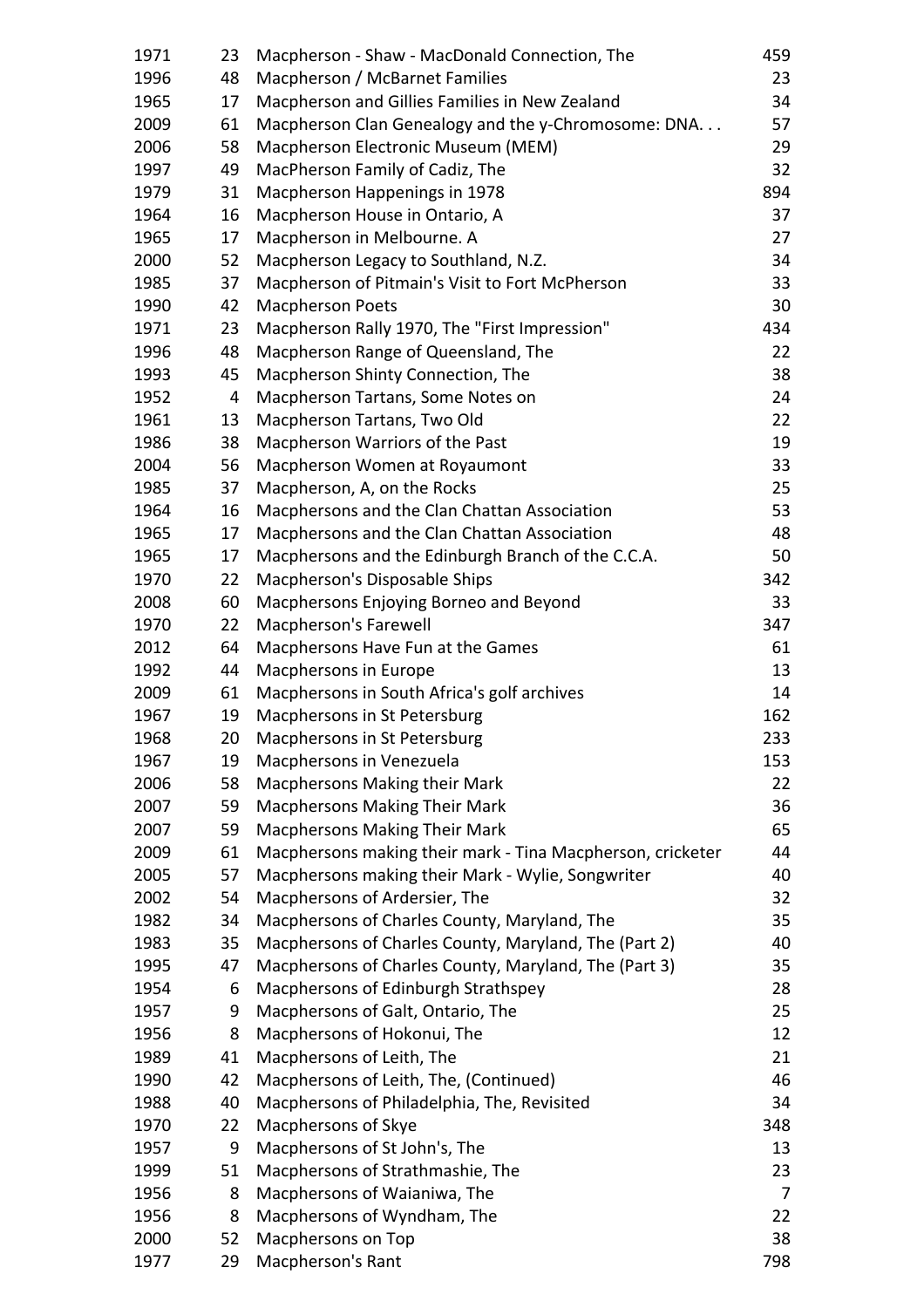| 1973 | 25 | Macphersons, Fersens and Versens                       | 581 |
|------|----|--------------------------------------------------------|-----|
| 1973 | 25 | Macphersons, The                                       | 562 |
| 1971 | 23 | Macphersons, The, Gathering                            | 412 |
| 1972 | 24 | Magnificent Outlaw, The                                | 521 |
| 2001 | 53 | Major Duncan Macpherson of Cluny, 19th Chief of Clan   | 33  |
| 1988 | 40 | Major General Sir Herbert Macpherson, VC, KCB, KCSI    | 44  |
| 1963 | 15 | Major J.E Macpherson and the Editorship of Creag Dhubh | 5   |
| 1995 | 47 | Map of Rally Area                                      | 8   |
| 1999 | 51 | <b>Marathon Runner</b>                                 | 32  |
| 1976 | 28 | March 'Bailie Hugh Macpherson' by Robert Pearson       | 755 |
| 1993 | 45 | Margaret (Macpherson) Hambleton                        | 23  |
| 2003 | 55 | Margaret Campbell Macpherson: Newfoundland Artist      | 28  |
| 2000 | 52 | Margaret Harding, New Zealand Chairman                 | 35  |
| 1955 | 7  | Marriage                                               | 32  |
| 1966 | 18 | Marriage                                               | 133 |
| 1967 | 19 | Marriage                                               | 213 |
| 1972 | 24 |                                                        | 532 |
|      |    | Marriage                                               |     |
| 1973 | 25 | Marriage                                               | 599 |
| 1978 | 30 | Marriage                                               | 845 |
| 1979 | 31 | Marriage                                               | 875 |
| 1980 | 32 | Marriage                                               | 921 |
| 1991 | 43 | Marriage                                               | 9   |
| 1997 | 49 | Marriage                                               | 19  |
| 1954 | 6  | <b>Marriages</b>                                       | 30  |
| 1956 | 8  | <b>Marriages</b>                                       | 40  |
| 1957 | 9  | <b>Marriages</b>                                       | 36  |
| 1959 | 11 | <b>Marriages</b>                                       | 42  |
| 1960 | 12 | <b>Marriages</b>                                       | 34  |
| 1961 | 13 | <b>Marriages</b>                                       | 42  |
| 1968 | 20 | <b>Marriages</b>                                       | 266 |
| 1969 | 21 | Marriages                                              | 314 |
| 1974 | 26 | <b>Marriages</b>                                       | 660 |
| 1975 | 27 | Marriages                                              | 717 |
| 1981 | 33 | <b>Marriages</b>                                       | 975 |
| 1982 | 34 | <b>Marriages</b>                                       | 44  |
| 1985 | 37 | <b>Marriages</b>                                       | 29  |
| 1987 | 39 | Marriages                                              | 45  |
| 1989 | 41 | <b>Marriages</b>                                       | 24  |
| 1990 | 42 | Marriages                                              | 11  |
| 1995 | 47 | <b>Marriages</b>                                       | 12  |
| 1998 | 50 | Marriages                                              | 15  |
| 1999 | 51 | Marriages                                              | 19  |
| 2000 | 52 | Marriages                                              | 14  |
| 2001 | 53 | Marriages                                              | 19  |
| 2002 | 54 | Marriages                                              | 41  |
| 2003 | 55 | Marriages                                              | 40  |
| 2005 | 57 | Marriages                                              | 69  |
| 2006 | 58 | Marriages                                              | 62  |
| 2007 | 59 | <b>Marriages</b>                                       | 92  |
| 2008 | 60 | Marriages                                              | 82  |
| 2009 | 61 | Marriages                                              | 74  |
| 2010 | 62 | Marriages                                              | 89  |
| 2011 | 63 | <b>Marriages</b>                                       | 91  |
| 2012 | 64 | Marriages                                              | 86  |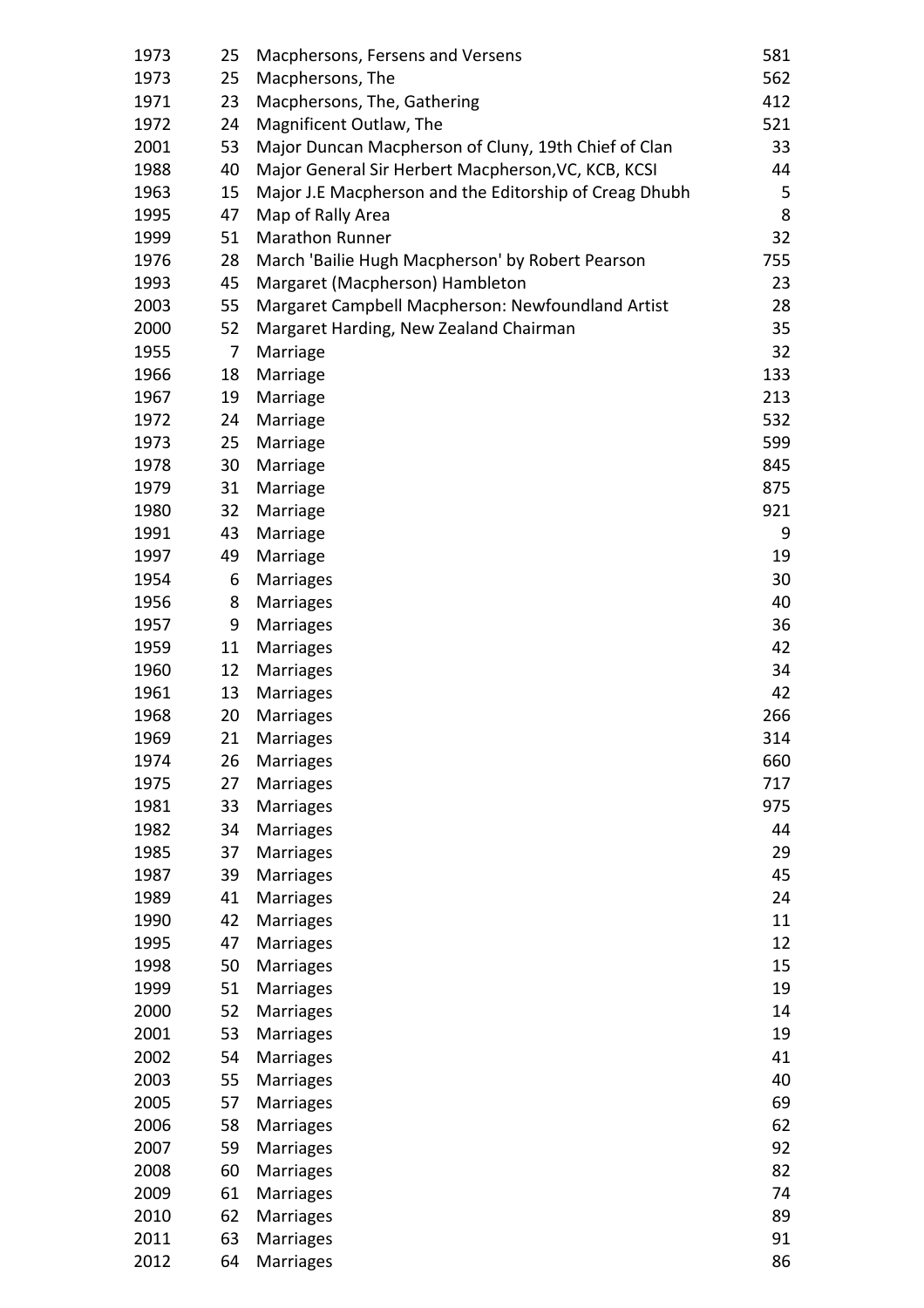| 1955         | 7        | Mary Brooch, A                                 | 21         |
|--------------|----------|------------------------------------------------|------------|
| 1996         | 48       | Mary Catherine Mackenzie Macpherson            | 33         |
| 1973         | 25       | Massive Old Melbourne Home up for Auction      | 591        |
| 1979         | 31       | McPherson Family of Glen Morris                | 893        |
| 1993         | 45       | McPherson, Kansas, U.S.A.                      | 23         |
| 2005         | 57       | McPherson's Farewell (1788)                    | 48         |
| 1956         | 8        | McPhersons of Delmore, Pahia, The              | 10         |
| 1993         | 45       | Meet "Na Dionadairean"                         | 15         |
| 2008         | 60       | Meet Macphersons in Cyberspace                 | 36         |
| 2001         | 53       | Meet Olive Ormiston, New Curator of the Museum | 14         |
| 2010         | 62       | Meet the new Curator and his family            | 57         |
| 2007         | 59       | Meet the New Dionadairean                      | 78         |
| 1973         | 25       | Meeting of the Clans, Breath of the Past       | 570        |
| 1953         | 5        | Membership                                     | 45         |
| 1954         | 6        | Membership                                     | 42         |
| 1955         | 7        | Membership                                     | 40         |
| 1973         | 25       | Membership                                     | 580        |
| 1974         | 26       | Membership as at 15 December 1973              | 661        |
| 1975         | 27       | Membership as at 15 December 1974              | 720        |
| 1971         | 23       | Membership as at 15th December 1970            | 475        |
| 1972         | 24       | Membership as at 15th December 1971            | 492        |
| 1976         | 28       | Membership as at 31 December 1975              | 757        |
| 1977         | 29       | Membership as at 31 December 1976              | 806        |
| 1978         | 30       | Membership as at 31 December 1977              | 843        |
| 1980         | 32       | Membership as at 31 December 1979              | 921        |
| 1979         | 31       | Membership at 31 December 1978                 | 875        |
| 1995         | 47       | Membership Breakdown List                      | 40         |
| 1996         | 48       | Membership List Breakdown                      | 54         |
| 1997         | 49       | Membership List Breakdown                      | 49         |
| 1998         | 50       | Membership List Breakdown                      | 54         |
| 1999         | 51       | Membership List Breakdown                      | 51         |
| 2000         | 52       | Membership List Breakdown                      | 51         |
| 2001         | 53       | Membership List Breakdown                      | 55         |
| 2002         | 54       | Membership List Breakdown                      | 51         |
| 2003         | 55       | Membership List Breakdown                      | 55         |
| 2006         | 58       | Membership List Breakdown                      | 67         |
| 2007         | 59       | Membership List Breakdown                      | 98         |
| 1991         | 43       | <b>Membership Secretary</b>                    | 15         |
| 1992         | 44       | Membership Secretary's Notes                   | 17         |
| 1955         | 7        | Memoirs of the 'Forty-five                     | 22         |
| 1984         | 36       | Memorable Rally for the Clan                   | 27         |
| 1969         | 21       | Memorial to Sir John A. Macdonald              | 301        |
| 2009         | 61       | Memories of the 2008 Gathering                 | 31         |
| 1970         | 22       | Message from Cluny                             | 367        |
| 1971<br>1972 | 23<br>24 | Message from Cluny                             | 442<br>488 |
| 1973         | 25       | Message from Cluny<br>Message from Cluny       | 548        |
|              |          |                                                |            |
| 1974         | 26<br>27 | Message from Cluny                             | 608<br>668 |
| 1975<br>1976 | 28       | Message from Cluny<br>Message from Cluny       | 728        |
| 1977         | 29       | Message from Cluny                             | 776        |
| 1978         | 30       | Message from Cluny                             | 816        |
| 1979         | 31       | Message from Cluny                             | 852        |
| 1980         | 32       | Message from Cluny                             | 900        |
|              |          |                                                |            |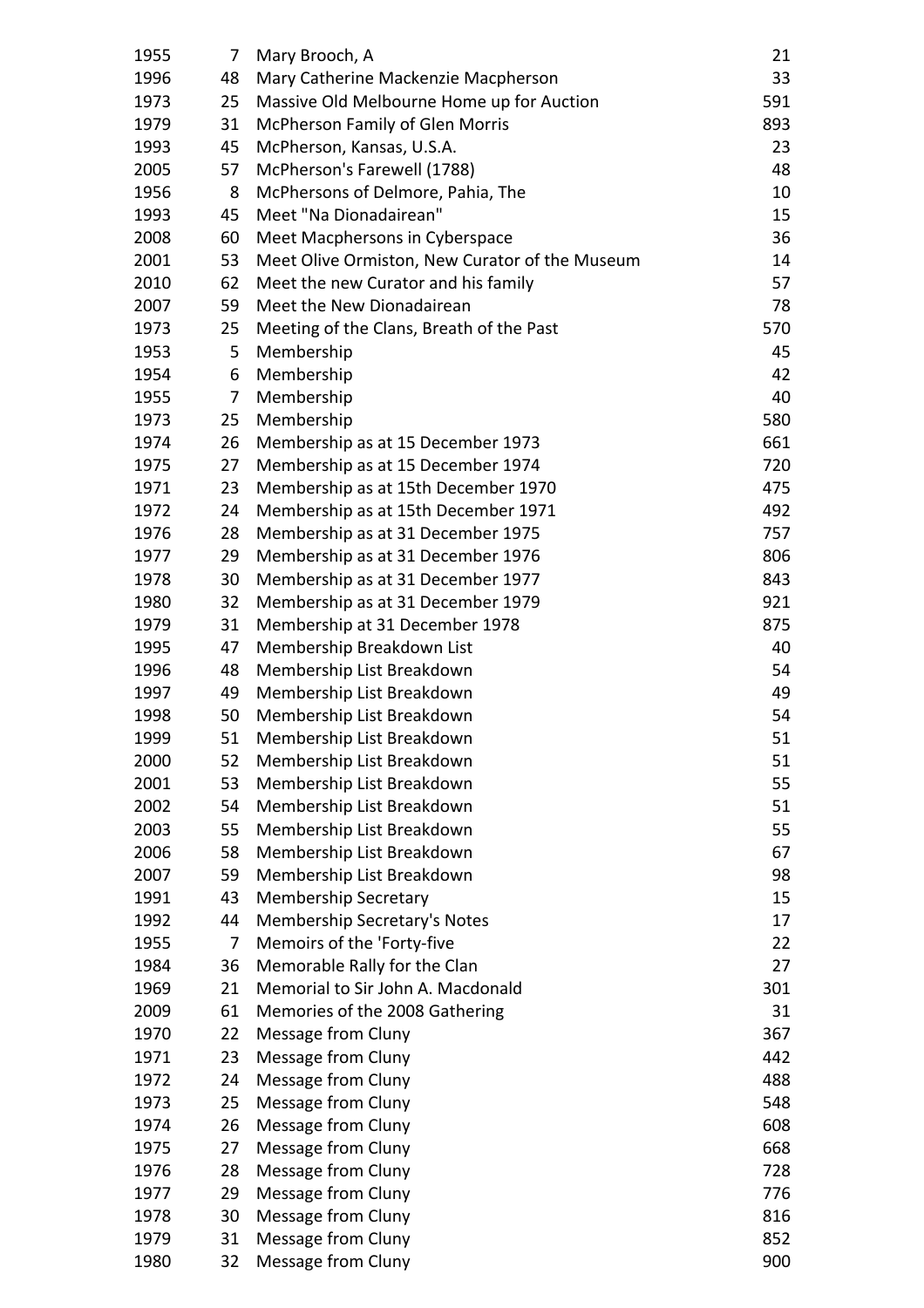| 1981 | 33              | Message from Cluny                              | 940 |
|------|-----------------|-------------------------------------------------|-----|
| 1982 | 34              | Message from Cluny                              | 4   |
| 1983 | 35              | Message from Cluny                              | 4   |
| 1984 | 36              | Message from Cluny                              | 4   |
| 1958 | 10              | Message from the Chairman, A.                   | 31  |
| 2012 | 64              | Minutes of 65th Annual General Meeting          | 5   |
| 2011 | 63              | Minutes of the AGM 2010                         | 43  |
| 2007 | 59              | Mischa and Her Harp                             | 33  |
| 1971 | 23              | Miss McPherson is Moving                        | 412 |
| 1956 | 8               | <b>Missing Members</b>                          | 44  |
| 2009 | 61              | Mo Dhuthaich - My Homeland - sheet music        | 35  |
| 1959 | 11              | Montrose and Ewan of Cluny                      | 15  |
| 2009 | 61              | More Awards for Prof. James McPherson           | 43  |
| 2007 | 59              | More Memories of the Really Big Dhubh - 2006    | 29  |
| 2009 | 61              | More pictures from the 2008 Gathering           | 85  |
| 2000 | 52              | More World-Wide Macphersons                     | 25  |
| 2000 | 53              | Motorcaravanner, A, at the Gathering            | 28  |
| 1969 | 21              | Moy '68                                         | 300 |
| 1972 | 24              | Mr Donald Macpherson                            | 520 |
| 2007 | 59              | Mr Graham Macpherson (Dunfermline Cricket Club) | 67  |
| 1974 | 26              | MSS in Cluny Charter-Chest                      | 631 |
| 1975 | 27              | MSS in Cluny Charter Chest (continued)          | 691 |
| 1976 | 28              | MSS in Cluny Charter Chest (continued)          | 745 |
| 2004 | 56              | Murder of Captain James Macpherson, The         | 45  |
| 1983 | 35              | Murdochs, The, and Clann Mhuirich               | 47  |
| 1982 | 34              | Murdock Family, The                             | 32  |
| 1951 | 3               | Muriach                                         | 16  |
| 1957 | 9               | Murray Macpherson                               | 17  |
| 2012 | 64              | <b>Museum Assistant Retires</b>                 | 50  |
| 2002 | 54              | <b>Museum Donations</b>                         | 10  |
| 2003 | 55              | <b>Museum Donations</b>                         | 10  |
| 2004 | 56              | <b>Museum Donations</b>                         | 9   |
| 2012 | 64              | <b>Museum Donations</b>                         | 39  |
| 1992 | 44              | <b>Museum Finance: Repairs</b>                  | 18  |
| 2010 | 62              | Museum report                                   | 29  |
| 2011 | 63              | Museum Report                                   | 31  |
| 2002 | 54              | Museum Status October 2001                      | 12  |
| 1997 | 49              | Museum, The, into the next Millenium            | 17  |
| 2010 | 62              | My 700th Ascent of Mount Marcy                  | 59  |
| 2009 | 61              | My DNA discovery of an American 'cousin'        | 63  |
| 1995 | 47              | Na Dionadairean                                 | 21  |
| 1996 | 48              | Na Dionadairean                                 | 16  |
| 1994 | 46              | Na Dionadairean Report for 1993                 | 17  |
| 2001 | 53              | Na Dionadairean, Project 2K2 and Other Things   | 15  |
| 1996 | 48              | Naming of Mt. Macpherson                        | 20  |
| 1962 | 14              | Near and Far                                    | 34  |
| 1963 | 15 <sub>1</sub> | Near and Far                                    | 51  |
| 1964 | 16              | Near and Far                                    | 47  |
| 1971 | 23              | New Books and Maps                              | 464 |
| 1984 | 36              | New Chairman                                    | 8   |
| 2004 | 56              | New Dionadairean Clann Mhuirich Crest           | 17  |
| 1988 | 40              | New Lord Lieutenant Named                       | 43  |
| 2007 | 59              | New Monument at the Tower of London, A          | 51  |
| 1997 | 49              | New Publication on The Forty-Five               | 25  |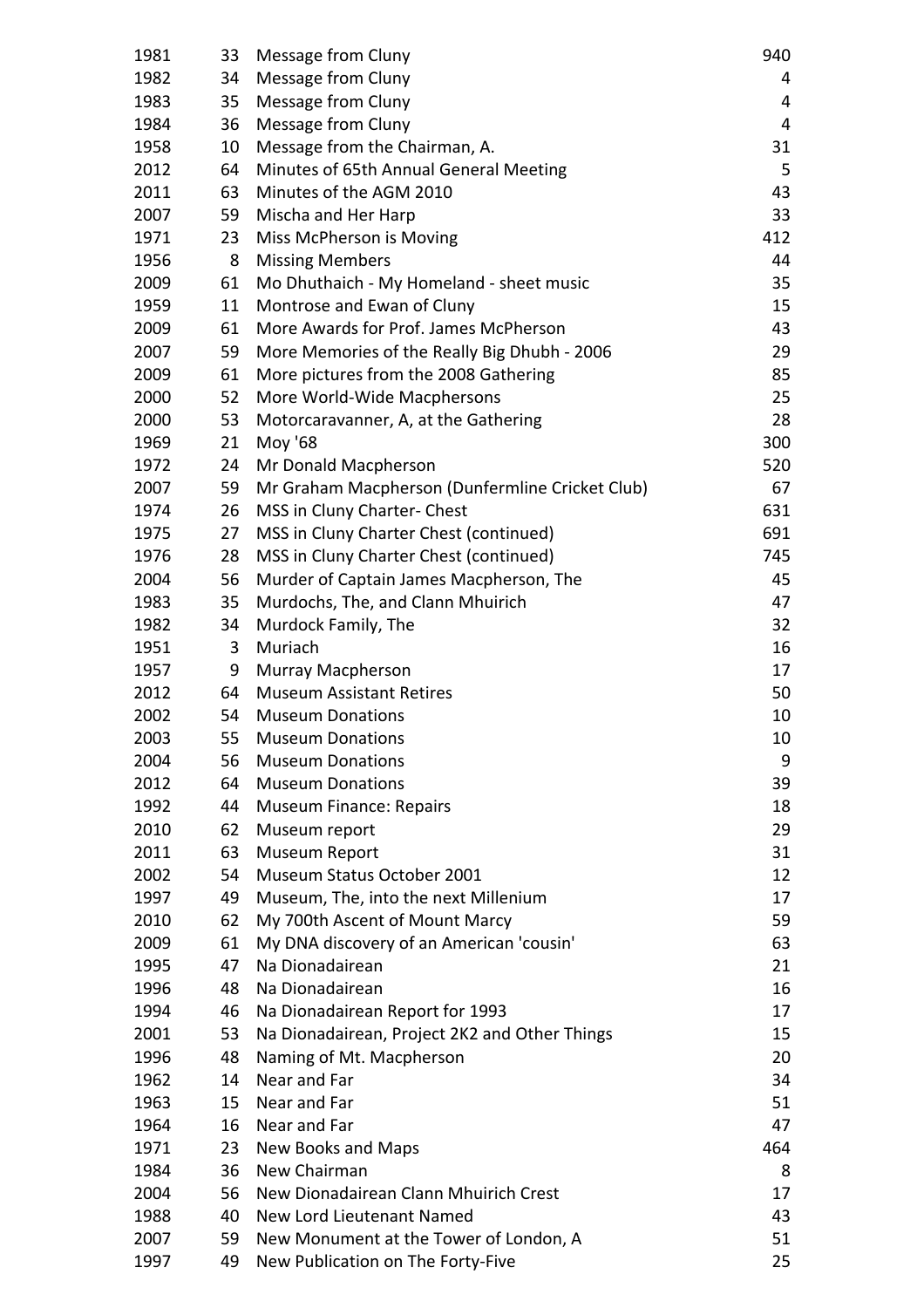| 1989 | 41 | <b>New Scottish Books</b>                  | 43  |
|------|----|--------------------------------------------|-----|
| 1971 | 23 | New Trophy for Junior Piobaireachd         | 441 |
| 1969 | 21 | New Year's Honours List 1969               | 298 |
| 2006 | 58 | New Zealand Branch Report                  | 20  |
| 2007 | 59 | New Zealand Branch Report                  | 41  |
| 1955 | 7  | New Zealanders in Badenoch                 | 8   |
| 1998 | 50 | New Zealand's Sweetheart of the Forces     | 37  |
| 1955 | 7  | Newfoundland Ceremony at Edinburgh Castle  | 17  |
| 1957 | 9  | Newfoundland Dog, The, and Clan Macpherson | 16  |
| 1994 | 46 | Newhaven Fishwives                         | 37  |
| 1950 | 2  | News and Notes                             | 21  |
| 1951 | 3  | <b>News and Notes</b>                      | 9   |
| 1952 | 4  | <b>News and Notes</b>                      | 16  |
| 1953 | 5  | <b>News and Notes</b>                      | 31  |
| 1994 | 46 | News from Near and Far                     | 11  |
| 1995 | 47 | News from Near and Far                     | 10  |
| 1996 | 48 | News from Near and Far                     | 9   |
| 1997 | 49 | News from Near and Far                     | 18  |
| 1998 | 50 | News from Near and Far                     | 14  |
| 1999 | 51 | News from Near and Far                     | 17  |
| 2000 | 52 | News from Near and Far                     | 13  |
| 2001 | 53 | News from Near and Far                     | 17  |
| 2002 | 54 | News from Near and Far                     | 17  |
| 2003 | 55 | News from Near and Far                     | 35  |
| 2010 | 62 | News of a familiar Macpherson mansion      | 47  |
| 2006 | 58 | Newton Castle Barbecue 2005                | 25  |
| 1967 | 19 | Newton of Blairgowrie                      | 156 |
| 1975 | 27 | Newtonmore and District Floral Art Club    | 705 |
| 1971 | 23 | <b>Newtonmore Highland Games</b>           | 414 |
| 1973 | 25 | Newtonmore Highland Games                  | 572 |
| 2000 | 52 | Newtonmore Millennium Project              | 36  |
| 2002 | 54 | Newtonmore to Texasand Back                | 7   |
| 1961 | 13 | Niall M.S. Macpherson, M.A., M.P.          | 27  |
| 2012 | 64 | <b>Night Train</b>                         | 69  |
| 1993 | 45 | Northern Meeting 1992 Piping Competitions  | 9   |
| 2010 | 62 | Northern Meetings of the past              | 74  |
| 1961 | 13 | Notable Badenoch Occasion, A               | 19  |
| 1996 | 48 | Note for those attending the Rally         | 56  |
| 1949 | 1  | <b>Notes</b>                               | 22  |
| 1983 | 35 | Notice of Meeting                          | 19  |
| 1984 | 36 | Notice of Meeting                          | 19  |
| 1985 | 37 | Notice of Meeting                          | 23  |
| 1986 | 38 | Notice of Meeting                          | 43  |
| 1989 | 41 | Notice of Meeting                          | 8   |
| 1990 | 42 | Notice of Meeting                          | 8   |
| 1991 | 43 | Notice of Meeting                          | 9   |
| 1992 | 44 | Notice of Meeting                          | 7   |
| 1993 | 45 | Notice of Meeting                          | 7   |
| 1994 | 46 | Notice of Meeting                          | 8   |
| 1995 | 47 | Notice of Meeting                          | 9   |
| 1996 | 48 | Notice of Meeting                          | 56  |
| 1997 | 49 | Notice of Meeting                          | 50  |
| 1951 | 3  | <b>Notices</b>                             | 52  |
| 1952 | 4  | Notices                                    | 56  |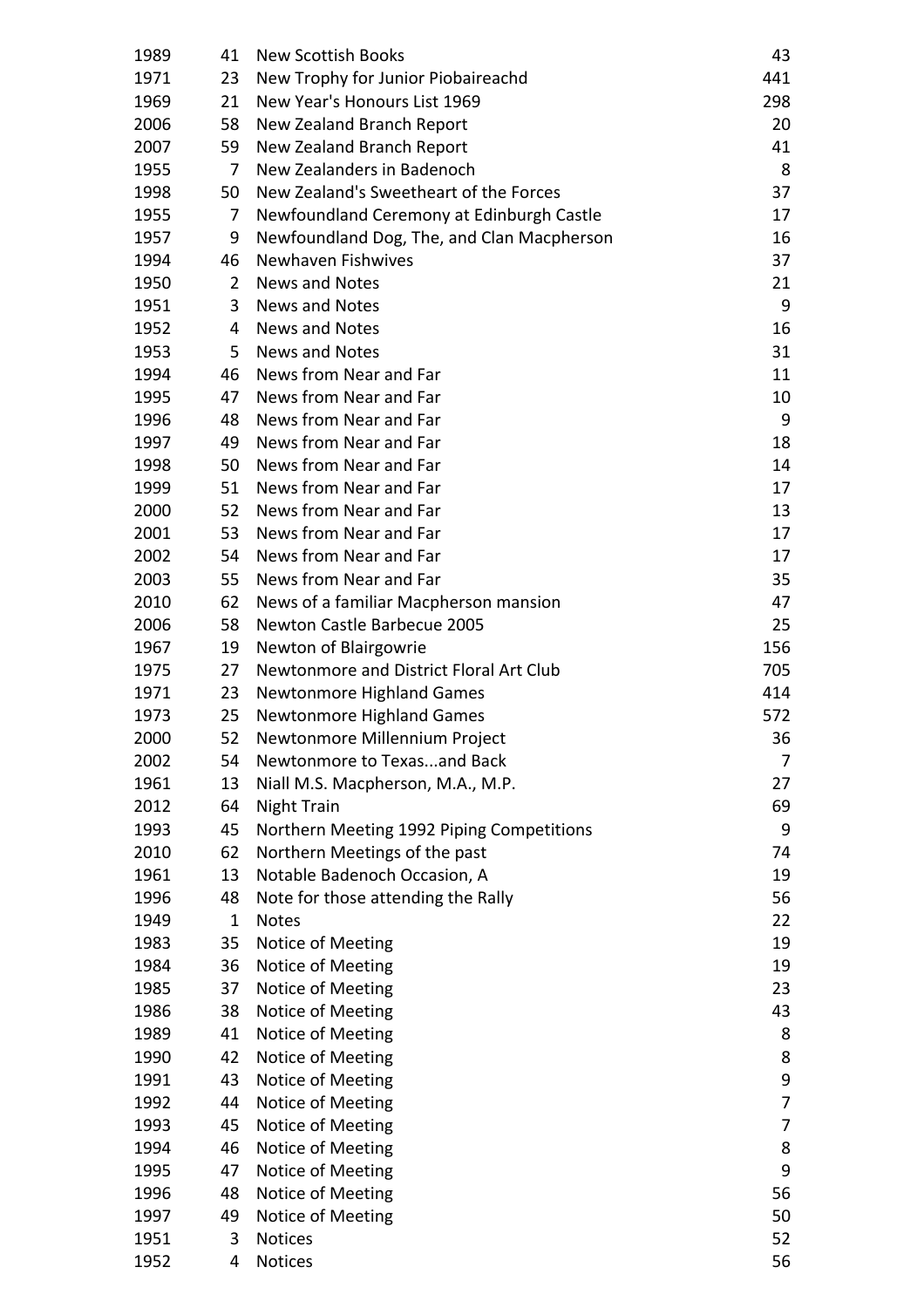| 1953 | 5              | <b>Notices</b>    | 51  |
|------|----------------|-------------------|-----|
| 1954 | 6              | Notices           | 47  |
| 1978 | 30             | Notices           | 847 |
| 1987 | 39             | <b>Notices</b>    | 55  |
| 1988 | 40             | <b>Notices</b>    | 48  |
| 1989 | 41             | <b>Notices</b>    | 44  |
| 1990 | 42             | Notices           | 48  |
| 1991 | 43             | <b>Notices</b>    | 40  |
| 1992 | 44             | <b>Notices</b>    | 40  |
| 1993 | 45             | <b>Notices</b>    | 41  |
| 1994 | 46             | Notices           | 52  |
| 1959 | 11             | Obituaries        | 17  |
| 1960 | 12             | Obituaries        | 37  |
| 1961 | 13             | Obituaries        | 42  |
| 1962 | 14             | Obituaries        | 41  |
| 1963 | 15             | Obituaries        | 58  |
| 1964 | 16             | Obituaries        | 55  |
| 1965 | 17             | Obituaries        | 61  |
| 1966 | 18             | Obituaries        | 129 |
| 1972 | 24             | Obituaries        | 535 |
| 1973 | 25             | Obituaries        | 600 |
| 1974 | 26             | Obituaries        | 660 |
| 1975 | 27             | Obituaries        | 717 |
| 1976 | 28             | Obituaries        | 764 |
| 1977 | 29             | Obituaries        | 806 |
| 1978 | 30             | Obituaries        | 844 |
| 1979 | 31             | Obituaries        | 876 |
| 1980 | 32             | Obituaries        | 919 |
| 1982 | 34             | Obituaries        | 45  |
| 1986 | 38             | Obituaries        | 43  |
| 1987 | 39             | Obituaries        | 46  |
| 1989 | 41             | Obituaries        | 25  |
| 1990 | 42             | Obituaries        | 12  |
| 1991 | 43             | <b>Obituaries</b> | 10  |
| 1992 | 44             | Obituaries        | 9   |
| 1993 | 45             | <b>Obituaries</b> | 13  |
| 2006 | 58             | Obituaries        | 64  |
| 2007 | 59             | Obituaries        | 93  |
| 2011 | 63             | Obituaries        | 87  |
| 2012 | 64             | Obituaries        | 78  |
| 1949 | 1              | Obituary          | 21  |
| 1950 | $\overline{2}$ | Obituary          | 17  |
| 1951 | 3              | Obituary          | 8   |
| 1952 | 4              | Obituary          | 9   |
| 1953 | 5              | Obituary          | 30  |
| 1954 | 6              | Obituary          | 31  |
| 1955 | 7              | Obituary          | 32  |
| 1956 | 8              | Obituary          | 44  |
| 1957 | 9              | Obituary          | 36  |
| 1958 | 10             | Obituary          | 42  |
| 1967 | 19             | Obituary          | 204 |
| 1968 | 20             | Obituary          | 264 |
| 1969 | 21             | Obituary          | 314 |
| 1970 | 22             | Obituary          | 382 |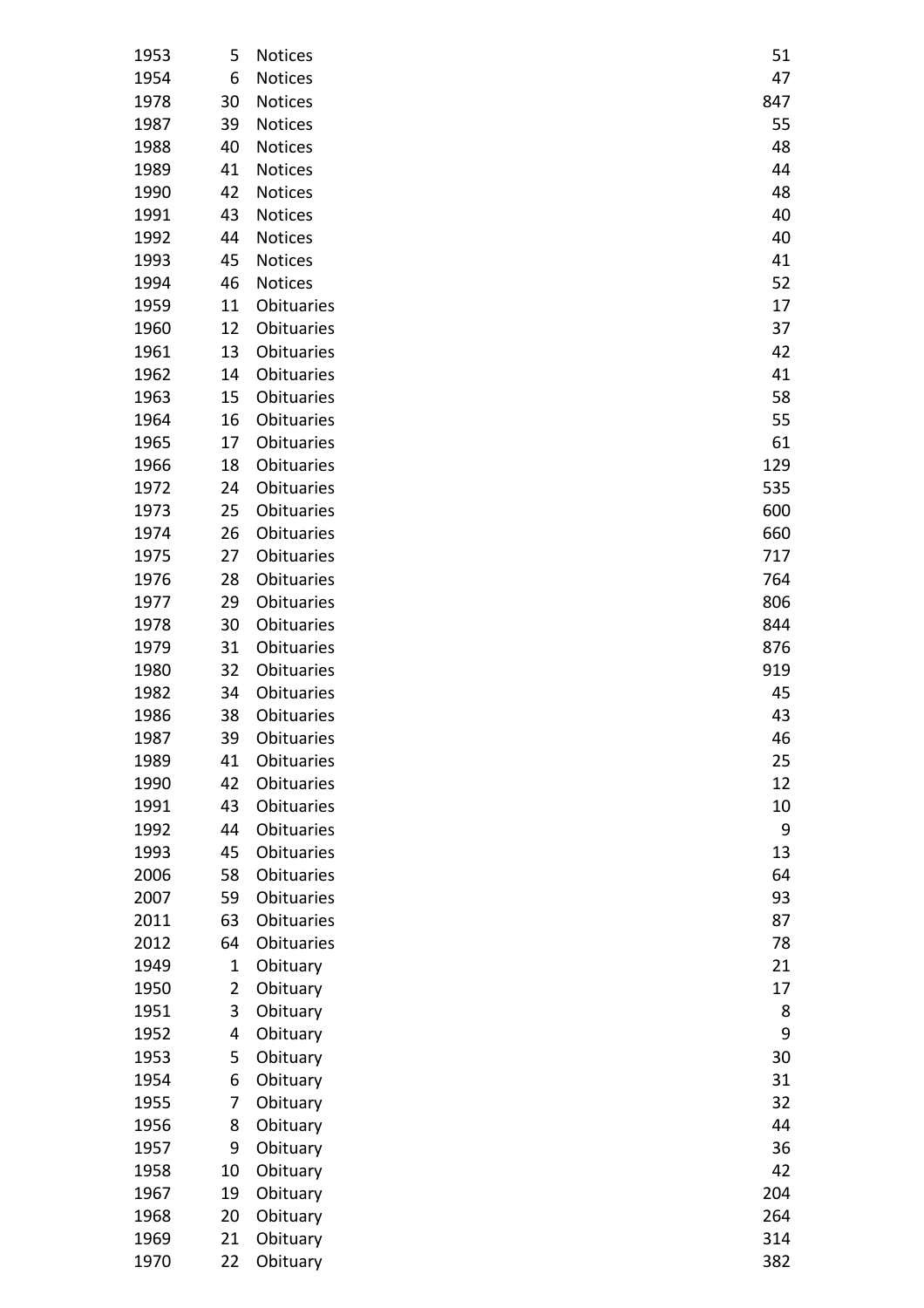| 1971 | 23 | Obituary                                                | 446            |
|------|----|---------------------------------------------------------|----------------|
| 1983 | 35 | Obituary                                                | 44             |
| 1984 | 36 | Obituary                                                | 30             |
| 1988 | 40 | Obituary                                                | 29             |
| 1990 | 42 | Obituary                                                | 47             |
| 1992 | 44 | Obituary                                                | 39             |
| 2005 | 57 | Of All Spellings                                        | 64             |
| 1951 | 3  | Office-Bearers                                          | 4              |
| 1952 | 4  | Office-Bearers                                          | 4              |
| 1953 | 5  | Office-Bearers                                          | 4              |
| 1954 | 6  | Office-Bearers                                          | $\overline{2}$ |
| 1955 | 7  | Office-Bearers                                          | $\overline{2}$ |
| 1956 | 8  | Office-Bearers                                          | $\overline{2}$ |
| 1957 | 9  | Office-Bearers                                          | $\overline{2}$ |
| 1958 | 10 | Office-Bearers                                          | $\overline{2}$ |
| 1974 | 26 | Old Badenoch Will, An                                   | 624            |
| 1959 | 11 | Old Cluny                                               | 5              |
| 1959 | 11 | Old Cluny after Many Years                              | 16             |
| 2004 | 56 | Old Cluny the last of the Highland Chiefs               | 29             |
| 1988 | 40 | Old Cluny's Monument                                    | 30             |
| 2001 | 53 | Old Cluny's Sword                                       | 30             |
| 1962 | 14 | Old Highland Custom, An                                 | 7              |
| 2005 | 57 | Old Maps of Badenoch                                    | 59             |
| 1962 | 14 | Old St. Columba's Burial Ground                         | 26             |
| 1958 | 10 | Old Townships of Badenoch, The                          | 17             |
| 2001 | 53 | On Top of Ol' Creag Dhubh                               | 10             |
| 1994 | 46 | One Hundred Years of Shinty                             | 36             |
| 2009 | 61 | Order of Canada Appointment                             | 55             |
| 1984 | 36 | Origin, The, of the McKeans                             | 19             |
| 1997 | 49 | Origins of the Clerical Gil-Names                       | 35             |
| 2012 | 64 | Ossian and the Internet Archive                         | 36             |
| 2007 | 59 | <b>Ossianic Wanderings</b>                              | 83             |
| 1974 | 26 | Our New Chairman                                        | 609            |
| 1998 | 50 | Our New Chairman                                        | 19             |
| 2001 | 53 | Our New Chairman                                        | 8              |
| 2004 | 56 | Our Wild Cat had Kittens                                | 14             |
| 1972 | 24 | Parish of Kingussie, The                                | 489            |
| 2002 | 54 | Past Chairmen of the Association                        | 4              |
| 2003 | 55 | Past Chairmen of the Association                        | 4              |
| 2004 | 56 | Past Chairmen of the Association                        | 4              |
| 1975 | 27 | Paternal Ancestry of Jean Macpherson                    | 687            |
| 2003 | 55 | Personalities                                           | 36             |
| 1972 | 24 | Phosa Honoured                                          | 521            |
| 1986 | 38 | <b>Photo Competition</b>                                | 33             |
| 1986 | 38 | Photographic Appeal, A                                  | 22             |
| 1983 | 35 | Photographs of Robert Macpherson                        | 46             |
| 2012 | 64 | Pictures From The Gathering 2011                        | 42             |
| 1974 | 26 | Pimlico Package, The                                    | 629            |
| 2011 | 63 | Pipe music to celebrate the Clan Macpherson Museum      | 30             |
| 2006 | 58 | Pipefest Extravaganza                                   | 53             |
| 1992 | 44 | Pipers' Curiosity, The                                  | 31             |
| 1993 | 45 | Piper's Tale, The                                       | 42             |
| 1994 | 46 |                                                         | 50             |
|      |    | Piper's Tale, The (contd.)                              |                |
| 2010 | 62 | Pipe-tune for Sir William Macpherson's 40th Anniversary | 50             |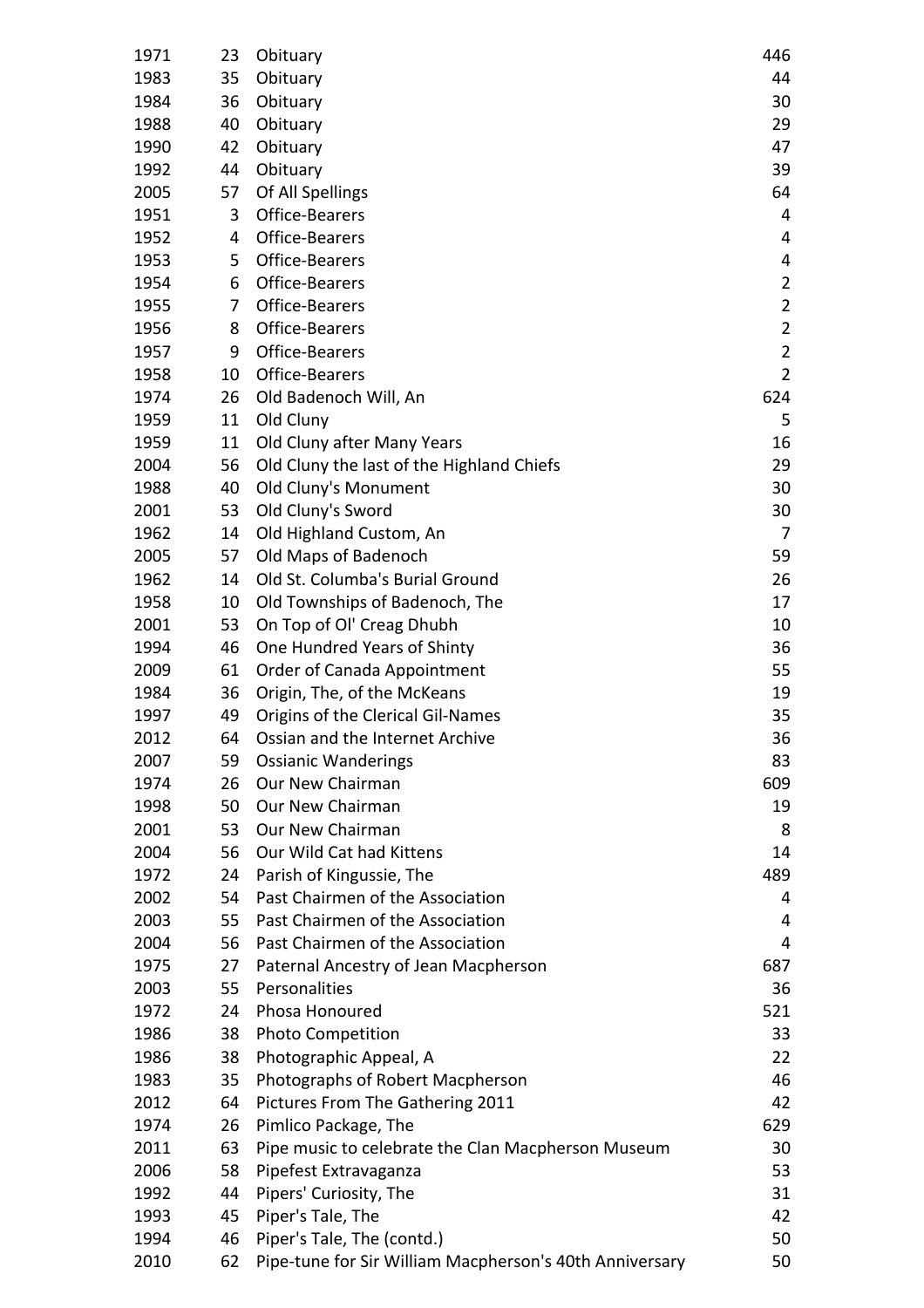| 1978 | 30             | Port Le Mairi nic a Phearsain do Eoghann, etc.          | 835 |
|------|----------------|---------------------------------------------------------|-----|
| 1985 | 37             | President Dr Mary McPherson at Bryn Mawr                | 35  |
| 1987 | 39             | Prince Charles Edward Stuart's Targe                    | 17  |
| 2008 | 60             | Prof. Julie Macpherson, a Macpherson Woman of Note      | 29  |
| 2008 | 60             | Prof.James M. McPherson - Macphersons Making their Mark | 51  |
| 1970 | 22             | Professor Pokorny                                       | 353 |
| 1952 | 4              | Programme for 1952 Rally                                | 37  |
| 1953 | 5              | Programme for 1953 Rally                                | 24  |
| 1954 | 6              | Programme for 1954 Rally                                | 9   |
| 1953 | 5              | <b>Progress Report</b>                                  | 18  |
| 1954 | 6              | <b>Progress Report</b>                                  | 10  |
| 1999 | 51             | Project 2K2                                             | 13  |
| 2000 | 52             | Project 2K2 Update                                      | 17  |
| 1971 | 23             | Purchase of Silverware - Original Account (1787)        | 415 |
| 2006 | 58             | <b>Pure Silk Exclusive</b>                              | 59  |
| 2005 | 57             | Putting our Minds to Recruiting New Members             | 72  |
|      | 49             |                                                         | 34  |
| 1997 |                | <b>Pyramids of Rough Stones</b>                         |     |
| 1973 | 25             | Queen's Badge for Girl Guide                            | 571 |
| 2008 | 60             | Questionnaire (2007) about Clan Museum's Future         | 46  |
| 1989 | 41             | R.D. and A.W. Macpherson                                | 32  |
| 1986 | 38             | Radio Nan Gaidheal                                      | 34  |
| 1971 | 23             | <b>Rally 1970</b>                                       | 433 |
| 1983 | 35             | Rally dedicated to Edith Gillespie                      | 20  |
| 1983 | 35             | <b>Rally Report</b>                                     | 48  |
| 1976 | 28             | Rally to the Clan Macpherson                            | 735 |
| 1949 | $\mathbf{1}$   | Rally, 1947, The                                        | 7   |
| 1949 | 1              | Rally, 1948, The                                        | 24  |
| 1949 | $\mathbf{1}$   | Rally, 1949, The                                        | 28  |
| 1950 | $\overline{2}$ | Rally, 1949, The                                        | 9   |
| 1953 | 5              | Rally, 1952, The                                        | 5   |
| 1954 | 6              | Rally, 1953. The                                        | 4   |
| 1955 | 7              | Rally, 1954. The                                        | 4   |
| 1955 | 7              | Rally, 1955. The                                        | 24  |
| 1956 | 8              | Rally, 1955. The                                        | 24  |
| 1957 | 9              | Rally, 1956, The                                        | 23  |
| 1956 | 8              | Rally, 1956. The                                        | 28  |
| 1973 | 25             | Rare Animals from Russia                                | 578 |
| 2004 | 56             | Really Big Dhubh, A!                                    | 57  |
| 2006 | 58             | Really Big Dhubh, The                                   | 9   |
| 2007 | 59             | Really Big Dhubh, The, in Pictures                      | 9   |
| 1988 | 40             | <b>Rebel Nineteen</b>                                   | 45  |
| 1971 | 23             | <b>Recent Additions</b>                                 | 440 |
| 1998 | 50             | Recent Badenoch Cairn, A                                | 18  |
| 1972 | 24             | <b>Recent Donations</b>                                 | 518 |
| 2001 | 53             | Reeling with Delight                                    | 29  |
| 1973 | 25             | Reginald Murray Macpherson - Obituary                   | 581 |
| 1969 | 21             | Registrar - Change of Address                           | 302 |
| 2012 | 64             | Registrar's Report                                      | 22  |
| 2010 | 62             | Registrar's Report                                      | 96  |
| 2011 | 63             | Registrar's Report 2010                                 | 74  |
| 1953 | 5              | <b>Relics and Memorials</b>                             | 19  |
| 1985 | 37             | Report from the Curator                                 | 11  |
| 1983 | 35             | Report from the Curator (1982)                          | 13  |
| 1952 | 4              | <b>Reports from Branches</b>                            | 29  |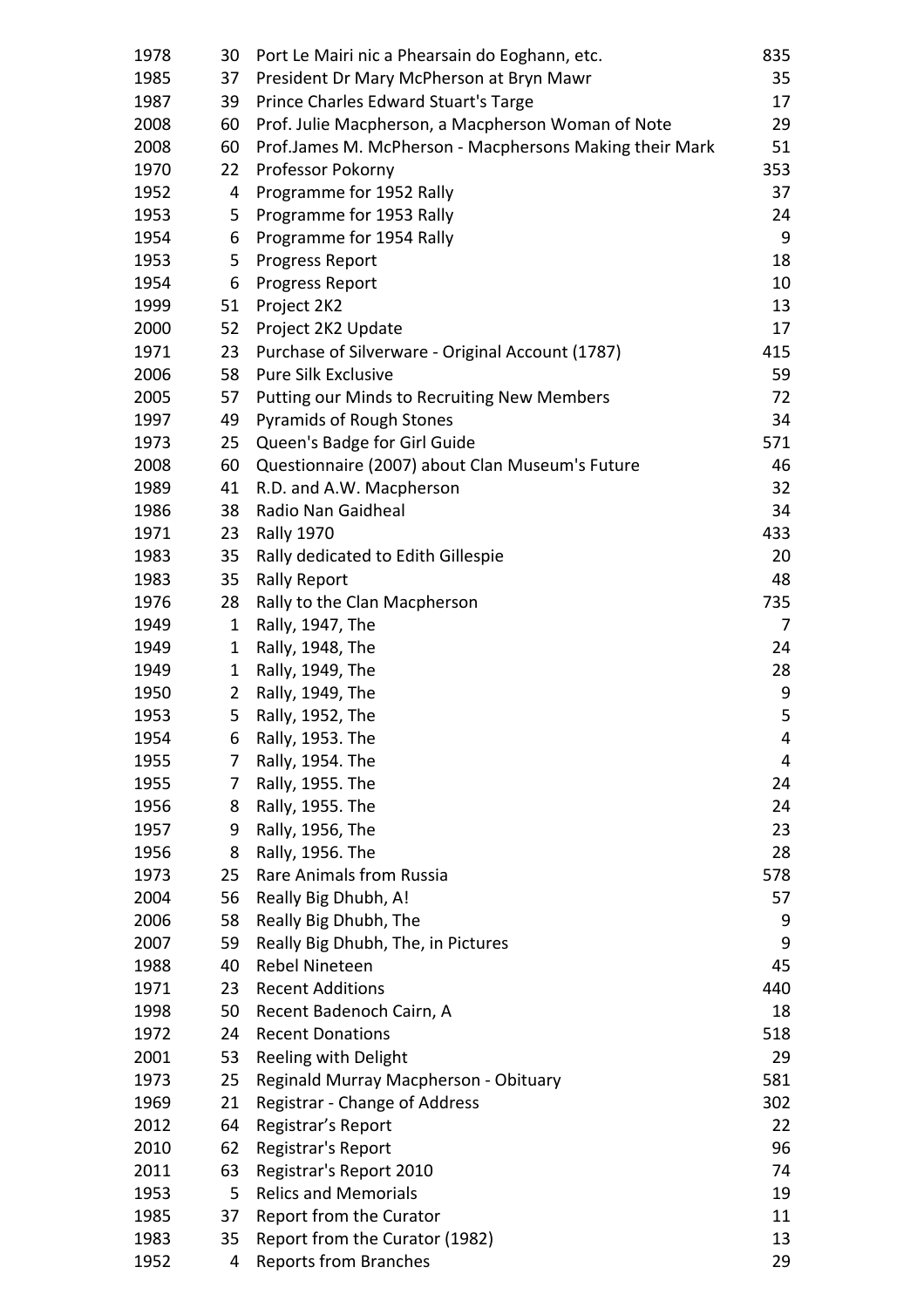| 1953 | 5  | Reports from Branches                         | 34  |
|------|----|-----------------------------------------------|-----|
| 1954 | 6  | Reports from Branches                         | 33  |
| 1955 | 7  | <b>Reports from Branches</b>                  | 33  |
| 1956 | 8  | <b>Reports from Branches</b>                  | 45  |
| 1957 | 9  | Reports from Branches                         | 38  |
| 1958 | 10 | Reports from Branches                         | 37  |
| 1959 | 11 | <b>Reports from Branches</b>                  | 35  |
| 1949 | 1  | Reports from the Branches                     | 29  |
| 1950 | 2  | Reports from the Branches                     | 24  |
| 1951 | 3  | Reports from the Branches                     | 26  |
| 1960 | 12 | Reports from the Branches                     | 38  |
| 1961 | 13 | Reports from the Branches                     | 37  |
| 1962 | 14 | Reports from the Branches                     | 35  |
| 1963 | 15 | Reports from the Branches                     | 52  |
| 1965 | 17 | Reports from the Branches                     | 44  |
| 1966 | 18 | Reports from the Branches                     | 111 |
| 1967 | 19 | Reports from the Branches                     | 189 |
| 1968 | 20 | Reports from the Branches                     | 252 |
| 1969 | 21 | Reports from the Branches                     | 305 |
| 1970 | 22 | Reports from the Branches                     | 379 |
| 1971 | 23 | Reports from the Branches                     | 443 |
| 1972 | 24 | Reports from the Branches                     | 525 |
| 1973 | 25 | Reports from the Branches                     | 594 |
| 1974 | 26 | Reports from the Branches                     | 655 |
| 1975 | 27 | Reports from the Branches                     | 710 |
| 1976 | 28 | Reports from the Branches                     | 758 |
| 1977 | 29 | Reports from the Branches                     | 800 |
| 1978 | 30 | Reports from the Branches                     | 836 |
| 1979 | 31 | Reports from the Branches                     | 881 |
| 1980 | 32 | Reports from the Branches                     | 924 |
| 1981 | 33 | Reports from the Branches                     | 964 |
| 1982 | 34 | Reports from the Branches                     | 17  |
| 1983 | 35 | Reports from the Branches                     | 34  |
| 1984 | 36 | Reports from the Branches                     | 34  |
| 1985 | 37 | Reports from the Branches                     | 37  |
| 1986 | 38 | Reports from the Branches                     | 45  |
| 2007 | 59 | <b>Return to Mount Pleasant</b>               | 62  |
| 1963 | 15 | <b>Reviews</b>                                | 47  |
| 1964 | 16 | Reviews                                       | 44  |
| 1965 | 17 | Reviews                                       | 52  |
| 1966 | 18 | Reviews                                       | 120 |
| 1967 | 19 | Reviews                                       | 196 |
| 1968 | 20 | Reviews                                       | 257 |
| 1993 | 45 | Ring Around Creag Dhubh                       | 34  |
| 2000 | 52 | <b>Ring Around Newtonmore</b>                 | 10  |
| 2009 | 61 | Rising stars of the future                    | 40  |
| 2006 | 58 | Rob Roy and the Clan MacGregor                | 54  |
| 1973 | 25 | <b>Robert and Pauline MacGillivray</b>        | 583 |
| 1963 | 15 | Romanes & Paterson's Clan Tartan Pattern Book | 6   |
| 1970 | 22 | Rose Cottage                                  | 355 |
| 1962 | 14 | Royal Visit to Badenoch                       | 30  |
| 1995 | 47 | Ruthven 1996                                  | 40  |
| 1977 | 29 | Sacred Cat, The                               | 790 |
| 1986 | 38 | Saga of the Bell, The                         | 54  |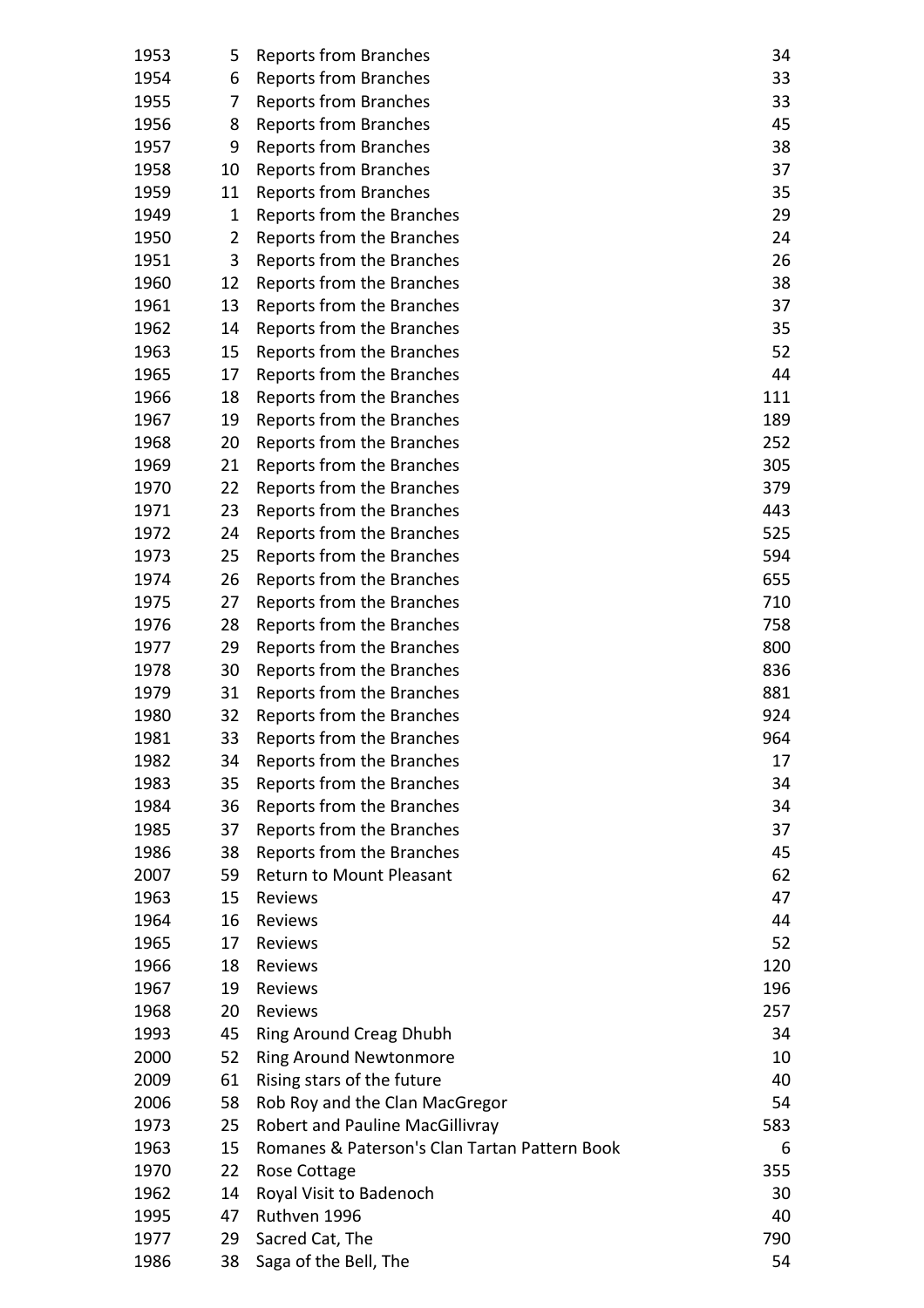| 1965 | 17           | Salute to Cattanachs (Poem)                            | 57  |
|------|--------------|--------------------------------------------------------|-----|
| 1961 | 13           | Salute to Clan Mhuirich                                | 18  |
| 1962 | 14           | Salute to Lieut. James Macpherson                      | 22  |
| 1990 | 42           | Salute to Sandy                                        | 23  |
| 1970 | 22           | Salute to the Chairman                                 | 337 |
| 1955 | 7            | Scot in North America, A                               | 6   |
| 1962 | 14           | Scot, The, in Nova Scotia                              | 11  |
| 2010 | 62           | Scotch Rhapsody - comic verse                          | 64  |
| 2006 | 58           | <b>Scotland Branch Report</b>                          | 15  |
| 2007 | 59           | <b>Scotland Branch Report</b>                          | 44  |
| 2004 | 56           | Scotland: the Chief's Barbecue                         | 52  |
| 1949 | $\mathbf{1}$ | <b>Scots Ancestry Research Society</b>                 | 52  |
| 1953 | 5            | <b>Scottish Clans</b>                                  | 9   |
| 2005 | 57           | <b>Scottish Dancing in Nepal</b>                       | 37  |
| 1964 | 16           | Scottish Gramophone Records                            | 36  |
| 1975 | 27           | Scottish Miniaturist in Florence - Giuseppe Macpherson | 683 |
| 1993 | 45           | Scottish Wildcat, A                                    | 23  |
| 1973 | 25           | Scottish World Festival - Toronto, Canada - 1972       | 555 |
| 1970 | 22           | Secretary's Wedding                                    | 371 |
| 1984 | 36           | Self-Help in the Old Country                           | 43  |
| 1991 | 43           | Serendipity on Skye                                    | 28  |
| 1974 | 26           | Service for St Andrew's Tide                           | 647 |
| 1949 | $\mathbf{1}$ | Service of Dedication                                  | 17  |
| 1963 | 15           | Seventeenth Century Transportations                    | 46  |
| 2004 | 56           | Sheila Macpherson of Cluny and Blairgowrie, a tribute  | 7   |
| 2005 | 57           | Sheila, Lady Cluny Museum Endowment Fund               | 27  |
| 2006 | 58           | Sheila, Lady Cluny Museum Endowment Fund               | 23  |
| 2007 | 59           | Sheila, Lady Cluny Museum Endowment Fund               | 40  |
| 2008 | 60           | Sheila, Lady Cluny Museum Endowment Fund               | 48  |
| 2009 | 61           | Sheila, Lady Cluny Museum Endowment Fund               | 51  |
| 2010 | 62           | Sheila, Lady Cluny Museum Endowment Fund               | 45  |
| 2012 | 64           | Sheila, Lady Cluny Museum Endowment Fund               | 40  |
| 2011 | 63           | Sheila, Lady Cluny Museum Endowmnt Fund                | 33  |
| 2004 | 56           | Sheila, Lady Cluny, Museum Endowment Fund, The         | 40  |
| 1994 | 46           | Shielfoot Macphersons, The                             | 23  |
| 1995 | 47           | Shielfoot Macphersons, The, (Part 2)                   | 29  |
| 1967 | 19           | Shilling of 1745, The                                  | 150 |
| 2006 | 58           | Shouldering the Clan                                   | 49  |
| 1965 | 17           | Siege of Blair Castle                                  | 31  |
| 1972 | 24           | Silver Club                                            | 507 |
| 1968 | 20           | Sir John A. Macdonald                                  | 232 |
| 1957 | 9            | Sir John Macpherson                                    | 15  |
| 1955 | 7            | Sir John Macpherson and Warren Hastings                | 9   |
| 1954 | 6            | Sir John Macpherson, Bart.                             | 12  |
| 1956 | 8            | Sir John Macpherson, Governor-General of India         | 29  |
| 2010 | 62           | Sir Tommy Macpherson - making his mark                 | 51  |
| 2010 | 62           | Sir William Macpherson - making his mark               | 49  |
| 2006 | 58           | Sixty Yeara On - A Few Thoughts                        | 42  |
| 1966 | 18           | Sliochd Iain - The Macphersons of Pitmain              | 73  |
| 1973 | 25           | Sliochd Iain - The Macphersons of Pitmain (concluded)  | 563 |
| 1967 | 19           | Sliochd Iain - The Macphersons of Pitmain (continued)  | 146 |
| 1968 | 20           | Sliochd Iain - The Macphersons of Pitmain (continued)  | 228 |
| 1969 | 21           | Sliochd Iain - The Macphersons of Pitmain (continued)  | 287 |
| 1970 | 22           | Sliochd Iain - The Macphersons of Pitmain (continued)  | 358 |
|      |              |                                                        |     |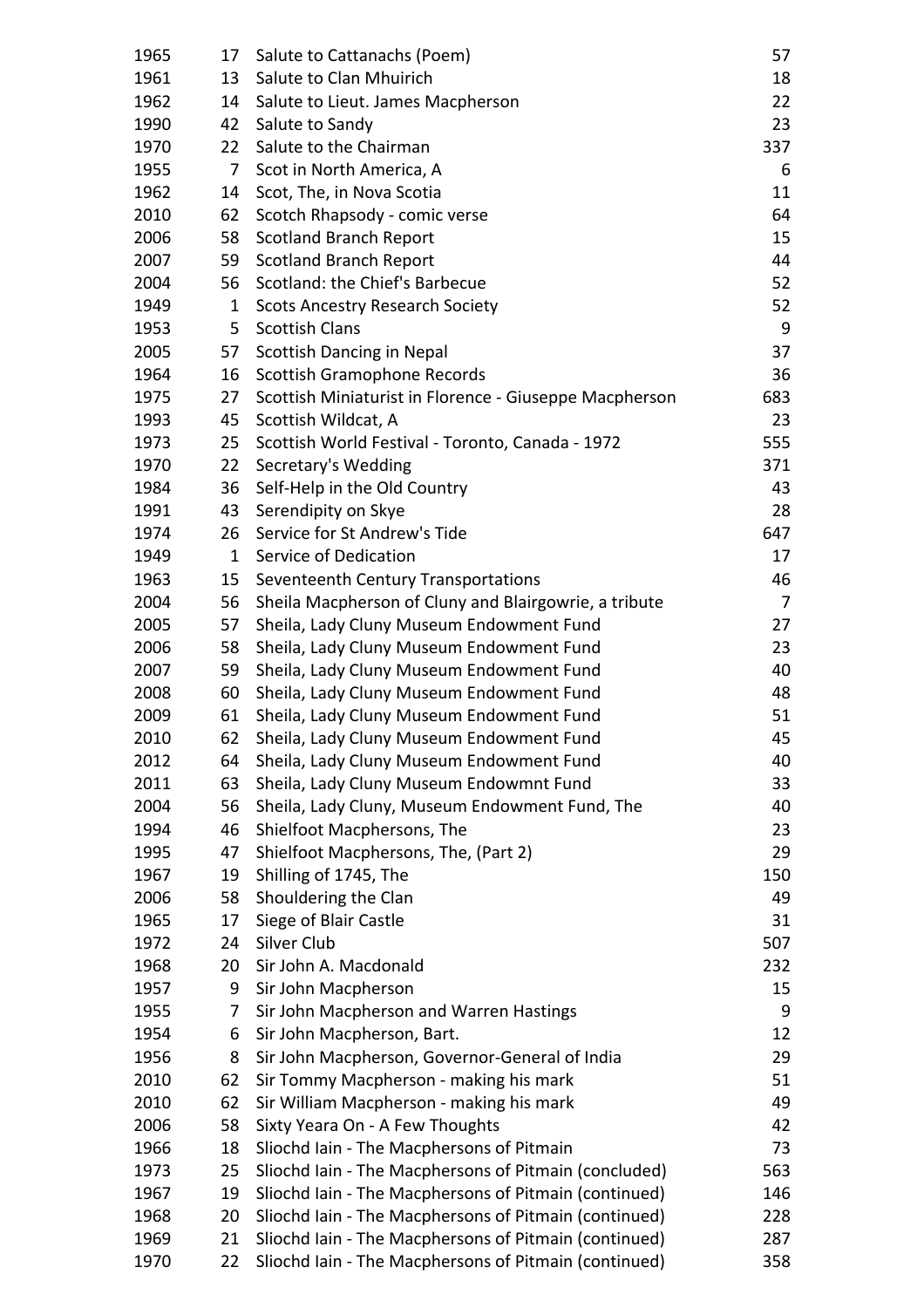| 1971 | 23 | Sliochd Iain - The Macphersons of Pitmain (continued)      | 417 |
|------|----|------------------------------------------------------------|-----|
| 1972 | 24 | Sliochd Iain - The Macphersons of Pitmain (continued)      | 530 |
| 1964 | 16 | Soldier, Scholar and Poet                                  | 25  |
| 2005 | 57 | Soldier's Grave, The                                       | 47  |
| 1956 | 8  | Some Canterbury Macphersons                                | 17  |
| 1966 | 18 | Some Monuments in Badenoch                                 | 89  |
| 1982 | 34 | Some Notes on Laggan in the Nineteenth Century (I)         | 40  |
| 1983 | 35 | Some Notes on Laggan in the Nineteenth Century (II)        | 22  |
| 1977 | 29 | Song of Scotland                                           | 786 |
| 1965 | 17 | Song of the Shield, The (Poem)                             | 55  |
| 1978 | 30 | Song to Ewen, Laird of Cluny, etc.                         | 834 |
| 1952 | 4  | Songs of Craig and Ben                                     | 20  |
| 1983 | 35 | South African Branch Committee                             | 42  |
| 1956 | 8  | Southland Gathering, The                                   | 11  |
| 1956 | 8  | Southland Officials, The                                   | 14  |
| 2009 | 61 | Sporrans for generations to come                           | 45  |
| 2010 | 62 | St Kilda - a clan connection?                              | 46  |
|      |    | St. Columba's Church in Badenoch                           |     |
| 1986 | 38 |                                                            | 11  |
| 1987 | 39 | St. Columba's Churchyard Revisited                         | 24  |
| 2008 | 60 | Stirring Life 'Down Under'                                 | 19  |
| 2008 | 60 | Story of Daniel McPherson of Port Tobacco Revisited        | 57  |
| 1997 | 49 | Story of the Cairn                                         | 11  |
| 2000 | 52 | Strontian Smith, The, and the Glastig                      | 37  |
| 1992 | 44 | <b>Stuart Macpherson</b>                                   | 17  |
| 1986 | 38 | Subscriptions                                              | 59  |
| 1958 | 10 | Succession to the Chiefship, The                           | 9   |
| 1975 | 27 | Summary of Will of Lachlan of Pitmain                      | 686 |
| 2002 | 54 | Surname as Placename in Canada, The                        | 19  |
| 2004 | 56 | Surname, the, as Place Name in Canada (Part Two)           | 22  |
| 2009 | 61 | Swimming Extraordinary - 1839                              | 56  |
| 2011 | 63 | Sword from father to son                                   | 37  |
| 2012 | 64 | Takisha                                                    | 72  |
| 1958 | 10 | Tanistair, The                                             | 16  |
| 1962 | 14 | Tanistair's Tale, The                                      | 33  |
| 2008 | 60 | Tartan: a Highland Art Form                                | 67  |
| 2003 | 55 | Tartans of the Clan Chattan, The                           | 30  |
| 1983 | 35 | Tel-El-Kebir                                               | 49  |
| 2005 | 57 | Tent at Gin Gin, Australia, The                            | 26  |
| 2001 | 53 | Tercentenary, A                                            | 14  |
| 1971 | 23 | Thall's a Bhos                                             | 428 |
| 1972 | 24 | Thall's a Bhos                                             | 519 |
| 2010 | 62 | The 2009 Gatherings in Scotland                            | 33  |
| 2009 | 61 | The barbecue at Newton Castle, 2008                        | 33  |
| 2010 | 62 | The Chairman's new gavel from Canada                       | 24  |
| 2006 | 58 | The Clan Armorial                                          | 59  |
| 2009 | 61 | The Clan walk to Minigaig, 2008                            | 36  |
| 2009 | 61 | The Gathering 2009 - with booking form                     | 82  |
| 2010 | 62 | The Gathering 2010, with booking form                      | 97  |
| 2011 | 63 | The Gathering 2010, pictures nd events                     | 25  |
| 2011 | 63 | The Gathering 2011 - what we shall be doing - booking form | 97  |
| 2006 | 58 | The Happy Hawkers: Ian & Elizabeth Macpherson              | 29  |
| 2010 | 62 | The Massacre of Macpherson                                 | 75  |
| 2005 | 57 | The Mother of the Clan (Poem)                              | 36  |
| 2010 | 62 | The Sintons of Badenoch                                    | 66  |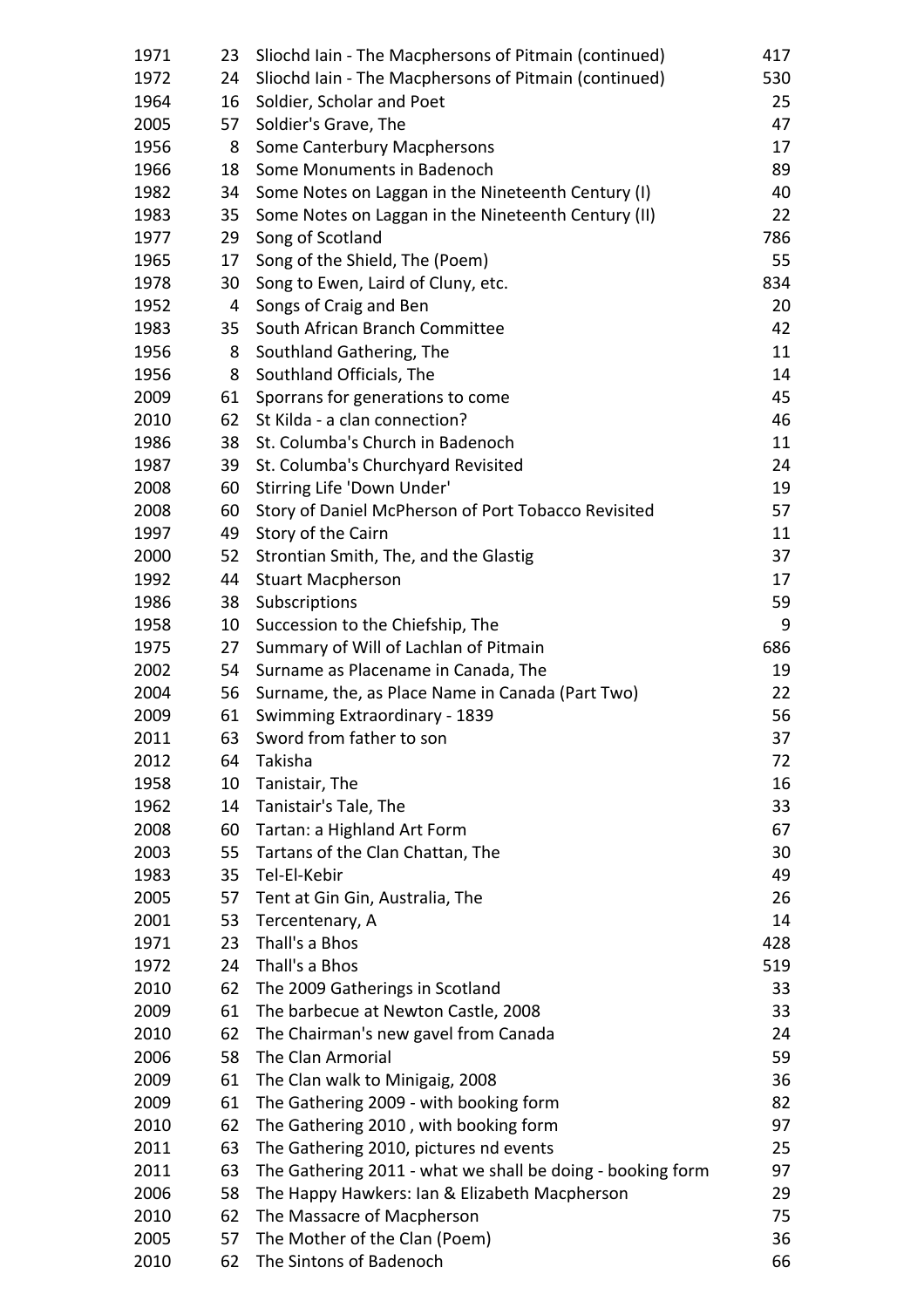| 2011         | 63       | The surname as place name in New Zealand                                     | 85        |
|--------------|----------|------------------------------------------------------------------------------|-----------|
| 1989         | 41       | There is No Grave Available of Your Grandfather                              | 40        |
| 1954         | 6        | Third List of Subscribers                                                    | 16        |
| 2002         | 54       | Thomas Cameron and Mary McPherson                                            | 35        |
| 1983         | 35       | Three Generations at the 1982 Rally                                          | 28        |
| 1972         | 24       | Three Good Buys                                                              | 516       |
| 1962         | 14       | Three Men of Moidart                                                         | 10        |
| 2010         | 62       | Three walks in the Highlands - 2009                                          | 42        |
| 1966         | 18       | To All Macpherson Clansmen                                                   | 69        |
| 2009         | 61       | To the Tower! England and Wales Branch AGM                                   | 27        |
| 1980         | 32       | Toast to the Chief                                                           | 901       |
| 2010         | 62       | Tokyo Bill's Gatherings - 2009                                               | 29        |
| 1963         | 15       | <b>Tracing our Ancestors</b>                                                 | 41        |
| 2012         | 64       | Treasurer's Report                                                           | 20        |
| 1988         | 40       | Treasurer's Report                                                           | 29        |
| 1989         | 41       | Treasurer's Report                                                           | 30        |
| 1996         | 48       | <b>Treasurer's Report</b>                                                    | 54        |
| 1997         | 49       | Treasurer's Report                                                           | 50        |
| 1998         | 50       | Treasurer's Report                                                           | 55        |
| 1999         | 51       | <b>Treasurer's Report</b>                                                    | 54        |
| 2000         | 52       | <b>Treasurer's Report</b>                                                    | 51        |
| 2001         | 53       | <b>Treasurer's Report</b>                                                    | 51        |
| 2002         |          |                                                                              | 51        |
| 2003         | 54       | <b>Treasurer's Report</b>                                                    | 55        |
| 2010         | 55       | Treasurer's Report                                                           | 86        |
| 2011         | 62<br>63 | Treasurer's Report                                                           | 41        |
|              |          | Treasurer's Report 2009-2010                                                 | 38        |
| 1990         | 42       | <b>Treasurer's Report and Accounts</b>                                       | 9         |
| 1998         | 50       | Trek Along a Coffin Road, A                                                  |           |
| 2002         | 54       | Trek to the Red Well, A                                                      | 16        |
| 1987         | 39       | Tribute to Macphersons in War                                                | 22        |
| 1972         | 24       | Tribute to Sir John Macpherson (1898-1971)                                   | 538       |
| 1978<br>1964 | 30       | Trip to Clan Rally - 1977<br>Trust Faithfully Carried Out, A                 | 819<br>6  |
| 1975         | 16<br>27 | <b>Trust Financial Position</b>                                              | 707       |
|              |          |                                                                              | 44        |
| 1990         | 42       | <b>Twice Met</b><br><b>Two Brothers</b>                                      |           |
| 1966         | 18       | <b>Two Cannon</b>                                                            | 119       |
| 1992         | 44       |                                                                              | 16        |
| 1989         | 41       | Two Hundred Years at Newton Castle                                           | 42        |
| 1985         | 37       | U.S. - Canada Rally                                                          | 35        |
| 1964<br>2007 | 16       | Uaimh Chluanaidh (Cluny's Cave)                                              | 28<br>43  |
| 1991         | 59<br>43 | United States of America Branch Report<br><b>Unknown Dog</b>                 | 22        |
| 2004         |          |                                                                              | 35        |
| 2012         | 56<br>64 | Unusual Dirk, An<br>Update on the Clan DNA Surname Project                   | 35        |
| 1989         | 41       | Urlar                                                                        | 32        |
| 1991         | 43       | Urlar, The                                                                   | 12        |
| 2006         | 58       | US Branch of the CMA and How it Grew                                         | 18        |
| 2010         | 62       | Using DNA samples to help trace your ancestry                                | 61        |
|              |          |                                                                              |           |
| 1956<br>1965 | 8        | V.C.G. Jones, Invercargill                                                   | 27<br>36  |
| 1971         | 17       | Vanished Newspaper, A<br>Victory at the Macpherson Clan Rally                | 421       |
|              | 23<br>25 |                                                                              |           |
| 1973<br>2012 | 64       | Viewpoints from Canada - Clan Macpherson Rally, 1972                         | 551<br>18 |
| 1986         |          | Vision Exercise - The Follow Up<br>Visit to St. Columba's Churchyard in 1985 |           |
|              | 38       |                                                                              | 15        |